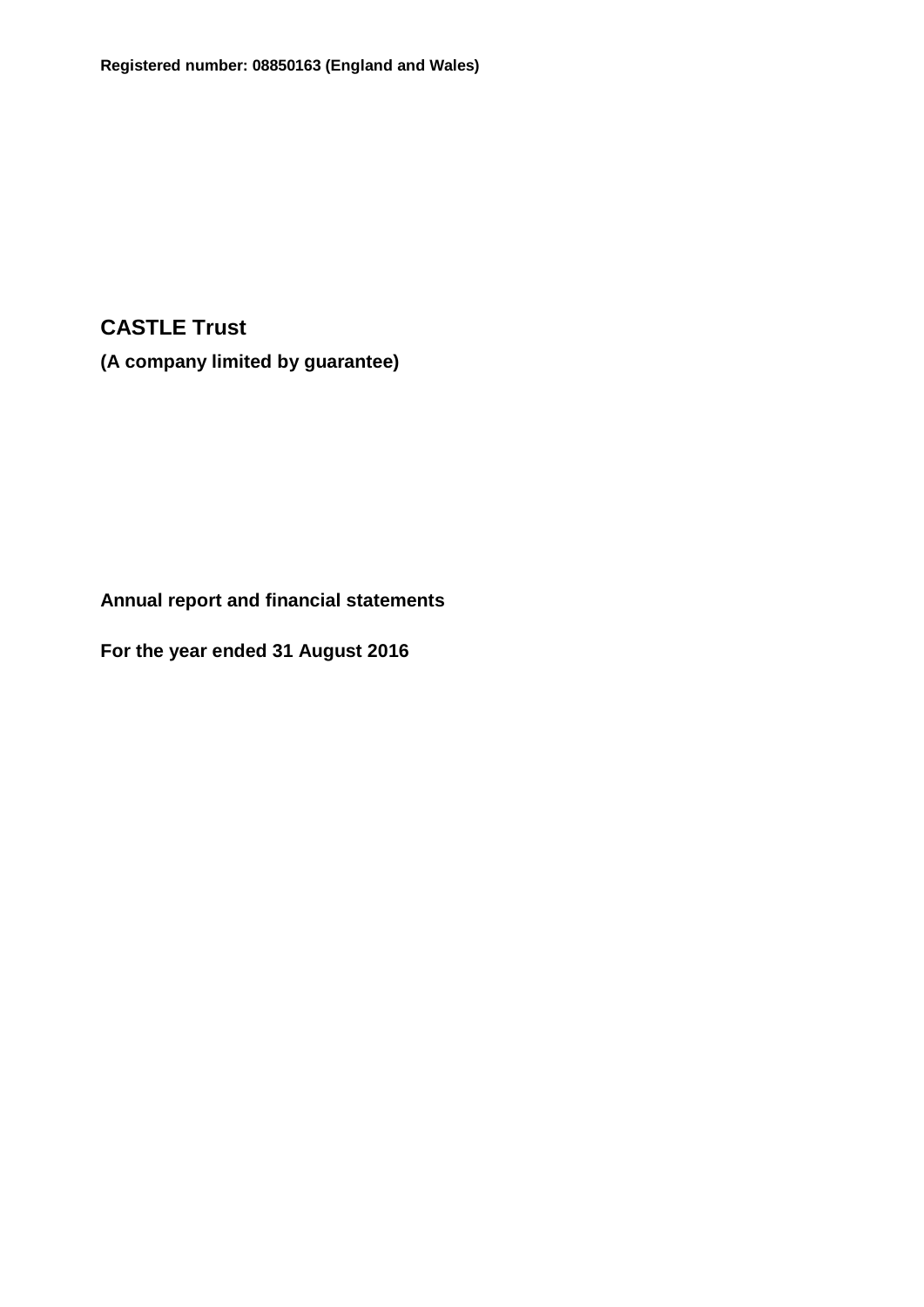# **Contents**

|                                                                                                  | Page      |
|--------------------------------------------------------------------------------------------------|-----------|
| Reference and administrative details of the Academy Trust, its members/directors<br>and advisers | $1 - 2$   |
| Directors' report                                                                                | $3 - 10$  |
| <b>Governance statement</b>                                                                      | $11 - 13$ |
| Statement on regularity, propriety and compliance                                                | 14        |
| <b>Statement of Directors' responsibilities</b>                                                  | 15        |
| Independent auditor's report on the financial statements                                         | $16 - 17$ |
| Independent auditor's assurance report on regularity                                             | $18 - 19$ |
| Statement of financial activities incorporating income and expenditure account                   | 20        |
| <b>Balance sheet</b>                                                                             | 21        |
| <b>Statement of cash flows</b>                                                                   | 22        |
| Notes to the financial statements                                                                | $23 - 44$ |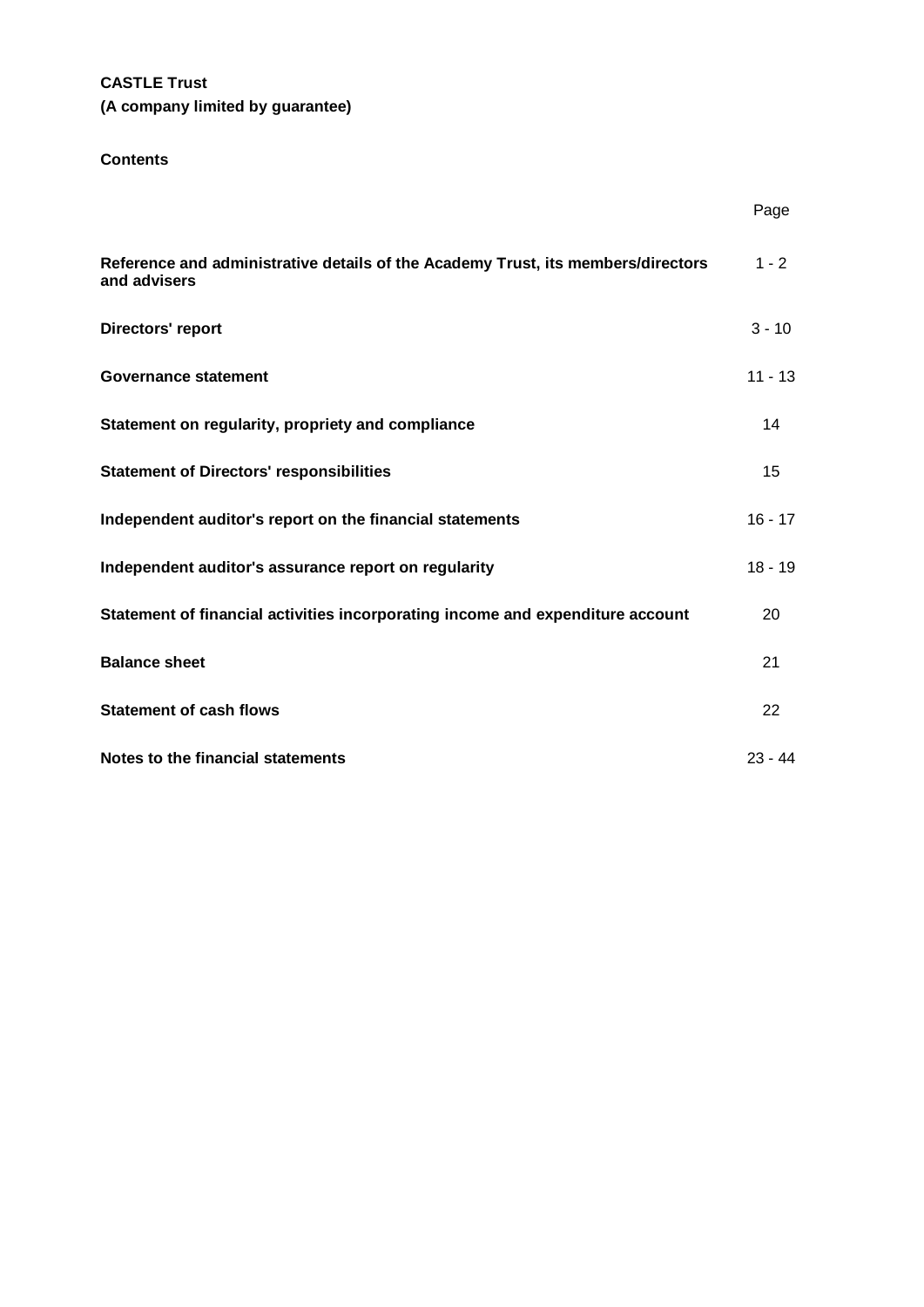**(A company limited by guarantee)**

**Reference and administrative details of the Academy Trust, its members/directors and advisers For the year ended 31 August 2016**

#### **Members**

Rev H Burn Mrs S Burt Miss J Gundry Mr B Hampton Mr R King

# **Directors**

Mrs S Burt, Chair of Directors<sup>4</sup> Mr S Calvert<sup>4</sup> Mrs J Hughes<sup>2,5</sup> Mrs C Kempster, Vice Chair2,5 Mr R King4 Mrs J Knight<sup>1</sup> Mr C McCann<sup>5</sup> Ms S Pearce<sup>4</sup> Mr C Purchase<sup>5</sup> Ms K White, Chief Executive Officer Mr K Johnson (appointed 9 May 2016)<sup>3,6</sup> Mr R Sanders (appointed 1 September 2016)3

- <sup>1</sup> Staff Director
- <sup>2</sup> Parent Director
- <sup>3</sup> Co-opted Director
- <sup>4</sup> Audit Committee member
- <sup>5</sup> Curriculum and Achievement Committee member
- <sup>6</sup> Chair of Bridge Free School pre-opening Committee

# **Company registered number**

08850163

# **Company name**

CASTLE Trust

# **Principal and registered office**

Delce Academy The Tideway Rochester Kent ME1 2NJ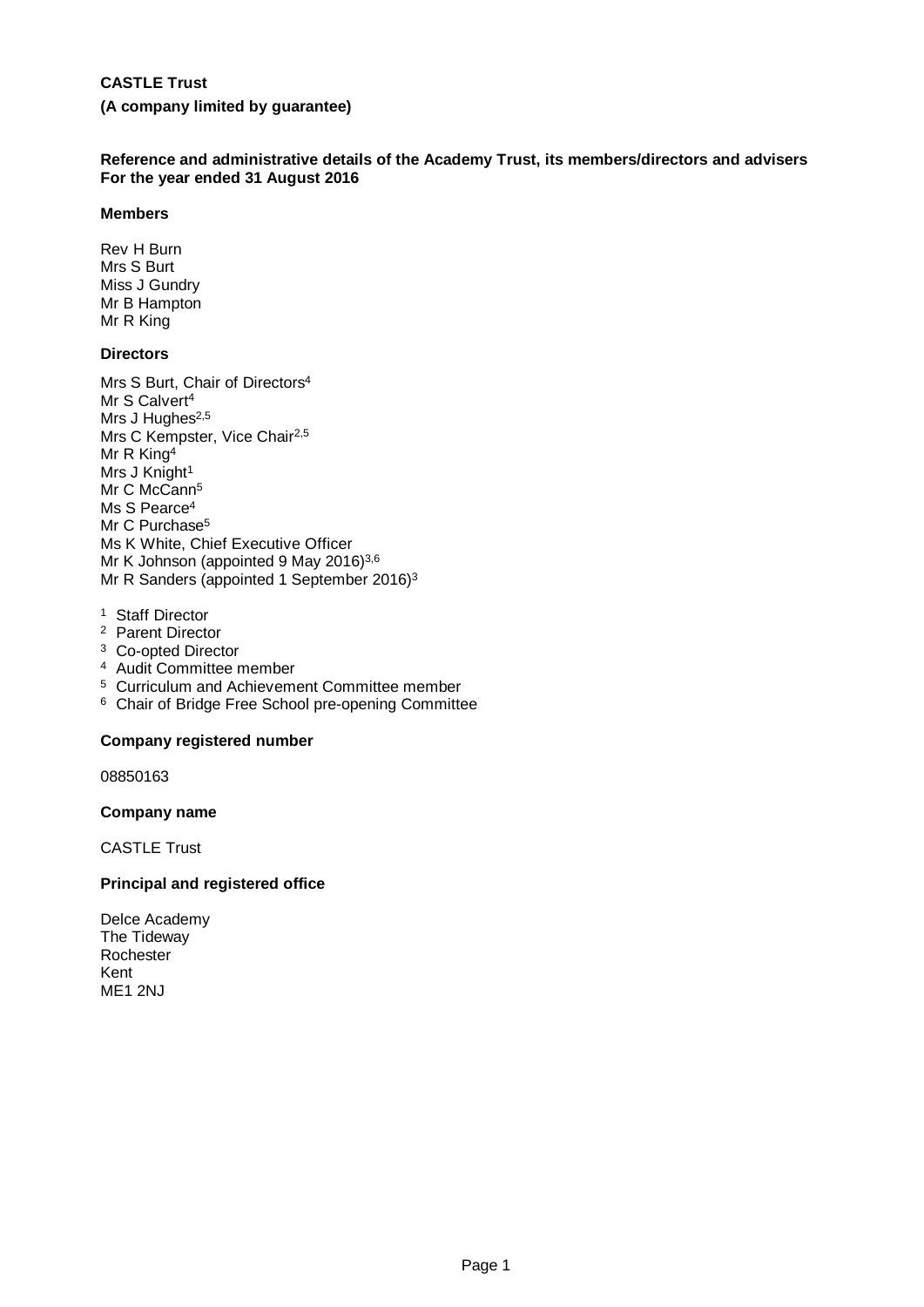# **Reference and administrative details of the Academy Trust, its directors and advisers For the year ended 31 August 2016**

**Advisers (continued)**

## **Company secretary**

Prima Secretary Limited

**Chief executive officer**

Ms K White

#### **Senior leadership team**

Ms K White, Principal Mrs J Knight, Director of Business and Finance Mr C Frost, Head of Lower School Mrs C Webb, Head of Upper School Miss K Lacey, Inclusions Manager Mrs J Allen, Senior Leader Maths, Teaching & Learning

#### **Independent auditor**

Kreston Reeves LLP Statutory Auditor Chartered Accountants Montague Place Quayside Chatham Maritime Chatham Kent ME4 4QU

#### **Bankers**

Barclays Bank plc 263-265 High Street Chatham Kent ME4 4BZ

# **Solicitors**

Bond Dickenson LLP One Trinity Broad Char Newcastle-Upon-Tyne NE1 2HF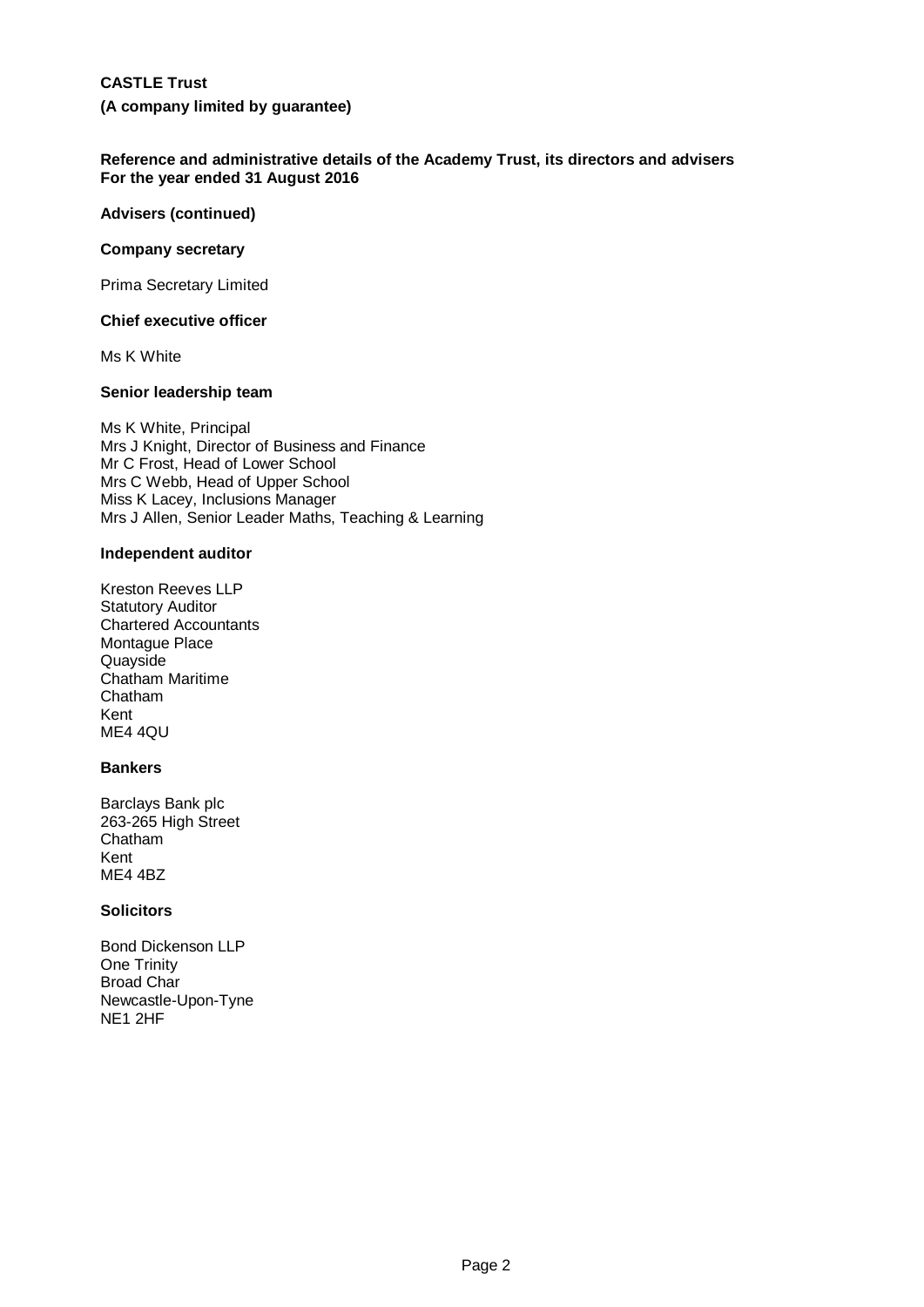## **Directors' report For the year ended 31 August 2016**

The directors present their annual report together with the financial statements and auditors' report of the charitable company for the period from 1st September 2015 to 31st August 2016. The annual report serves the purposes of both a trustees' report and a directors' report under company and charity law. The directors confirm that the Annual report and financial statements of the Academy Trust comply with the current statutory requirements, the requirements of the Academy Trust's governing document and the provisions of the Charities Statement of Recommended Practice (SORP) 2015.

CASTLE Trust (the Trust) operates one academy, Delce Academy, for pupils aged 7 to 11 serving a catchment area across the Medway towns. It has a pupil capacity of 520 and had a roll of 501 in the school census on October 2015. There are ongoing plans to expand the number of schools within the Trust.

#### **Structure, Governance and Management**

#### **Constitution**

The Trust, a multi-academy trust, is a company limited by guarantee and an exempt charity. The Charitable Company's memorandum and articles of association are the primary governing documents of the Trust.

The directors act as the trustees for the charitable activities of the Trust and are the directors of the charitable company for the purposes of company law.

Details of the directors who served throughout the year are included in the Reference and Administrative Details on page 1.

#### **Members' Liability**

Each member of the Charitable Company undertakes to contribute to the assets of the Charitable Company in the event of it being wound up while they are a member, or within one year after they cease to be a member, such amount as may be required, not exceeding £10, for the debts and liabilities contracted before they ceased to be a member.

#### **Directors' Indemnities**

Subject to the provision of the Companies Act 2006, the Academy Trust maintains Directors' and Officers' liability insurance, which gives appropriate cover for any liability incurred or legal action brought against them in their capacity as directors.

# **Principal Activity**

The principal activity of the Academy Trust is specifically restricted to the following: to advance for the public benefit education in the United Kingdom, in particular but without prejudice to the generality of the foregoing by establishing, maintaining, carrying in, managing and developing schools that offer a broad and balanced curriculum.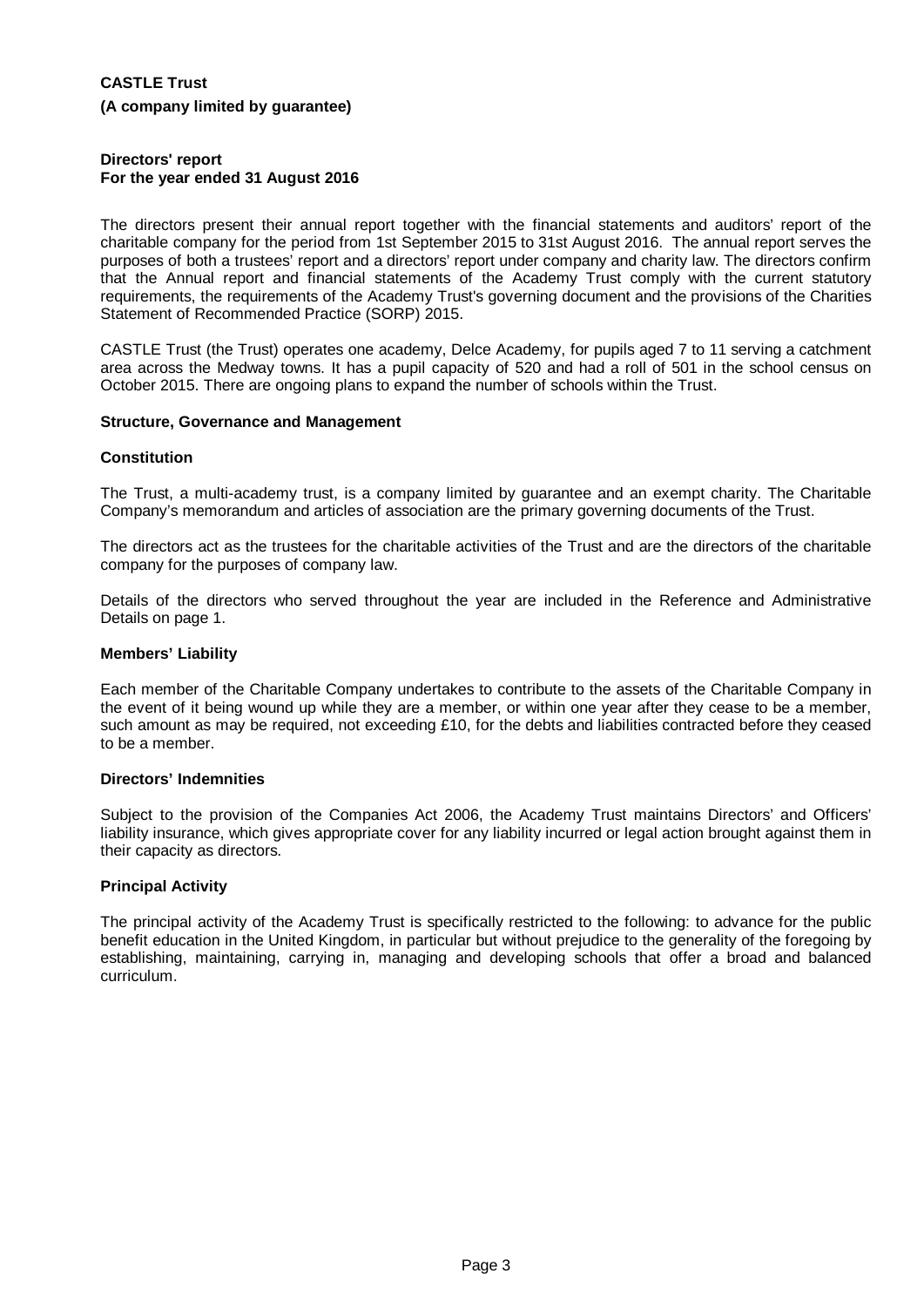#### **Directors' report (continued) For the year ended 31 August 2016**

## **Method of Recruitment and Appointment or Election of Directors**

The current Articles of Association require that the Members may appoint up to six Directors through such process as they may determine.

The total number of directors (including the Chief Executive Officer, under the multi academy trust, or Principal, under the single academy trust) who are employees of the Trust must not exceed one third of the total number of directors.

The Trust must elect a minimum of two parent directors unless there are Local Governing Bodies which include at least two parent members. Parent directors are elected by parents of pupils registered at one or more of the Academies within the Trust. A parent director must be a parent of a pupil registered at one or more of the Academies within the Trust when they are elected. Any election of parent directors shall be held by secret ballot.

The chairs of each Local Governing Body within the Trust, rated 'Good' or better by Ofsted will also serve on the CASTLE Trust Board; these are termed Academy Trust Directors. If there are more than six Academies rated 'Good' or better by Ofsted within the Trust, then six Academy Trust Directors will be elected at the beginning of each school year. The Chair of the Delce Academy Local Governing Body will always serve on the CASTLE Trust Board.

The directors may appoint up to three co-opted directors. Co-opted directors are persons appointed to be a director by being co-opted by directors who have not themselves been so appointed.

The term of office for any director is four years, except for a) the Chief Executive Officer (or formerly Principal), who will remain a director so long as he or she remains in office, b) the Academy Trust Directors, who will also serve on the CASTLE Trust Board for as long as they remain in office and c) Co-opted Directors, who are appointed for a term of one school year expiring on 31 August.

Subject to remaining eligible to be a particular type of director, any director may be re-appointed or re-elected.

Under the Articles of Association the directors are responsible for the appointment of the Local Governing Bodies of each Academy within the Trust, with the exception of parent governors for Local Governing Bodies who are elected through parents of pupils registered at the relevant academy. A scheme of delegation for each Local Governing Body is in place and this is regularly reviewed and the directors may alter or revoke this. Members of the Local Governing Bodies do not have to be directors of the Trust.

#### **Policies and Procedures Adopted for the Induction and Training of Directors**

The training and induction provided for new directors will depend on their existing experience. All directors are provided with the appropriate policies and documents they will need in order for them to undertake their role as a director, these include, but are not limited to, the current Financial Handbook and the Trust's Governance Handbook. As there are normally only one or two new directors in a year, induction will be done informally and tailored specifically to the individual. Advantage will be taken of any relevant specific training opportunities offered by appropriate bodies.

Please refer to the governance statement on page 11 regarding details of governance reviews and how the Trust ensures directors are up to date with relevant legislation and training.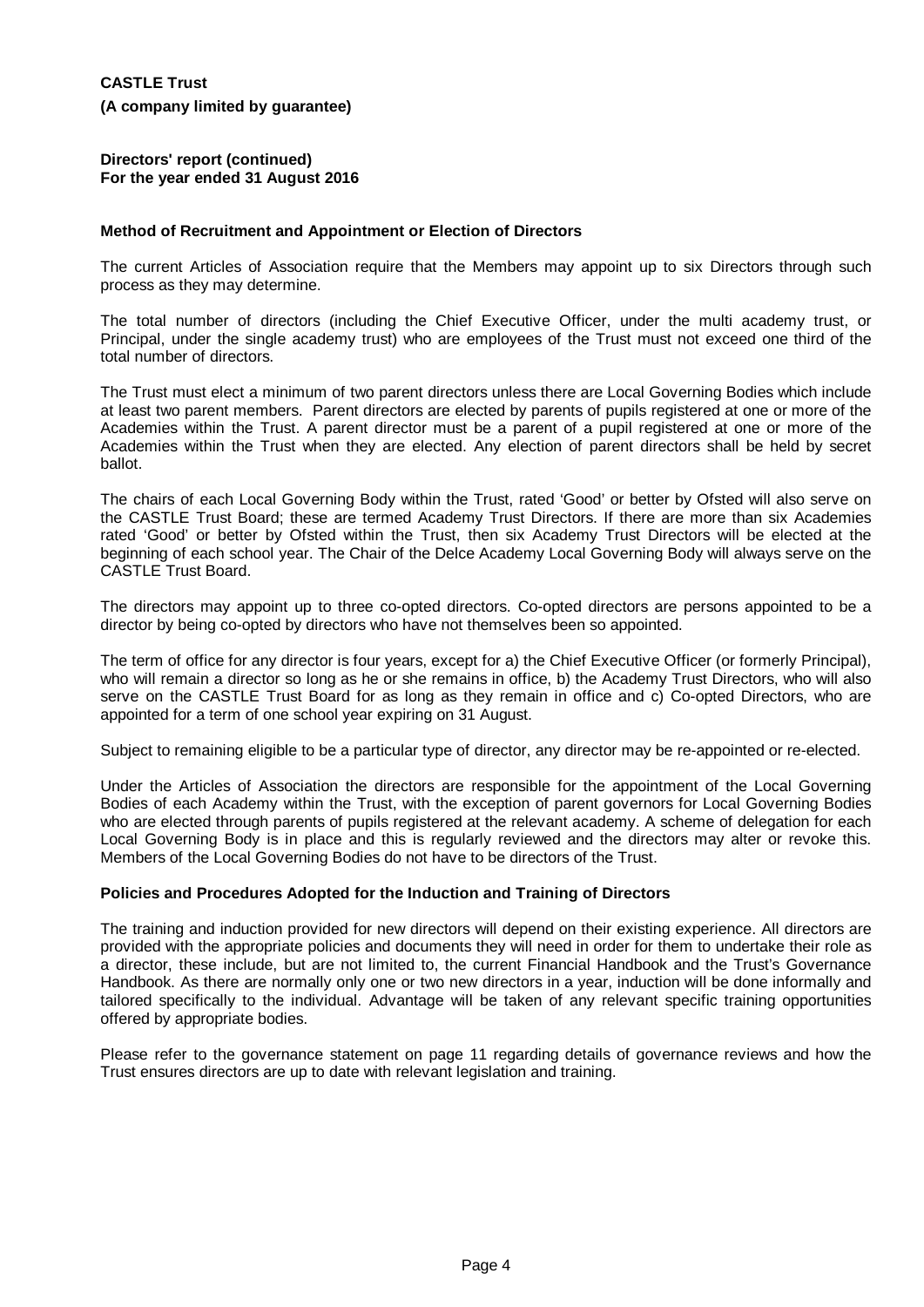#### **Directors' report (continued) For the year ended 31 August 2016**

## **Organisational Structure**

Directors have overall responsibility for the successful delivery of the Trust's aims and objectives by setting the strategic direction and policies of the Academies within it, overseeing and adopting annual plans, consolidating budgets and targets, monitoring the effective management of the Trust's finances and resources and ensuring that the quality of teaching and learning results in appropriate levels of attainment.

The Trust Board of Directors (the Board) is comprised of the Chief Executive Officer, Director of Business and Finance and other directors. Below this there is one sub-committee, the Audit Committee, and two panels, the Pay Panel and a CEO's Performance and Pay Review Panel. A pre-opening committee was set up in order to facilitate and prepare for the opening of the Bridge Free School. The LGB has now been created and powers delegated to them. The Board of Members sits above the Board and has ultimate responsibility for appointing some Directors (as outlined in the Method of Recruitment and Appointment or Election of Directors above) and amending the Trust Articles of Association. Please refer to the governance report for further details of Board and sub-committee meetings held and the individuals involved.

The Chief Executive Officer is responsible to the Board for following the strategic direction set by directors, for implementing the Trust's agreed policies and for ensuring the delivery of excellent teaching and learning that results in appropriate achievement.

The Chief Executive Officer is the Trust's Accounting Officer.

#### **Bridge Free Special Educational Needs School**

On 4 September 2015 the Secretary of State agreed that the CASTLE Trust application for the creation of a Free school, named the Bridge, should proceed to the pre-opening stage. The School will be a Special Educational Needs school, providing a specialist education for up to 40 children. The opening of the school is scheduled for September 2017, for which a pre-opening committee of directors and other relevant individuals was set up. The LGB has now been created with full delegated authority from the board. The school will be based on the same site as the Delce Academy, but within new buildings. The arrangements for construction of these buildings are ongoing as is the appointment of a Headteacher, with provisional plans should these arrangements be delayed.

#### **Arrangements for setting pay and remuneration of key management personnel**

A CEO's Performance and Pay Review Panel and Pay Panel (the Panels) are in place to review the performance and pay for Key Management personnel. The Panels will meet at least once a year to evaluate the performance of Key Management personnel and, depending on the results of this, make reward decisions. The salary and rewards of Key Management Personnel are restricted by budgets and limited to bands which the Panels will review and agree upon.

# **Related Parties and other Connected Charities and Organisations**

#### Greenway Academy

A Memorandum of Understanding with Greenway Academy (Horsham, West Sussex), signed on 10th July 2015, to the effect that the Chief Executive Officer, Ms K White, would work at Greenway for two days per week as interim Head-teacher, supporting the Academy's Senior Leadership Team. An extension to this agreement was signed on 11 March 2016, with this arrangement now due to end on 31 August 2017.

A decision was made by the Greenway Academy board on 29th June 2016 that they would join the CASTLE Trust. This decision was approved by the Regional Schools Commissioner and Head-teachers' board on 21st July 2016. Arrangements for the Greenway Academy to formally join the CASTLE Trust are still ongoing as at the end of the financial year.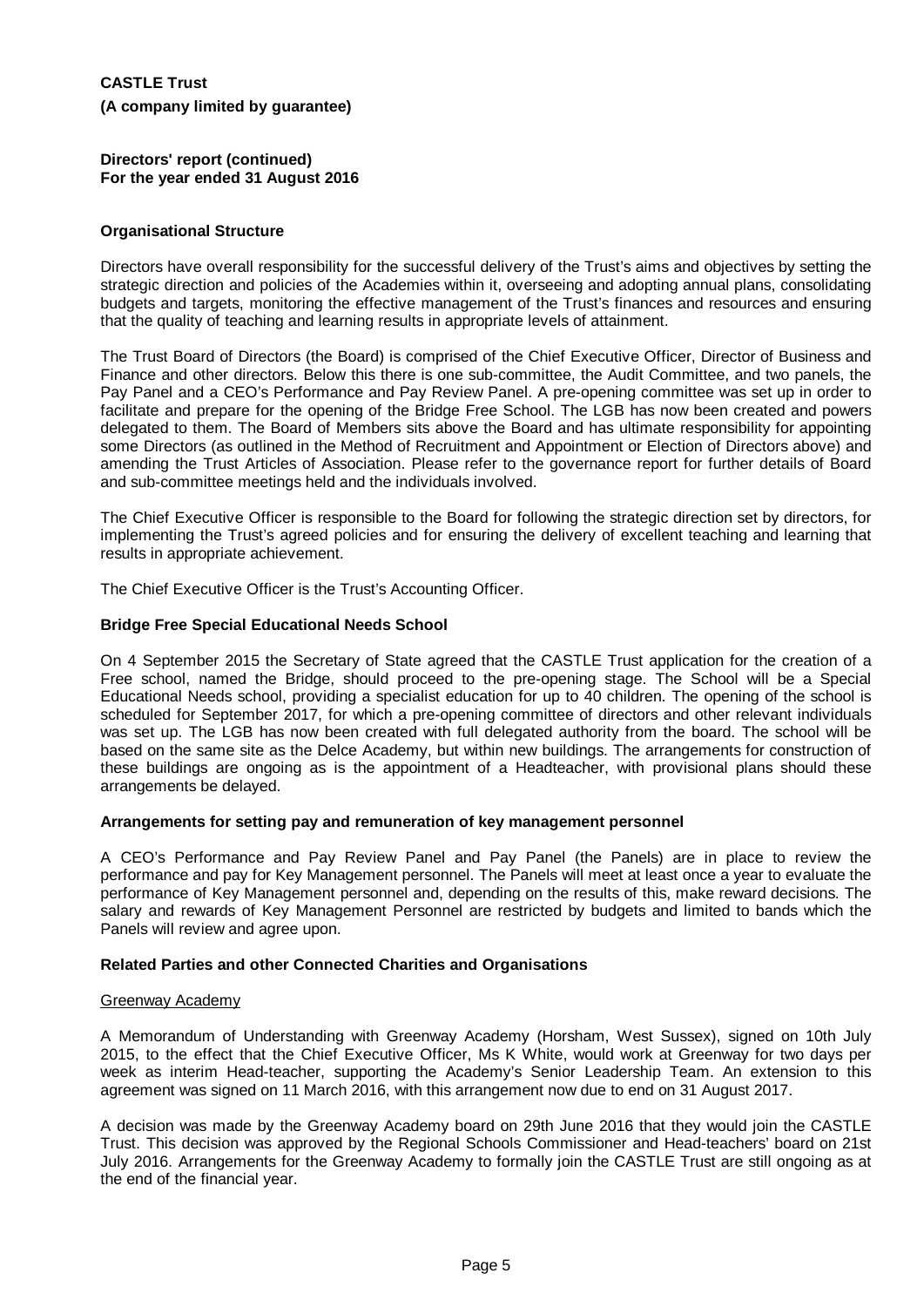**Directors' report (continued) For the year ended 31 August 2016**

## **Objectives and Activities**

#### **Objects and Aims**

The aim of the Trust is to develop and lead a group of excellent schools, which derive mutual benefit from operating within a multi-academy structure, with each school offering a broad and balanced curriculum and with each of them achieving excellent results through the provision of an excellent education.

#### **Objectives, Strategies and Activities**

The main objectives of the Trust are:

- To raise the standard of educational achievement of all pupils;
- To ensure every child enjoys high quality teaching, resourcing and care;
- To improve effectiveness by keeping the curriculum and organisational structure under continuous review;
- Provide value for money for the fund expended;
- Comply with statutory and national curriculum requirements;
- Maintain close links with other local schools and the local community.

The priorities for the Trust are:

- To continue to improve standards of attainment and progress to national levels, as a minimum;
- To ensure all pupil groups achieve equally well, with particular regard to disadvantaged pupils, ensuring pupil premium funding is highly impactful;
- To ensure PE funding is used to raise awareness of healthy life styles, ensure all pupils have high quality first teaching in PE and to improve the engagement of pupils in competitive sport both within school and with the wider school community;
- To ensure high quality systems of assessment are used to inform teachers and parents about the next steps for our pupils, maximising their progress over Key Stage 2.
- To ensure policy, practise, support and challenge in school supports the school's pupils to achieve the new national targets in 2016;
- To ensure the school embraces the new National Curriculum requirements within its positive creative curriculum, benefitting all pupil groups in school and ensuring all pupils, irrespective of faith or ethnic background, understand and value British values;
- To ensure all pupils are safeguarded, learn to keep themselves safe in our technologically changing world and understand and respect diversity;
- To continue to develop leadership capacity at all levels in school to support our own growth as well as supporting other schools within our local community.

In order to achieve these objectives, the Trust will:

#### Attainment and Achievement

- Develop teachers' understanding and skills in providing challenge and support for key focus groups;
- Develop teachers' understanding and skills to plan key focus groups;
- Develop teachers' understanding and skills at teaching focus groups within lessons to accelerate learning in lessons.

#### Quality of Provision

Personalise learning for key groups within school, based on school performance data.

# Teaching and Learning

- Continue to develop high quality teaching and learning standards throughout the school, with a clear focus on professional development for all staff;
- Effectively induct new staff into the profession/school;
- Continue to develop SMSC in school to develop children as reflective, resilient, responsible life-long learners;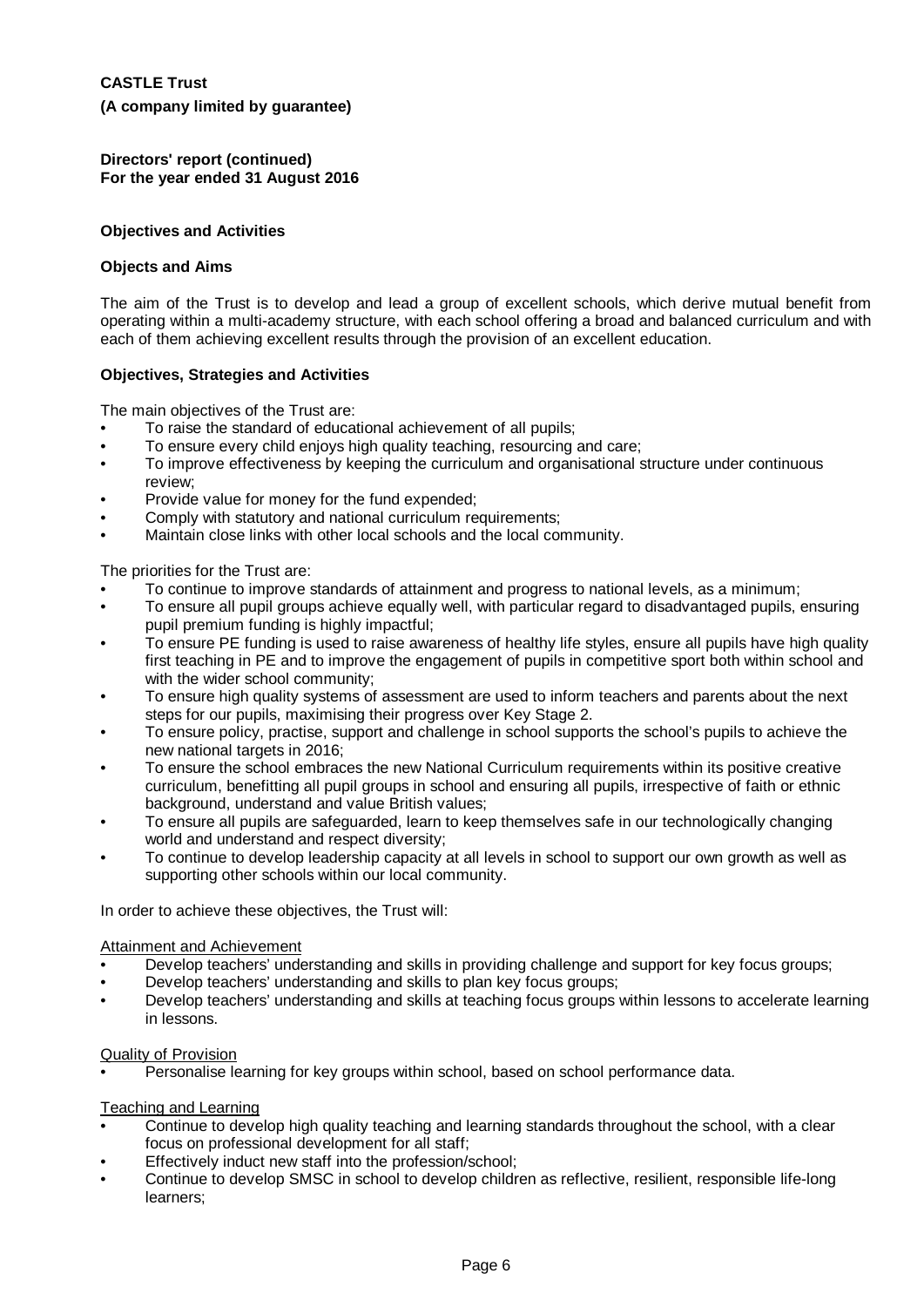# **Directors' report (continued) For the year ended 31 August 2016**

## Pupil Welfare

- Ensure pupil premium is used to remove the disadvantage gap;
- Support the emotional, social and behavioural development of all pupils, with particular focus on our most vulnerable groups;
- Continue to develop parental engagement in learning, raising aspirations for pupils and their families;
- Ensure pupils have a good understanding of healthy lifestyles, ensuring that they can keep themselves healthy and safe, achieve excellent educational outcomes which support their ambitions;

#### **Curriculum**

- Continue to implement the National Curriculum within our creative curriculum;
- Develop an effective assessment policy, using formative and summative data to best inform teaching and learning.

#### Leadership and Governance

- Beyond the expansion of the Trust itself and through the schools in the Trust, share good practice with other schools through consortium, learning community groups, involvement in teaching schools, NCETM projects and links with teacher training (schools direct, Goldsmiths, University of London);
- Continue to develop understanding and use of data in school, by all, so that support and challenge is tightly focussed on areas for improvement;
- Continuing to develop middle leaders to enhance leadership capacity in school at all levels;
- Continue to provide development opportunities for directors based on skills audit.

#### **Public Benefit**

In setting the objectives and planning activities, directors have given careful consideration to the Charity Commission's general guidance on public benefit and are satisfied that these aims and objectives are clearly for the public benefit.

# **Strategic Report**

#### **Achievements and Performance**

#### **Going Concern**

After making appropriate enquiries, the Board has a reasonable expectation that the Trust has adequate resources to continue in operational existence for the foreseeable future. For this reason it continues to adopt the going concern basis in preparing the financial statements. Further details regarding the adoption of the going concern basis can be found in the Statement of Accounting Policies.

#### **Achievement against objectives and strategy**

The Trust has made progress against its key strategies and objectives. It has maintained and raised the standard of education for all its pupils, as evidenced through the non-financial indicators of performance below, and has paid every attention to ensuring every child enjoys high quality teaching, resourcing and care. Financially the Trust has performed well and has a strong reserves balance. The Trust has complied with statutory and national curriculum requirements that have arisen in the year. Finally, the Trust has built on its links to other schools and the local community, in part due to the strategy of welcoming new schools into the Trust, increasing the age range of pupils at schools within the Trust and through school improvement work.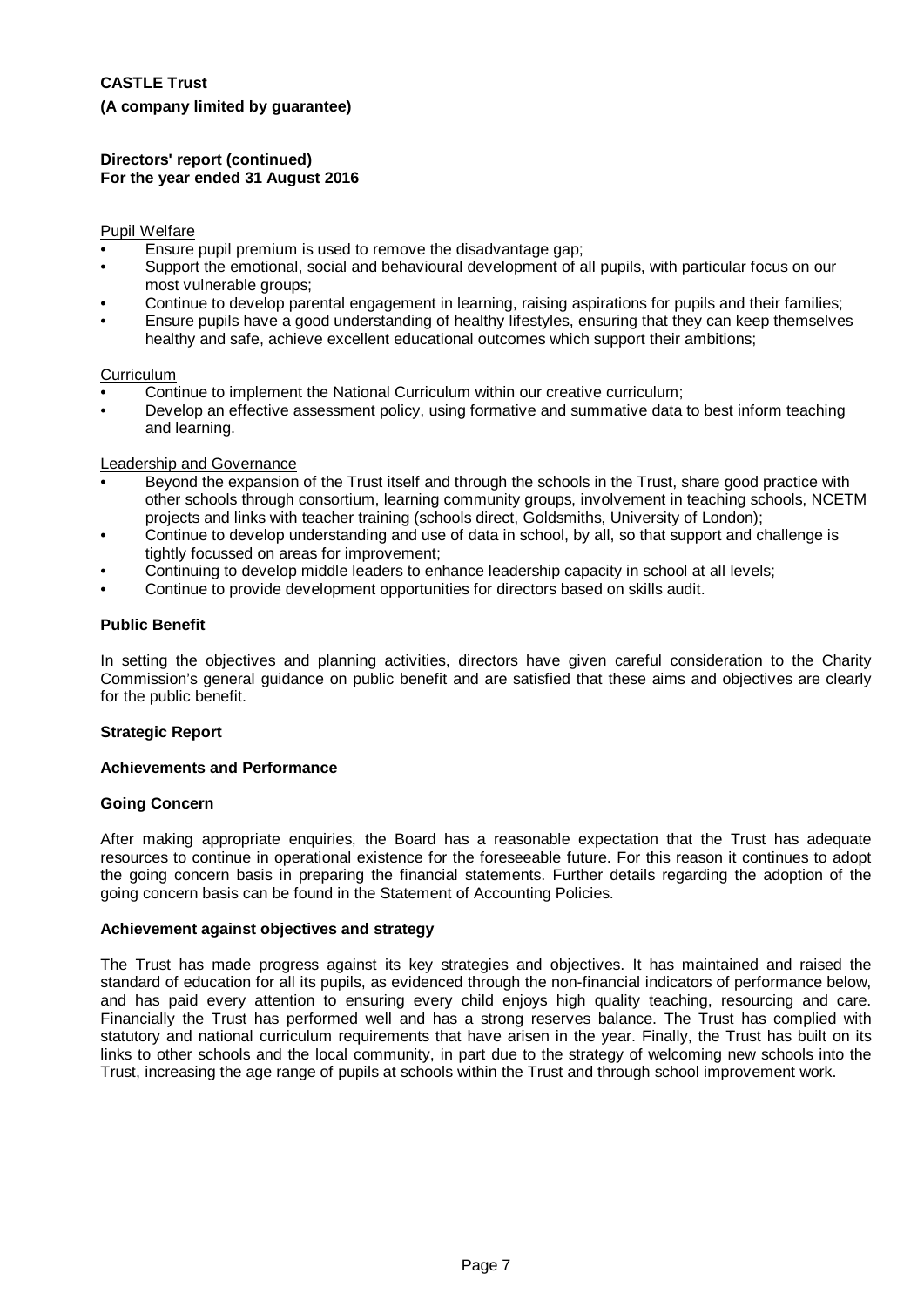**Directors' report (continued) For the year ended 31 August 2016**

#### **Key Financial Performance Indicators**

The Trust uses a number of financial key performance indicators to monitor the financial success of the Trust and progress improvement against targets set.

The Trust monitors its operating surplus/(deficit) as a percentage of total income. For the period ended 31 August 2016 the operating surplus equated to 6.5% (2015: deficit -1.8%) of total income.

Staffing costs are monitored as a percentage of total income. For the period ended 31 August 2016 staffing costs represented 68% (2015: 63%) of total income.

The level of investment the Trust makes in the buildings and infrastructure is monitored as this can help to attract pupils to the Trust's schools. In the period ended 31 August 2016, the capital spend on building and infrastructure projects, was 0% (2015: 97%) of capital funding. Funding is being held for further building works primarily linked to the Bridge Specialist Free school which is scheduled to open in September 2017.

The Trust also uses a number of non-financial performance indicators to monitor its performance. At present these apply only to the Delce Academy, the only school currently within the Trust. They are as follows:

- The combined attainment in reading, writing, and Maths at level 4+ was 36%;
- Whole school progress in Maths was -2.2;
- Whole school progress in writing was 1.3;
- Whole school progress in reading was -2.1
- Overall pupil attendance rates for the period ended 31 August attendance was 95.6%.

All non-financial performance indicators are above the new floor standards.

Delce Academy is rated Good by Ofsted.

#### **Financial Review**

During the period to 31 August 2016 total income, including capital income was £3,031,271 (2015: £2,559,870) of which £200,005 (2015: £108,028) was unrestricted income.

Total expenditure for the period to 31 August 2016 was £2,833,329 (2015: £2,606,826) of which:

- Employee costs of £2,058,729 (2015: £1,614,159) represented 73% (2015: 62%) of total expenditure
- Premises Related costs of £167,823 (2015: £632,102) represented 6% (2015: 24%) of total expenditure
- Educational supplies and services of £98,650 (2015: £55,416) represented 4% (2015: 2%) of total expenditure.

The operating surplus excluding pension reserve adjustments for the period ended 31 August 2016 was £197.942.

The board believe that the future financial outlook for the Trust remains secure, as indicated in the Going Concern Section. Future significant events that are likely to affect Trust financials will be the opening of the Bridge Free SEN school and the absorption of any other schools, namely Greenway Academy, into the Trust. Arrangements for these events are ongoing, with additional resource in place to ensure the smooth financial management of such changes. Financial due diligence will be performed on new schools entering the trust, to ensure that any financial risks they may present are planned for and minimised. Subsequent to this, plans will be made to increase efficiencies and standardise processes where possible, minimising costs. While the immediate financial impact of new schools joining the Trust is hard to predict, the Trust envisages that synergies will arise in the long term and that there are sufficient reserves to deal with any initial difficulties, should these arise.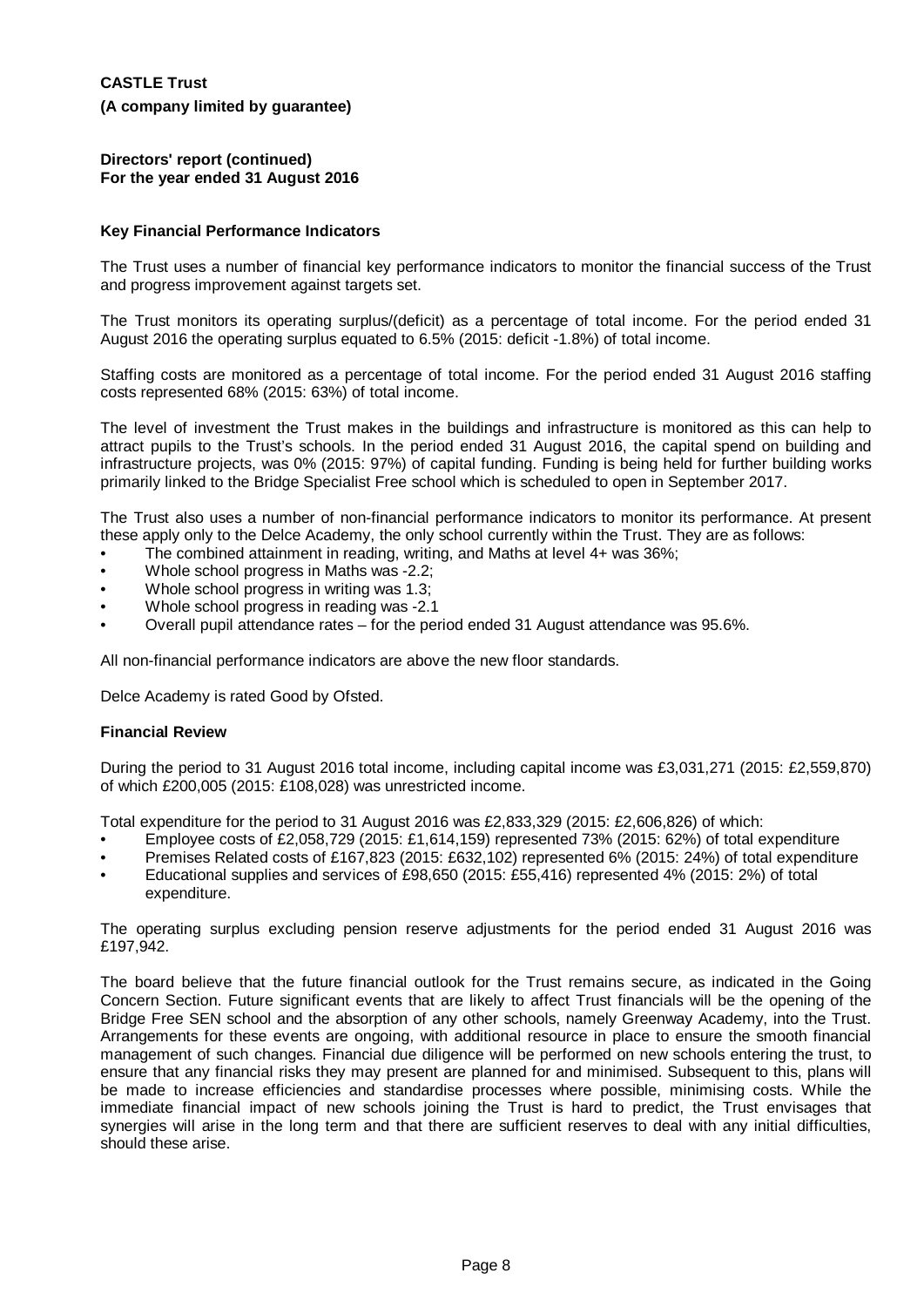**Directors' report (continued) For the year ended 31 August 2016**

#### **Reserves Policy**

Directors continually monitor the reserves of the Trust. This process encompasses the nature of income and expenditure streams and the need to match commitments with income and the nature of reserves. The directors have not as yet set a minimum level of or policy for reserves, since conversion to the CASTLE Trust, but will undertake a comprehensive review of this in the 2016 to 2017 financial year to set a minimum level, a policy and a process for future review of these levels. As a principal, directors seek to maintain a level where there is sufficient working capital to cover delays between spending and receipt of grants and to provide a cushion to deal with unexpected emergencies or urgent maintenance requirements.

The unrestricted fund at 31 August 2016 is in surplus by £149,771.

The restricted fund at 31 August 2016 is in deficit by £605,700. This arises from the pension reserve fund which represents the Trust's share of the LGPS fund deficit of £836,000, calculated in accordance with Financial Reporting Standard (FRS) 102. Employer contributions are reviewed every three years in consultation with the scheme's administrators, and employee contributions due by the Academy Trust have been fixed at 20.1% for the three years from 1 April 2014.

Further details of the calculations and assumptions underlying the balance on this fund are set out in note 20 to the financial statements.

#### **Investment Policy**

The directors do not have a formal investment policy except that no speculative or other investments which may place the Trust's funds at unnecessary risk should be made. Directors have agreed that surplus funds may be placed in fixed term deposit accounts at recognised UK clearing banks.

# **Principal Risks and Uncertainties**

The directors consider the principal risks and uncertainties facing the trust to be:

- Funding for education is under pressure. A risk is an Academy within the Trust incurring a deficit against its budget from unforeseen circumstances, especially if there is a change of funding policy introduced by the Government
- A fall in the roll would have financial implications, with a School's income largely based on student numbers, especially given the threat of competition from other schools
- Expensive capital works may be required that are not covered by insurance or EFA grants.

Other risks and uncertainties which the Trust may face are in relation to technology failures, pension fund deficits and natural uncontrollable events.

The directors have considered the principal risks and uncertainties facing the Trust and have as far as appropriate taken steps to minimise these risks. This is facilitated by the maintenance and review of a risk register.

The main financial instrument of the Trust is cash held within current bank. Cash resources are managed to ensure operating requirements can be met without the need for short term borrowing.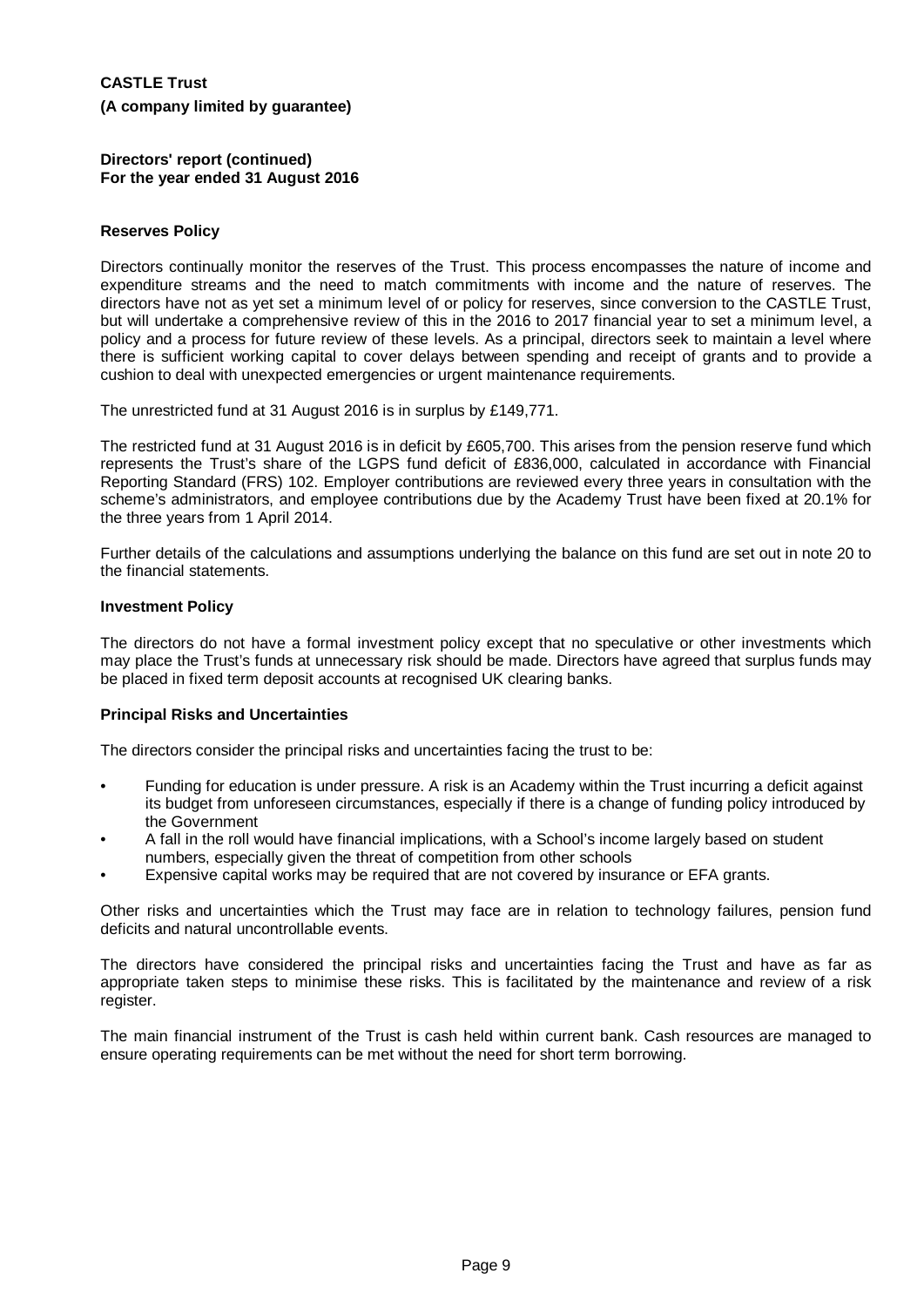## **Directors' report (continued) For the year ended 31 August 2016**

## **Plans for Future Periods**

The RSC has given approval to the Trust's growth plan, in the immediate future, the Bridge Free School, an SEN specialist school is planned to open in September 2017 and Greenway Academy in Horsham, West Sussex is due to join in early 2017.

In addition, the Trust is actively bidding for 3 further Free School opportunities in Medway and West Sussex which, if successful, will see additional schools opening through to 2020.

Within the Trust, Delce Academy is expanding the age range of pupils, taking on Reception pupils from September 2016 and growing to include Year 1 in September 2017 and Year 2 in September 2018.

Delce Academy will continue to develop professional service outreach across all Trust schools and the wider community, using in-house expertise and a range of methodologies and styles of delivery as per the requirements of Academy status.

Plans for further building works are primarily linked to the Bridge Specialist Free school.

#### **Funds held as Custodian Trustee on behalf of others**

The Trust holds no funds on behalf of others.

#### **Provision of information to auditor**

In so far as the directors are aware:

- the is no relevant audit information of which the charitable company's auditor is unaware; and
- the directors have taken all steps that they ought to have taken to make themselves aware of any relevant audit information and to establish that the auditor is aware of that information.

# **Auditor**

The auditor, Kreston Reeves LLP, has indicated its willingness to continue in office. The directors will propose a motion re-appointing the auditor at a meeting of the members.

This report, incorporating a strategic report, was approved by the CASTLE Trust Board on and signed on its behalf by:

**Mrs S Burt** Chair of Directors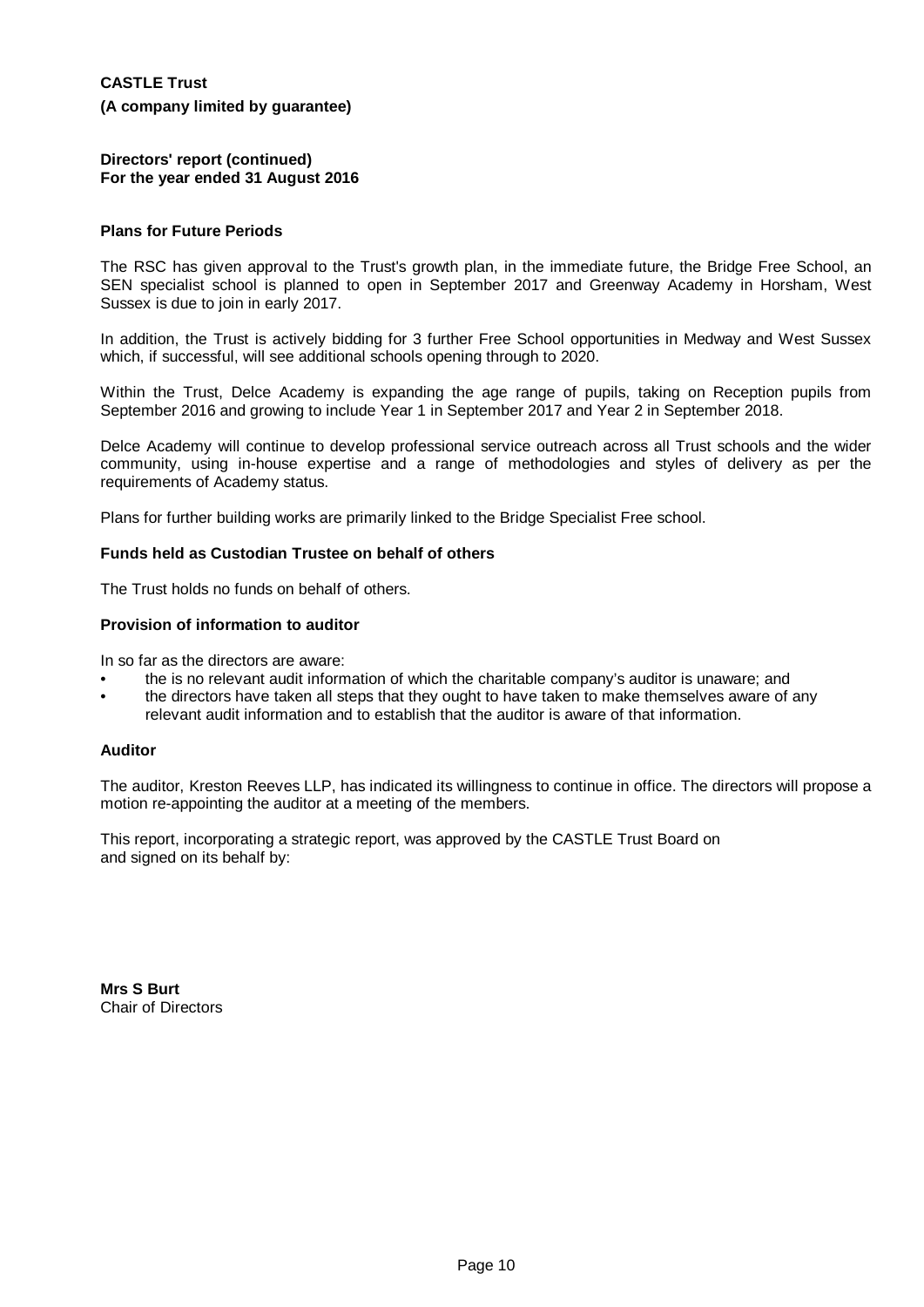#### **Governance Statement**

## **Scope of Responsibility**

As directors, we acknowledge we have overall responsibility for ensuring that CASTLE Trust has an effective and appropriate system of control, financial and otherwise. However such a system is designed to manage rather than eliminate the risk of failure to achieve business objectives, and can provide only reasonable and not absolute assurance against material misstatement or loss.

The Board has delegated the day-to-day responsibility to the Chief Executive Officer, as Accounting Officer, for ensuring financial controls conform with the requirements of both propriety and good financial management and in accordance with the requirements and responsibilities assigned to it in the funding agreement between CASTLE Trust and the Secretary of State for Education. They are also responsible for reporting to the Board any material weaknesses or breakdowns in internal control.

#### **Governance**

The information on governance included here supplements that described in the Directors' report and in the Statement of Directors' responsibilities. The Board has formally met 5 times during the year. Attendance during the year at meetings of the Board was as follows:

| Director                            | Meetings attended | Out of a possible |
|-------------------------------------|-------------------|-------------------|
| Mrs S Burt, Chair of Directors      | 5                 |                   |
| Mr S Calvert                        |                   |                   |
| Mrs J Hughes                        |                   |                   |
| Mrs C Kempster                      | 5                 |                   |
| Mr R King                           |                   |                   |
| Mrs J Knight                        |                   |                   |
| Mr C McCann                         |                   |                   |
| Ms S Pearce                         |                   |                   |
| Mr C Purchase                       |                   |                   |
| Ms K White, Chief Executive Officer | 5                 | 5                 |
| Mr K Johnson (appointed 9 May 2016) |                   |                   |

The proposed governance review did not take place in February 2016 as planned but has been re-scheduled for February 2017.

The Audit Committee will assist the Board with regard to the annual audit and accounts, internal controls and the sound management of the Trust's finances and resources. The Committee met formally 3 times during the year.

Attendance at meetings in the year was as follows:

| Director            | Meetings attended | Out of a possible |
|---------------------|-------------------|-------------------|
| Mr S Calvert, Chair |                   | З                 |
| Mrs S Burt          | 3                 | 3                 |
| Ms S Pearce         | 3                 | 3                 |
| Mr R King           |                   | વ                 |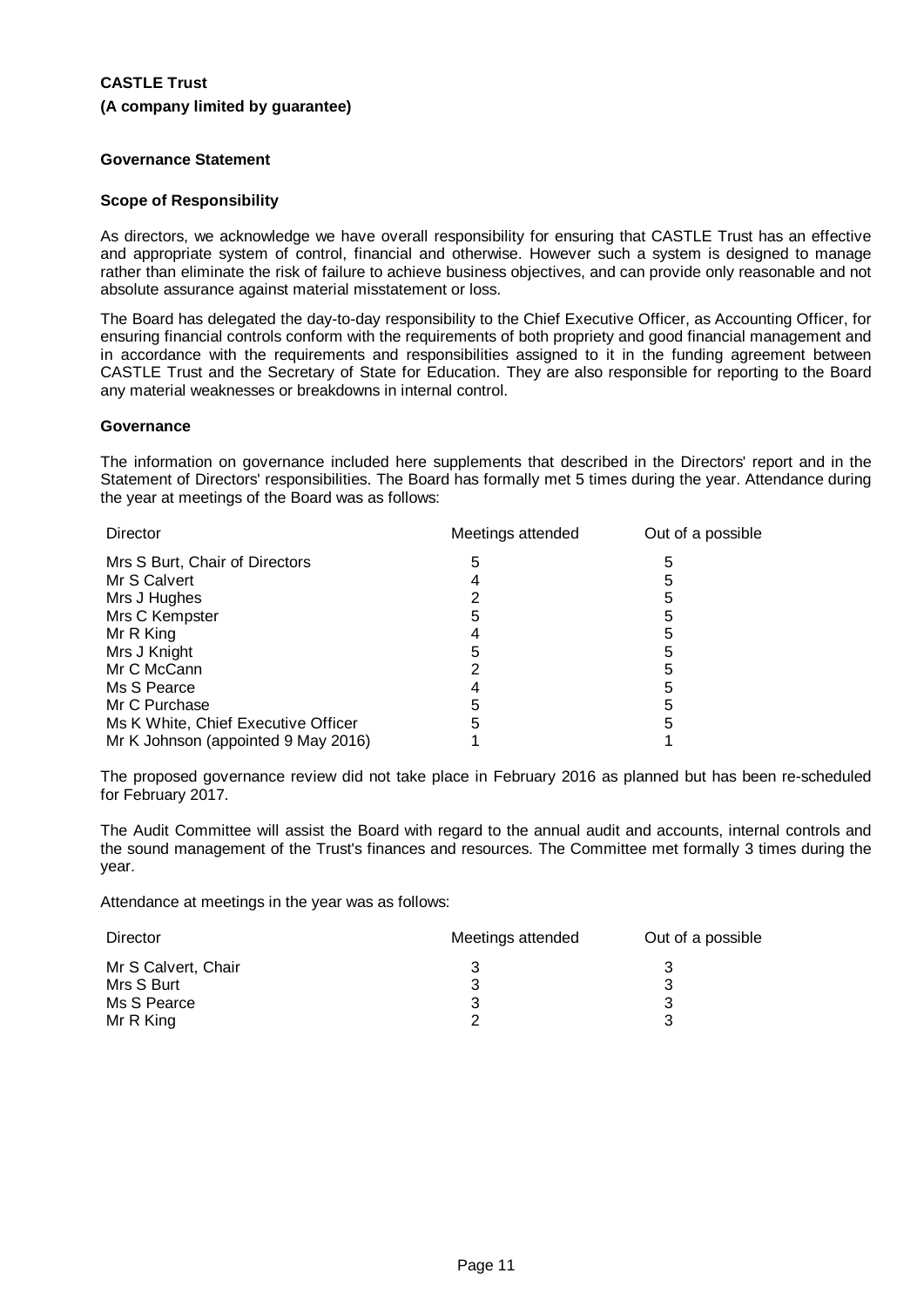**(A company limited by guarantee)**

# **Governance Statement (continued)**

## **Review of Value for money**

As Accounting Officer, the Chief Executive Officer has responsibility for ensuring that the Academy Trust delivers good value in the use of public resources. The Accounting Officer understands that value for money refers to the educational and wider societal outcomes achieved in return for the taxpayer resources received.

The Accounting Officer considers how the Academy Trust's use of its resources has provided good value for money during each academic year, and reports to the Board where value for money can be improved, including the use of benchmarking data where appropriate. The Accounting Officer for the Academy Trust has delivered improved value for money during the year by:

- Rigorous systems of internal control for establishing, reviewing and evaluating the school budget based on a framework of regular management information and administrative procedures, including the segregation of duties and a system of delegation and accountability:
- Ensuring resources are directed to where they are most needed and most effective in meeting educational requirements such as:
	- Targeting resources in key subjects areas such as English and Maths;

- Monitoring the needs of individual pupils to ensure the provision they receive is highly personalised and relevant to their particular needs including support from the inclusions team which includes Home School Support Workers, Art therapy, counselling and the Emotional and Behaviour Development team;

- Targeted use of Pupil Premium funding to support a key group of children within the school including opportunities for life-enriching visits as well as additional academic support such as 1-2-1 tutoring.
- Rigorous monitoring and evaluation of pupil progress and attainment including test results, value added progress and attendance;
- Robust financial governance arrangements that include approval of the annual budget, regular monitoring by the Governing Body and its committees, including the Audit Committee to ensure spending is within budget and meets the objectives of the school development plan. The work of the Governing Body and the committees is further informed by regular Internal Audit reports from Kreston Reeves LLP, Accountants;
- Sharing good practice amongst the Trust and other partner schools.

# **The Purpose of the System of Internal Control**

The system of internal control is designed to manage risk to a reasonable level rather than to eliminate all risk of failure to achieve policies, aims and objectives; it can therefore only provide reasonable and not absolute assurance of effectiveness. The system of internal control is based on an ongoing process designed to identify and prioritise the risks to the achievement of Academy Trust policies, aims and objectives, to evaluate the likelihood of those risks being realised and the impact should they be realised, and to manage them efficiently, effectively and economically. The system of internal control has been in place in CASTLE Trust for the year 1 September 2015 to 31 August 2016 and up to the date of approval of the annual report and financial statements.

#### **Capacity to Handle Risk**

The Board has reviewed the key risks to which the Academy Trust is exposed together with the operating, financial and compliance controls that have been implemented to mitigate those risks. The Board is of the view that there is a formal ongoing process for identifying, evaluating and managing the Academy Trust's significant risks, that has been in place for the year 1 September 2015 to 31 August 2016 and up to the date of approval of the annual report and financial statements. This process is regularly reviewed by the Board.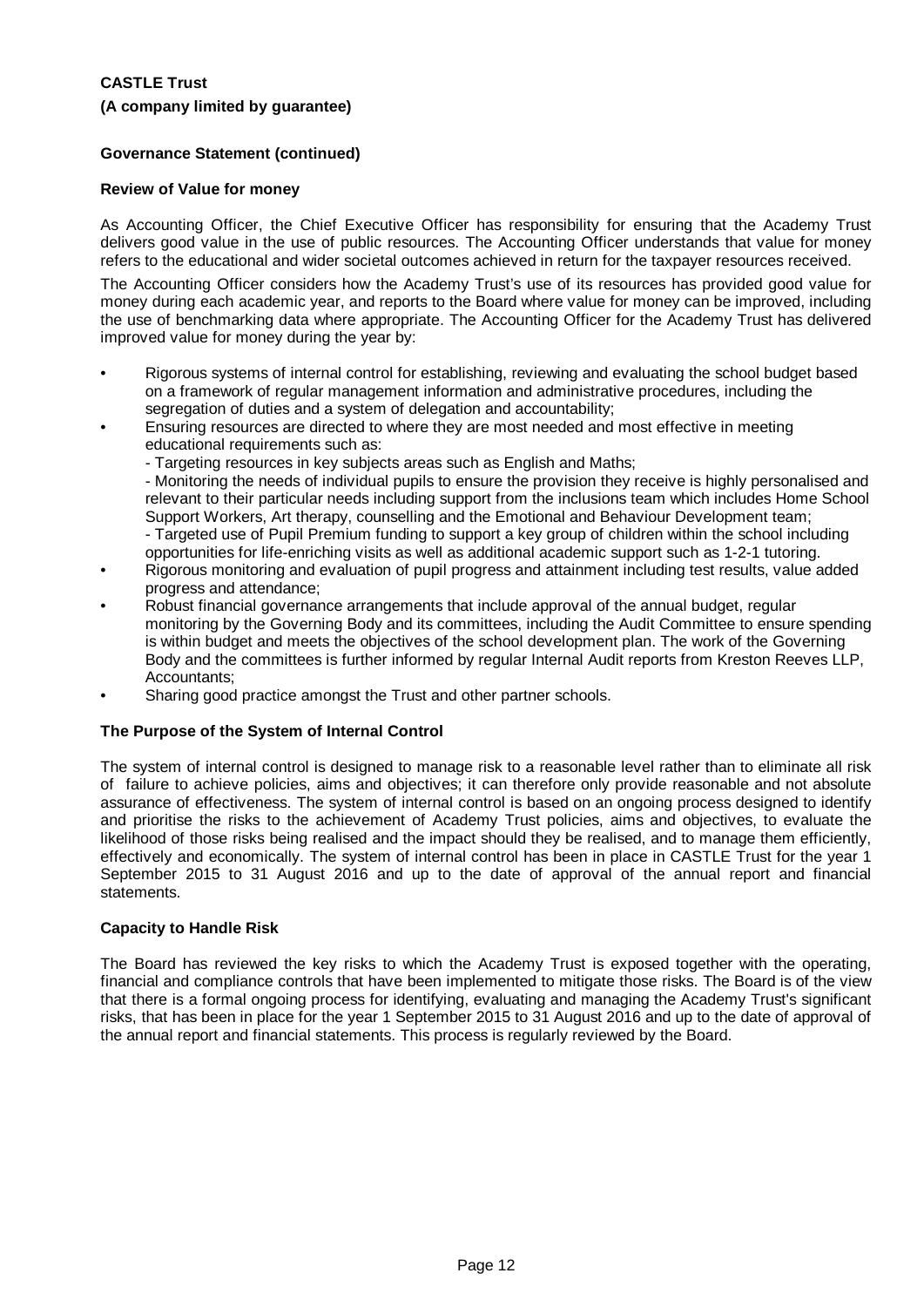**(A company limited by guarantee)**

## **Governance Statement (continued)**

#### **The Risk and Control Framework**

The Academy Trust's system of internal financial control is based on a framework of regular management information and administrative procedures including the segregation of duties and a system of delegation and accountability. In particular, it includes:

- � comprehensive budgeting and monitoring systems with an annual budget and periodic financial reports which are reviewed and agreed by the Board;
- regular reviews by the Audit Committee of reports which indicate financial performance against the forecasts and of major purchase plans, capital works and expenditure programmes;
- setting targets to measure financial and other performance;
- � clearly defined purchasing (asset purchase or capital investment) guidelines.
- delegation of authority and segregation of duties;
- � identification and management of risks.

The Board has considered the need for a specific internal audit function and has decided to appoint Kreston Reeves LLP as internal auditor.

The internal auditor's role includes giving advice on financial matters and performing a range of checks on the Academy Trust's financial systems. On a quarterly basis, the internal auditor reports to the Board, through the audit committee on the operation of the systems of control and on the discharge of the Board's financial responsibilities.

In particular the checks carried out in the period included:

- testing of payroll systems
- testing of purchase systems
- testing of control accounts
- testing of bank reconciliations

A verbal report is made by the Accounting Officer at each Audit Committee meeting on the risk and control framework, which is then reported to the Board at each meeting. In addition written reports are provided to the Audit Committee as and when these are available or required.

The internal auditor has delivered their schedule of work as planned. Some minor control failures were reported, with measures then implemented by management to remedy them. No control failures arose that were significant enough to indicate potential misstatement of the accounts, or financial or operational mismanagement or irregularity.

## **Review of Effectiveness**

As Accounting Officer, the Chief Executive Officer has responsibility for reviewing the effectiveness of the system of internal control. During the year in question the review has been informed by:

- the work of the internal auditor;
- the work of the external auditor;
- � the work of the executive managers within the Academy Trust who have responsibility for the development and maintenance of the internal control framework.

The Accounting Officer has been advised of the implications of the result of their review of the system of internal control by the Audit Committee and a plan to address weaknesses and ensure continuous improvement of the system is in place.

Approved by order of the members of the Board on and signed on their behalf, by:

**Mrs S Burt** Chair of Directors **Ms K White** Accounting Officer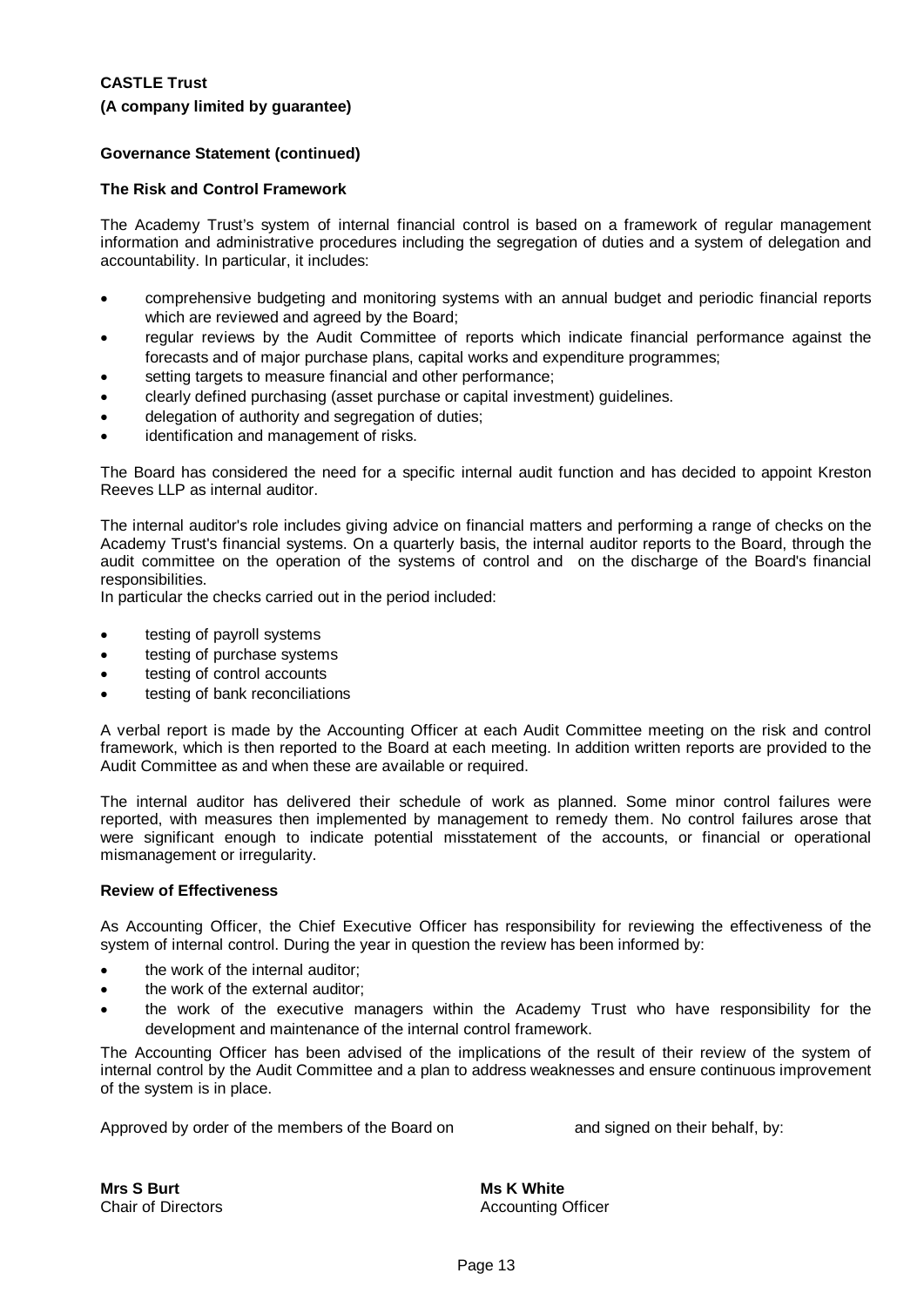# **Statement on Regularity, Propriety and Compliance**

As Accounting Officer of CASTLE Trust I have considered my responsibility to notify the Academy Trust board of trustees and the Education Funding Agency of material irregularity, impropriety and non-compliance with EFA terms and conditions of funding, under the funding agreement in place between the Academy Trust and the Secretary of State for Education. As part of my consideration I have had due regard to the requirements of the Academies Financial Handbook 2015.

I confirm that I and the Academy Trust board of trustees are able to identify any material irregular or improper use of funds by the Academy Trust, or material non-compliance with the terms and conditions of funding under the Academy Trust's funding agreement and the Academies Financial Handbook 2015.

I confirm that no instances of material irregularity, impropriety or funding non-compliance have been discovered to date. If any instances are identified after the date of this statement, these will be notified to the board of trustees and EFA.

**Ms K White** Accounting Officer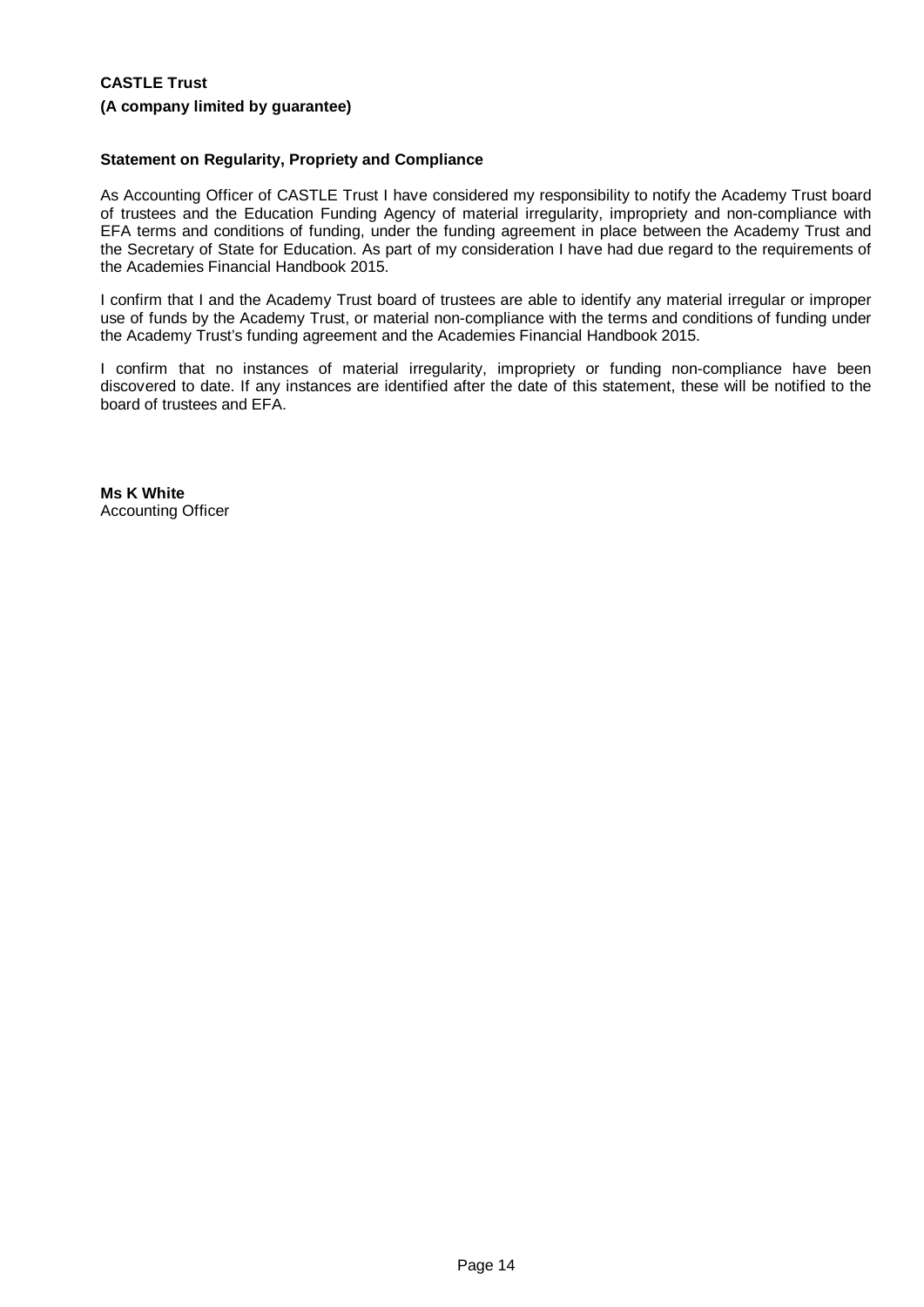#### **Statement of Directors' responsibilities For the year ended 31 August 2016**

The Directors (who act as governors of the CASTLE Trust and are also the Directors of the charitable company for the purposes of company law) are responsible for preparing the Strategic report, the Directors' report and the financial statements in accordance with the Annual Accounts Direction issued by the Education Funding Agency, United Kingdom Accounting Standards (United Kingdom Generally Accepted Accounting Practice) and applicable law and regulations.

Company law requires the Directors to prepare financial statements for each financial year. Under company law the Directors must not approve the financial statements unless they are satisfied that they give a true and fair view of the state of affairs of the charitable company and of its incoming resources and application of resources, including its income and expenditure, for that period. In preparing these financial statements, the Directors are required to:

- select suitable accounting policies and then apply them consistently;
- � observe the methods and principles of the Charities SORP 2015 and the Academies' Accounts Direction 2015 to 2016;
- � make judgments and accounting estimates that are reasonable and prudent;
- � state whether applicable UK Accounting Standards (FRS 102) have been followed, subject to any material departures disclosed and explained in the financial statements;
- � prepare the financial statements on the going concern basis unless it is inappropriate to presume that the charitable company will continue in business.

The Directors are responsible for keeping adequate accounting records that are sufficient to show and explain the charitable company's transactions and disclose with reasonable accuracy at any time the financial position of the charitable company and enable them to ensure that the financial statements comply with the Companies Act 2006. They are also responsible for safeguarding the assets of the charitable company and hence for taking reasonable steps for the prevention and detection of fraud and other irregularities.

The Directors are responsible for ensuring that in its conduct and operation the charitable company applies financial and other controls, which conform with the requirements both of propriety and of good financial management. They are also responsible for ensuring grants received from the EFA/DfE have been applied for the purposes intended.

The Directors are responsible for the maintenance and integrity of the corporate and financial information included on the charitable company's website. Legislation in the United Kingdom governing the preparation and dissemination of financial statements may differ from legislation in other jurisdictions.

Approved by order of the members of the Board on and signed on its behalf by:

**Mrs S Burt** Chair of Directors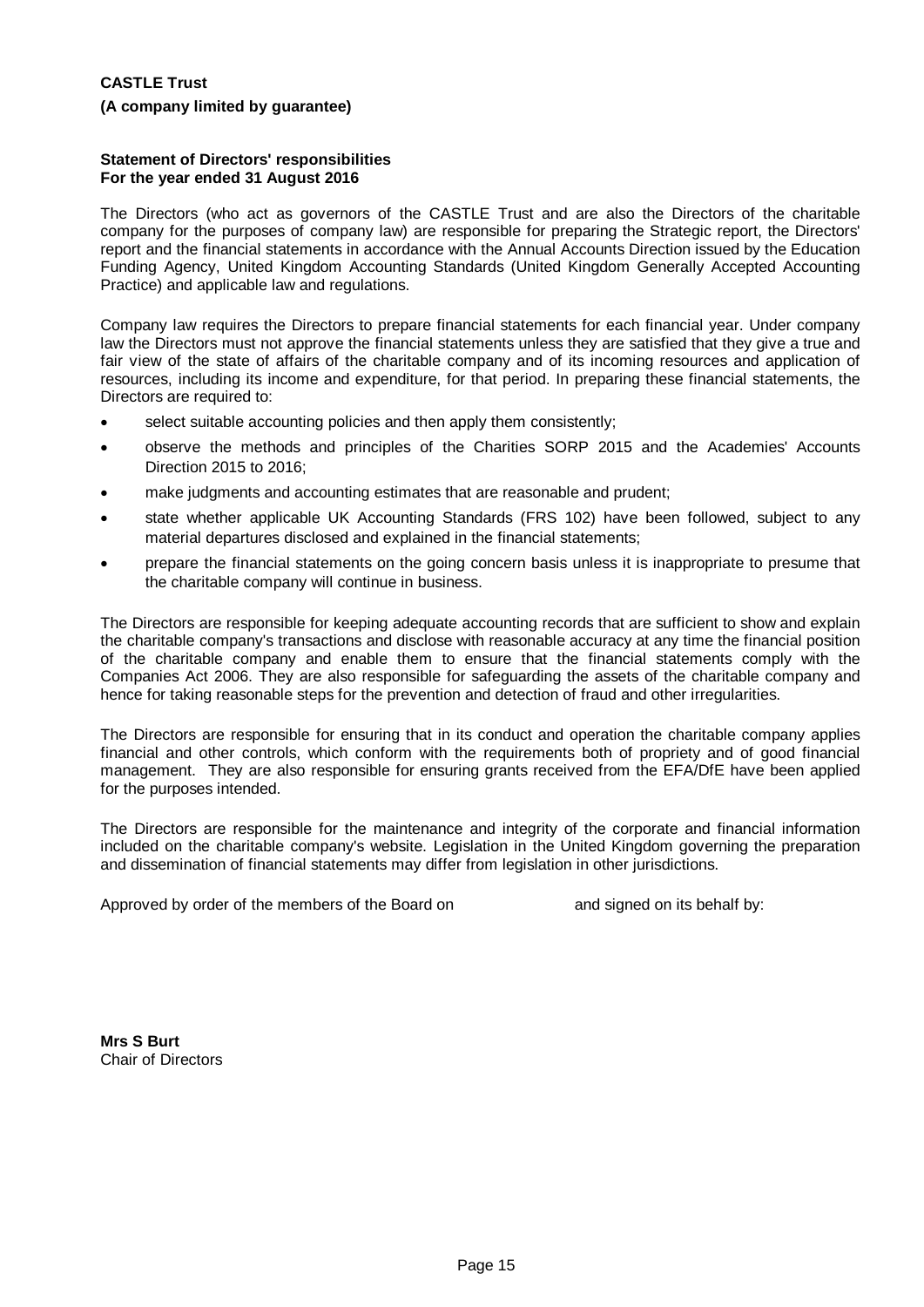#### **Independent auditor's report on the financial statements to the members of CASTLE Trust**

We have audited the financial statements of CASTLE Trust for the year ended 31 August 2016 which comprise the Statement of financial activities incorporating income and expenditure account, the Balance sheet, the Statement of cash flows and the related notes. The financial reporting framework that has been applied in their preparation is applicable law, United Kingdom Accounting Standards (United Kingdom Generally Accepted Accounting Practice) including FRS 102 "The Financial Reporting Standard applicable in the UK and Republic of Ireland" and the Academies Accounts Direction 2015 to 2016 issued by the Education Funding Agency.

This report is made solely to the Academy Trust's members, as a body, in accordance with Chapter 3 of Part 16 of the Companies Act 2006. Our audit work has been undertaken so that we might state to the Academy Trust's members those matters we are required to state to them in an Auditor's report and for no other purpose. To the fullest extent permitted by law, we do not accept or assume responsibility to anyone other than the Academy Trust and its members, as a body, for our audit work, for this report, or for the opinion we have formed.

#### **Respective responsibilities of Directors and auditor**

As explained more fully in the Statement of Directors' responsibilities, the Directors (who are also the directors of the Academy Trust for the purposes of company law) are responsible for the preparation of the financial statements and for being satisfied that they give a true and fair view.

Our responsibility is to audit and express an opinion on the financial statements in accordance with applicable law and International Standards on Auditing (UK and Ireland). Those standards require us to comply with the Auditing Practices Board's Ethical Standards for Auditors.

#### **Scope of the audit of the financial statements**

An audit involves obtaining evidence about the amounts and disclosures in the financial statements sufficient to give reasonable assurance that the financial statements are free from material misstatement, whether caused by fraud or error. This includes an assessment of: whether the accounting policies are appropriate to the Academy Trust's circumstances and have been consistently applied and adequately disclosed; the reasonableness of significant accounting estimates made by the Directors; and the overall presentation of the financial statements. In addition, we read all the financial and non-financial information in the Directors' report to identify material inconsistencies with the audited financial statements and to identify any information that is apparently materially incorrect based on, or materially inconsistent with, the knowledge acquired by us in the course of performing the audit. If we become aware of any apparent material misstatements or inconsistencies we consider the implications for our report.

#### **Opinion on financial statements**

In our opinion the financial statements:

- � give a true and fair view of the state of the Academy Trust's affairs as at 31 August 2016 and of its incoming resources and application of resources, including its income and expenditure, for the year then ended;
- have been properly prepared in accordance with United Kingdom Generally Accepted Accounting Practice; and
- have been prepared in accordance with the requirements of the Companies Act 2006, the Charities SORP 2015 and the Academies Accounts Direction 2015 to 2016 issued by the Education Funding Agency.

#### **Opinion on other matter prescribed by the Companies Act 2006**

In our opinion the information given in the Directors' report, incorporating the Strategic report, for the financial year for which the financial statements are prepared is consistent with the financial statements.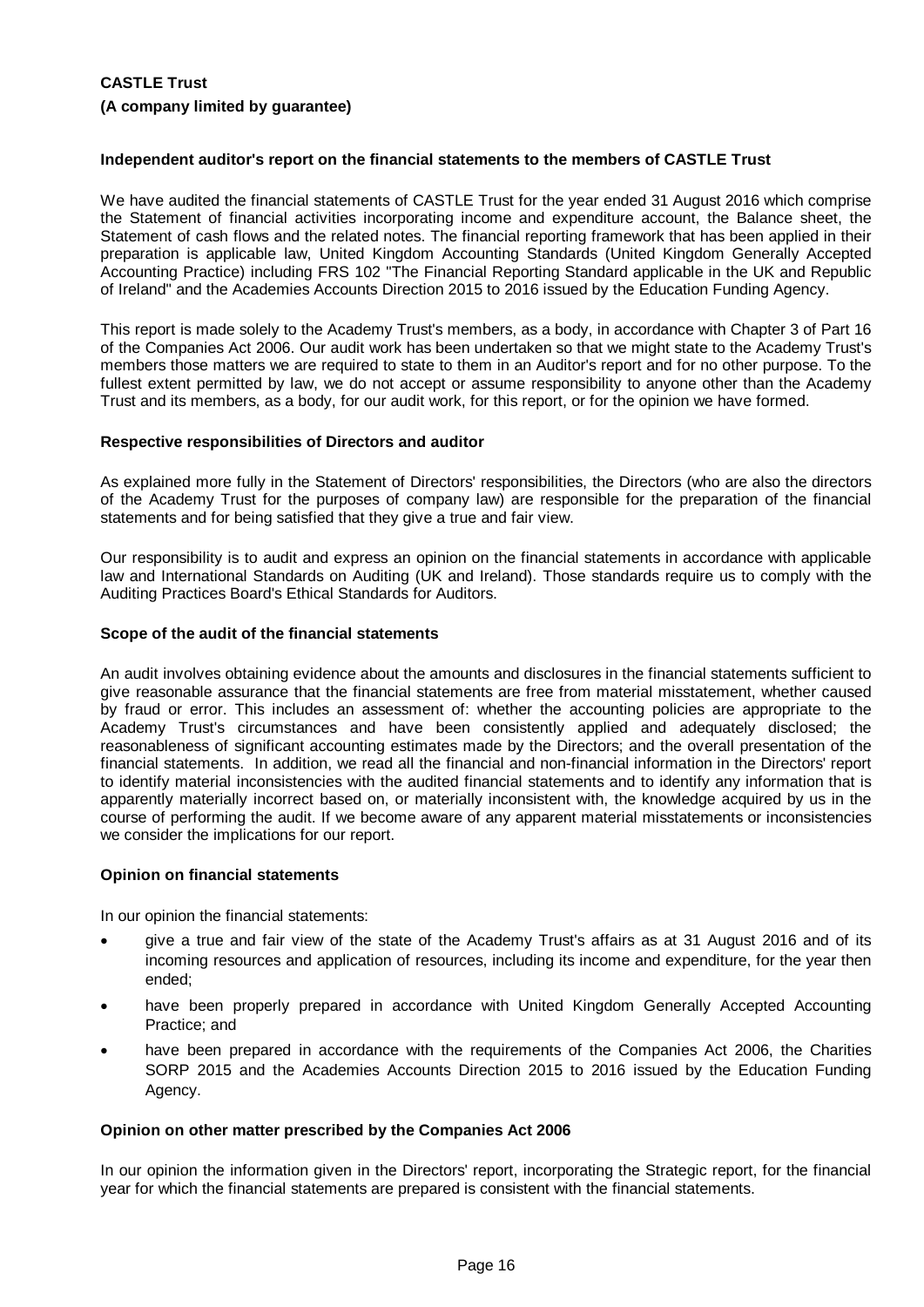# **Independent auditor's report on the financial statements to the members of CASTLE Trust**

## **Matters on which we are required to report by exception**

We have nothing to report in respect of the following matters where the Companies Act 2006 requires us to report to you if, in our opinion:

- adequate accounting records have not been kept, or returns adequate for our audit have not been received from branches not visited by us; or
- � the financial statements are not in agreement with the accounting records and returns; or
- � certain disclosures of Directors' remuneration specified by law are not made; or
- we have not received all the information and explanations we require for our audit.

Susan Robinson BA FCA FCIE DChA MCMI (Senior statutory auditor) for and on behalf of **Kreston Reeves LLP** Statutory Auditor Chartered Accountants Chatham Maritime Date: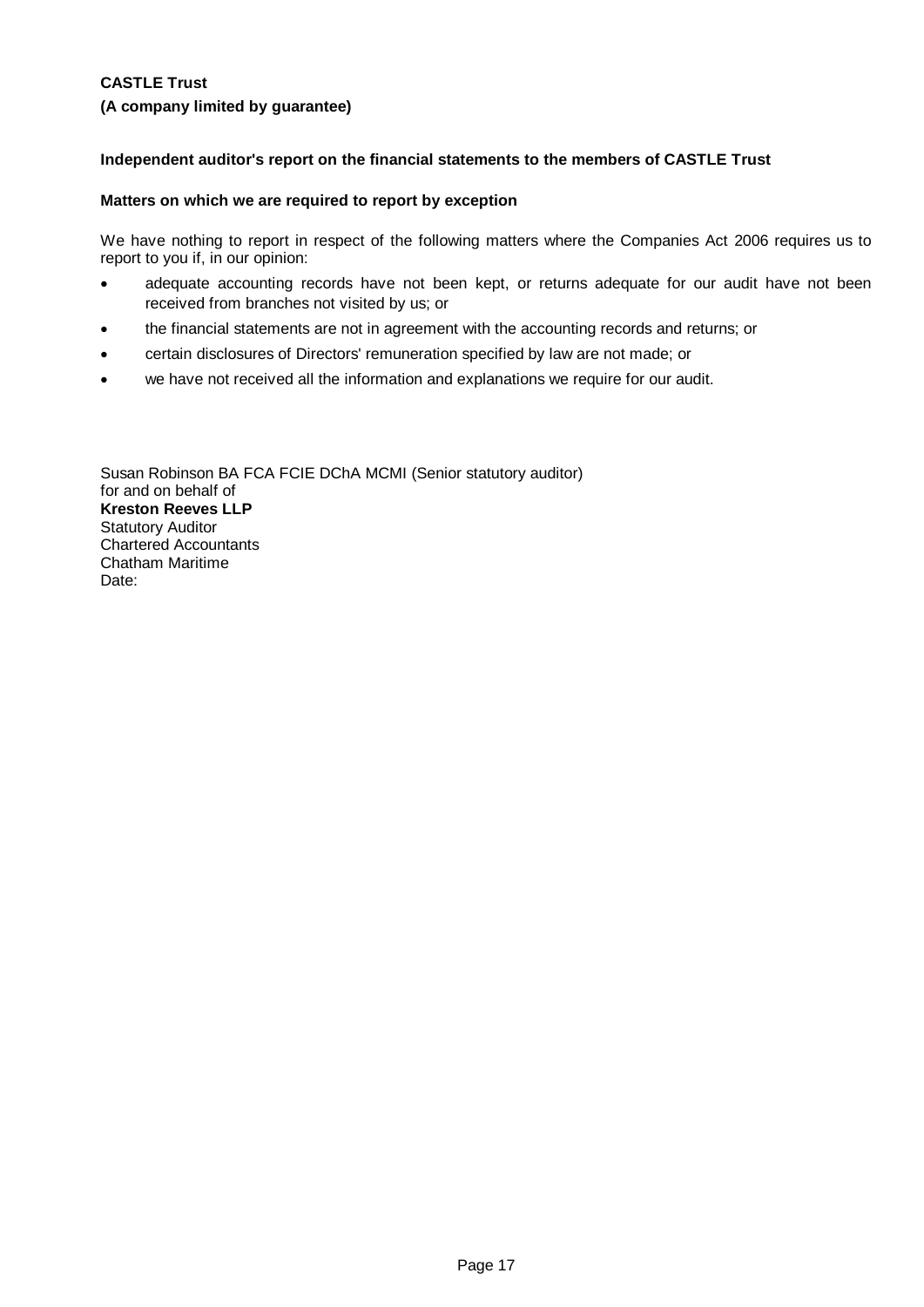#### **(A company limited by guarantee)**

#### **Independent reporting auditor's assurance report on regularity to CASTLE Trust and the Education Funding Agency**

In accordance with the terms of our engagement letter dated 18 September 2014 and further to the requirements of the Education Funding Agency (EFA) as included in the Academies Accounts Direction 2015 to 2016, we have carried out an engagement to obtain limited assurance about whether the expenditure disbursed and income received by CASTLE Trust during the year 1 September 2015 to 31 August 2016 have been applied to the purposes identified by Parliament and the financial transactions conform to the authorities which govern them.

This report is made solely to CASTLE Trust and the EFA in accordance with the terms of our engagement letter. Our work has been undertaken so that we might state to CASTLE Trust and the EFA those matters we are required to state in a report and for no other purpose. To the fullest extent permitted by law, we do not accept or assume responsibility to anyone other than CASTLE Trust and the EFA, for our work, for this report, or for the conclusion we have formed.

#### **Respective responsibilities of CASTLE Trust's Accounting Officer and the Reporting Accountant**

The Accounting Officer is responsible, under the requirements of CASTLE Trust's funding agreement with the Secretary of State for Education dated 19 March 2014, and the Academies Financial Handbook extant from 1 September 2015, for ensuring that expenditure disbursed and income received is applied for the purposes intended by Parliament and the financial transactions conform to the authorities which govern them.

Our responsibilities for this engagement are established in the United Kingdom by our profession's ethical guidance and are to obtain limited assurance and report in accordance with our engagement letter and the requirements of the Academies Accounts Direction 2015 to 2016. We report to you whether anything has come to our attention in carrying out our work which suggests that in all material respects, expenditure disbursed and income received during the year 1 September 2015 to 31 August 2016 have not been applied to purposes intended by Parliament or that the financial transactions do not conform to the authorities which govern them.

# **Approach**

We conducted our engagement in accordance with the Academies Accounts Direction 2015 to 2016 issued by the EFA. We performed a limited assurance engagement as defined in our engagement letter.

The objective of a limited assurance engagement is to perform such procedures as to obtain information and explanations in order to provide us with sufficient appropriate evidence to express a negative conclusion on regularity.

A limited assurance engagement is more limited in scope than a reasonable assurance engagement and consequently does not enable us to obtain assurance that we would become aware of all significant matters that might be identified in a reasonable assurance engagement. Accordingly, we do not express a positive opinion.

Our engagement includes examination, on a test basis, of evidence relevant to the regularity and propriety of the Academy Trust's income and expenditure.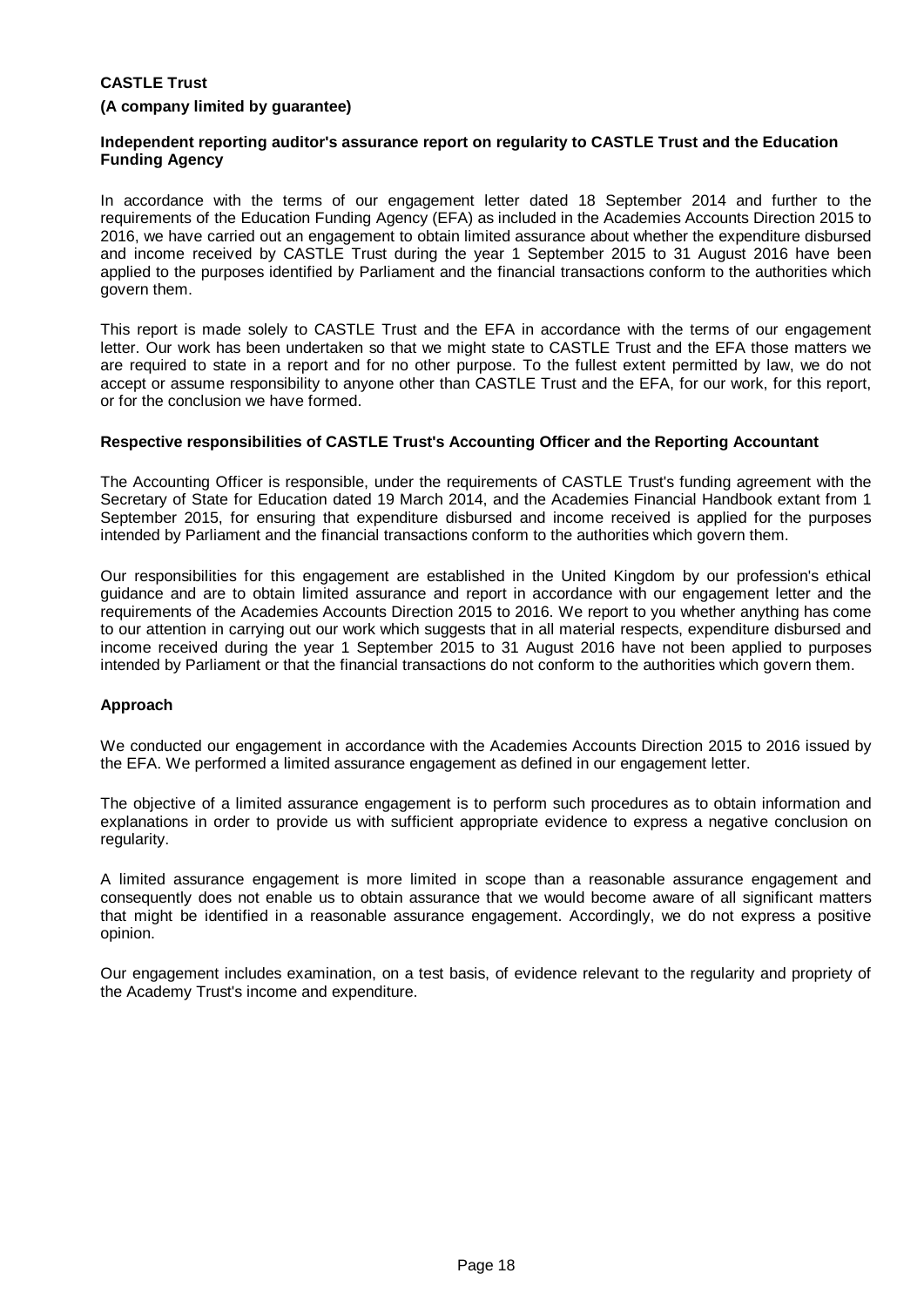# **Independent reporting auditor's assurance report on regularity to CASTLE Trust and the Education Funding Agency (continued)**

# **Work undertaken**

The work undertaken to draw to our conclusion includes:

- Reviewed expenditure against specific terms of grant funding within the funding agreement
- Ensured that grants have been applied for the purposes intended
- Confirmed that internal control procedures exist relating to expenditure incurred of cash
- Confirmed items claimed on cash are not for personal benefit
- Reviewed expenditure and considered whether any supplies are from related parties
- Reviewed Governing Body and Director minutes for declaration of interests
- Considered whether other income activities are permitted within the Academy Trust's charitable objects

- Considered if borrowing agreements, including leases, have been made in accordance with the Academies Financial Handbook

- Confirmed that procurement and tendering procedures exist relating to expenditure and have been complied with

# **Conclusion**

In the course of our work, nothing has come to our attention which suggests that in all material respects the expenditure disbursed and income received during the year 1 September 2015 to 31 August 2016 have not been applied to purposes intended by Parliament and the financial transactions do not conform to the authorities which govern them.

Susan Robinson BA FCA FCIE DChA MCMI (Senior statutory auditor) for and on behalf of **Kreston Reeves LLP** Reporting Accountant

Date: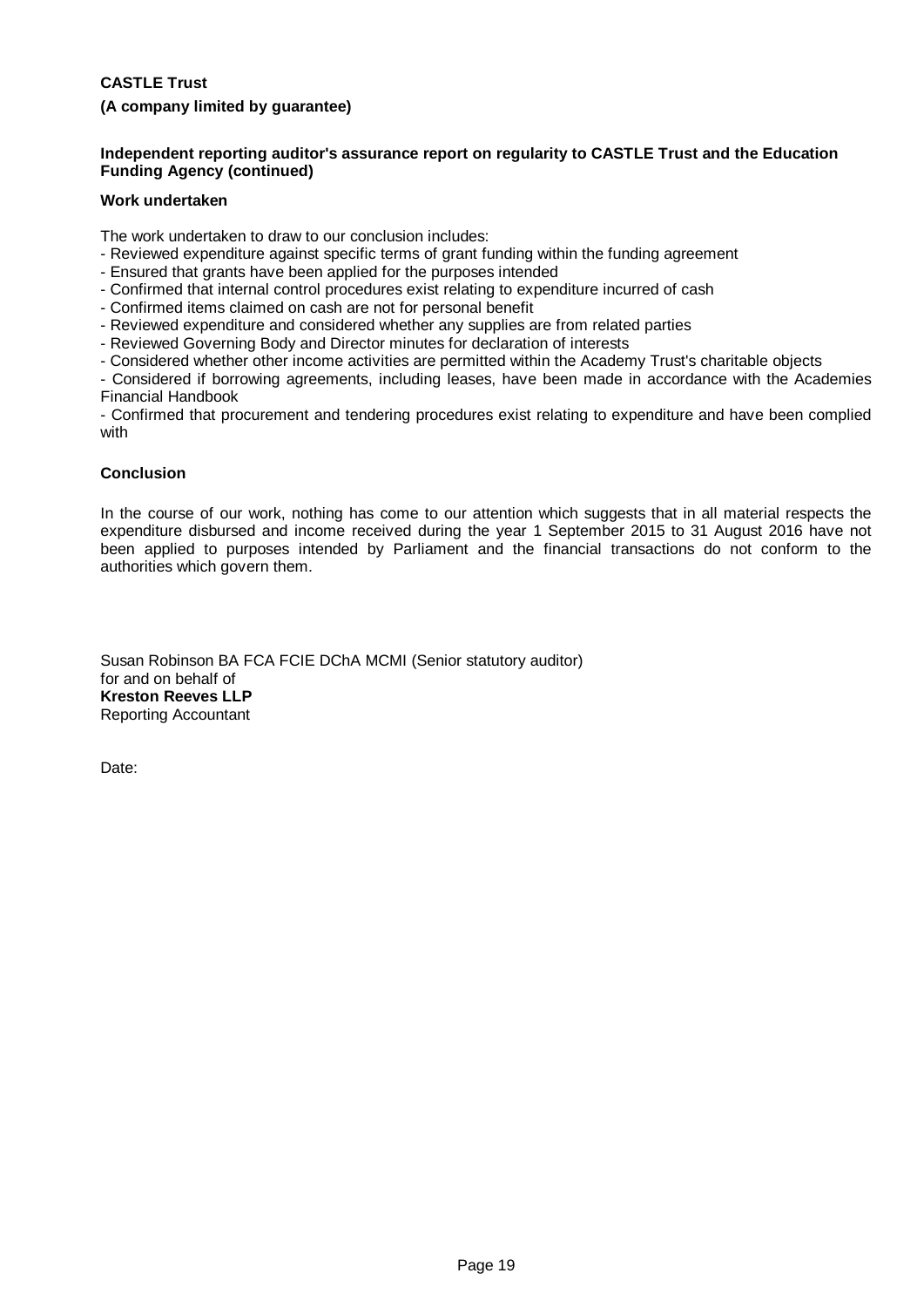# **(A company limited by guarantee)**

#### **Statement of financial activities incorporating income and expenditure account For the year ended 31 August 2016**

|                                                                                  |             |                                      |                                    | <b>Restricted</b>            |                               |                        |
|----------------------------------------------------------------------------------|-------------|--------------------------------------|------------------------------------|------------------------------|-------------------------------|------------------------|
|                                                                                  |             | <b>Unrestricted</b><br>funds<br>2016 | <b>Restricted</b><br>funds<br>2016 | fixed asset<br>funds<br>2016 | <b>Total</b><br>funds<br>2016 | Total<br>funds<br>2015 |
|                                                                                  | <b>Note</b> | £                                    | £                                  | £                            | £                             | £                      |
| Income from:                                                                     |             |                                      |                                    |                              |                               |                        |
| Donations and capital grants                                                     | 2           |                                      |                                    | 8,635                        | 8,635                         | 508,241                |
| Charitable activities                                                            | 4           |                                      | 2,822,631                          |                              | 2,822,631                     | 1,943,591              |
| Other trading activities                                                         | 3           | 200,005                              |                                    |                              | 200,005                       | 108,038                |
| <b>Total income</b>                                                              |             | 200,005                              | 2,822,631                          | 8,635                        | 3,031,271                     | 2,559,870              |
| <b>Expenditure on:</b>                                                           |             |                                      |                                    |                              |                               |                        |
| Charitable activities                                                            |             | 60,155                               | 2,746,659                          | 26,515                       | 2,833,329                     | 2,614,826              |
| <b>Total expenditure</b>                                                         | 5           | 60,155                               | 2,746,659                          | 26,515                       | 2,833,329                     | 2,614,826              |
| Net income / (expenditure)<br>before transfers<br><b>Transfers between Funds</b> | 16          | 139,850<br>(74, 500)                 | 75,972<br>74,500                   | (17, 880)                    | 197,942                       | (54, 956)              |
|                                                                                  |             |                                      |                                    |                              |                               |                        |
| Net income / (expenditure)<br>before other gains and<br>losses                   |             | 65,350                               | 150,472                            | (17, 880)                    | 197,942                       | (54, 956)              |
| Losses on revaluations of fixed                                                  |             |                                      |                                    |                              |                               |                        |
| assets                                                                           | 13          |                                      |                                    |                              |                               | (3,354,550)            |
| Actuarial losses on defined<br>benefit pension schemes                           | 20          |                                      | (422,000)                          |                              | (422,000)                     | (6,000)                |
| Net movement in funds                                                            |             | 65,350                               | (271, 528)                         | (17, 880)                    | (224, 058)                    | (3,415,506)            |
| <b>Reconciliation of funds:</b>                                                  |             |                                      |                                    |                              |                               |                        |
| Total funds brought forward                                                      |             | 84,421                               | (334, 172)                         | 3,050,259                    | 2,800,508                     | 6,216,014              |
| <b>Total funds carried forward</b>                                               |             | 149,771                              | (605, 700)                         | 3,032,379                    | 2,576,450                     | 2,800,508              |
|                                                                                  |             |                                      |                                    |                              |                               |                        |

All activities relate to continuing operations.

The Statement of financial activities includes all gains and losses recognised in the year.

The notes on pages 23 to 44 form part of these financial statements.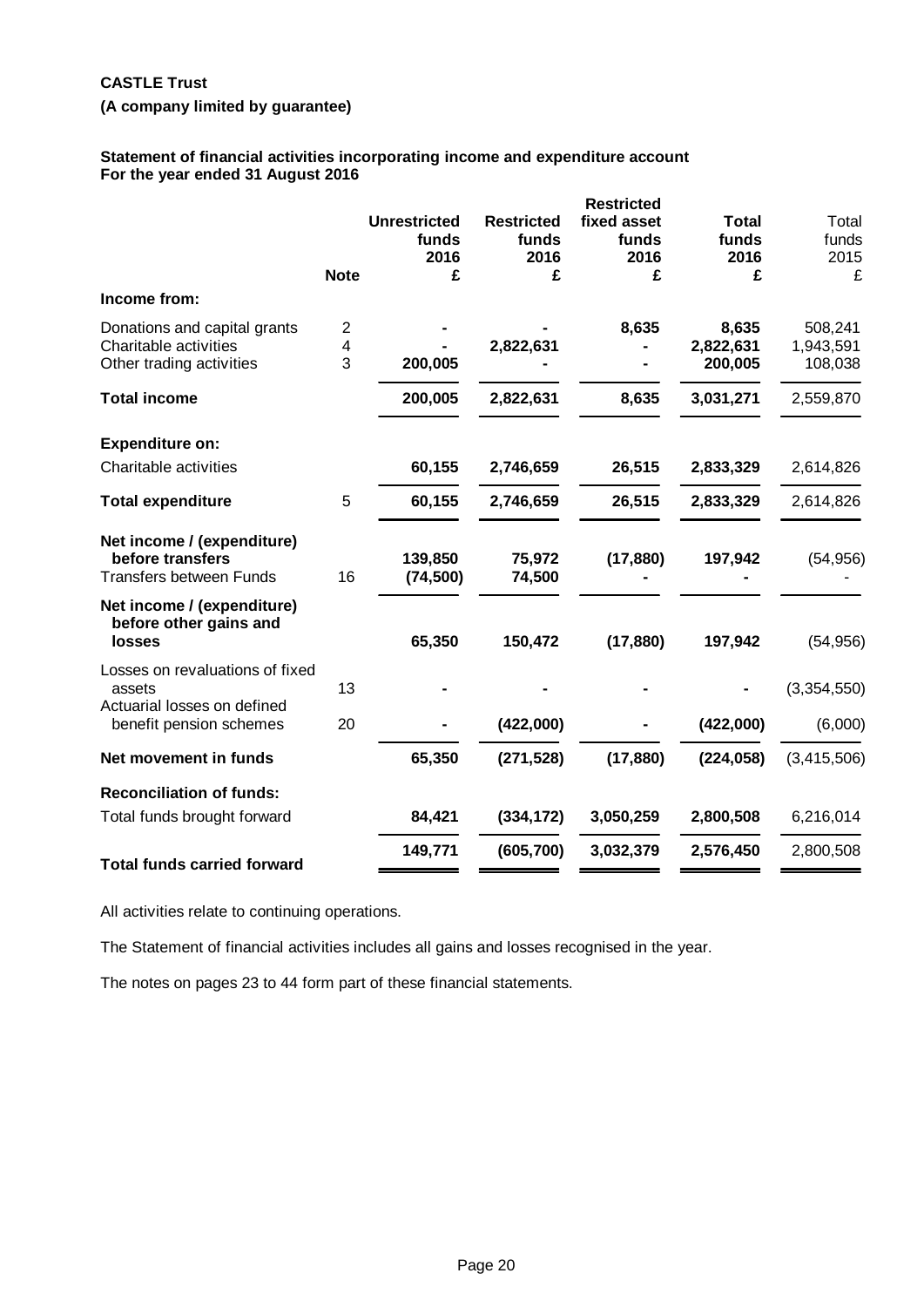**(A company limited by guarantee) Registered number: 08850163**

## **Balance sheet**

**As at 31 August 2016**

| £<br>£<br><b>Note</b><br>£<br><b>Fixed assets</b><br>13<br>2,998,287<br>Tangible assets<br><b>Current assets</b><br>14<br>51,639<br>34,339<br><b>Debtors</b><br>Cash at bank and in hand<br>621,621<br>223,312<br>673,260<br>257,651<br>Creditors: amounts falling due within one<br>15<br>(259, 097)<br>(119, 945)<br>year<br>414,163<br><b>Net current assets</b><br><b>Total assets less current liabilities</b><br>3,412,450<br>Defined benefit pension scheme liability<br>20<br>(836,000)<br>Net assets including pension scheme<br>2,576,450<br>liabilities<br><b>Funds of the academy</b><br>Restricted funds:<br>Restricted income funds<br>16<br>230,300<br>27,828<br>Restricted fixed asset funds<br>16<br>3,050,259<br>3,032,379<br>Restricted funds excluding pension liability<br>3,262,679<br>3,078,087<br>Pension reserve<br>(836,000)<br>(362,000)<br><b>Total restricted funds</b><br>2,426,679<br>Unrestricted funds<br>16<br>149,771<br><b>Total funds</b><br>2,576,450 |  | 2016 | 2015      |
|---------------------------------------------------------------------------------------------------------------------------------------------------------------------------------------------------------------------------------------------------------------------------------------------------------------------------------------------------------------------------------------------------------------------------------------------------------------------------------------------------------------------------------------------------------------------------------------------------------------------------------------------------------------------------------------------------------------------------------------------------------------------------------------------------------------------------------------------------------------------------------------------------------------------------------------------------------------------------------------------|--|------|-----------|
|                                                                                                                                                                                                                                                                                                                                                                                                                                                                                                                                                                                                                                                                                                                                                                                                                                                                                                                                                                                             |  |      | £         |
|                                                                                                                                                                                                                                                                                                                                                                                                                                                                                                                                                                                                                                                                                                                                                                                                                                                                                                                                                                                             |  |      |           |
|                                                                                                                                                                                                                                                                                                                                                                                                                                                                                                                                                                                                                                                                                                                                                                                                                                                                                                                                                                                             |  |      | 3,024,802 |
|                                                                                                                                                                                                                                                                                                                                                                                                                                                                                                                                                                                                                                                                                                                                                                                                                                                                                                                                                                                             |  |      |           |
|                                                                                                                                                                                                                                                                                                                                                                                                                                                                                                                                                                                                                                                                                                                                                                                                                                                                                                                                                                                             |  |      |           |
|                                                                                                                                                                                                                                                                                                                                                                                                                                                                                                                                                                                                                                                                                                                                                                                                                                                                                                                                                                                             |  |      |           |
|                                                                                                                                                                                                                                                                                                                                                                                                                                                                                                                                                                                                                                                                                                                                                                                                                                                                                                                                                                                             |  |      |           |
|                                                                                                                                                                                                                                                                                                                                                                                                                                                                                                                                                                                                                                                                                                                                                                                                                                                                                                                                                                                             |  |      |           |
|                                                                                                                                                                                                                                                                                                                                                                                                                                                                                                                                                                                                                                                                                                                                                                                                                                                                                                                                                                                             |  |      | 137,706   |
|                                                                                                                                                                                                                                                                                                                                                                                                                                                                                                                                                                                                                                                                                                                                                                                                                                                                                                                                                                                             |  |      | 3,162,508 |
|                                                                                                                                                                                                                                                                                                                                                                                                                                                                                                                                                                                                                                                                                                                                                                                                                                                                                                                                                                                             |  |      | (362,000) |
|                                                                                                                                                                                                                                                                                                                                                                                                                                                                                                                                                                                                                                                                                                                                                                                                                                                                                                                                                                                             |  |      | 2,800,508 |
|                                                                                                                                                                                                                                                                                                                                                                                                                                                                                                                                                                                                                                                                                                                                                                                                                                                                                                                                                                                             |  |      |           |
|                                                                                                                                                                                                                                                                                                                                                                                                                                                                                                                                                                                                                                                                                                                                                                                                                                                                                                                                                                                             |  |      |           |
|                                                                                                                                                                                                                                                                                                                                                                                                                                                                                                                                                                                                                                                                                                                                                                                                                                                                                                                                                                                             |  |      |           |
|                                                                                                                                                                                                                                                                                                                                                                                                                                                                                                                                                                                                                                                                                                                                                                                                                                                                                                                                                                                             |  |      |           |
|                                                                                                                                                                                                                                                                                                                                                                                                                                                                                                                                                                                                                                                                                                                                                                                                                                                                                                                                                                                             |  |      |           |
|                                                                                                                                                                                                                                                                                                                                                                                                                                                                                                                                                                                                                                                                                                                                                                                                                                                                                                                                                                                             |  |      | 2,716,087 |
|                                                                                                                                                                                                                                                                                                                                                                                                                                                                                                                                                                                                                                                                                                                                                                                                                                                                                                                                                                                             |  |      | 84,421    |
|                                                                                                                                                                                                                                                                                                                                                                                                                                                                                                                                                                                                                                                                                                                                                                                                                                                                                                                                                                                             |  |      | 2,800,508 |

The financial statements were approved by the Directors, and authorised for issue, on and are signed on their behalf, by:

**Mrs S Burt** Chair of Directors **Mrs C Kempster** Director

The notes on pages 23 to 44 form part of these financial statements.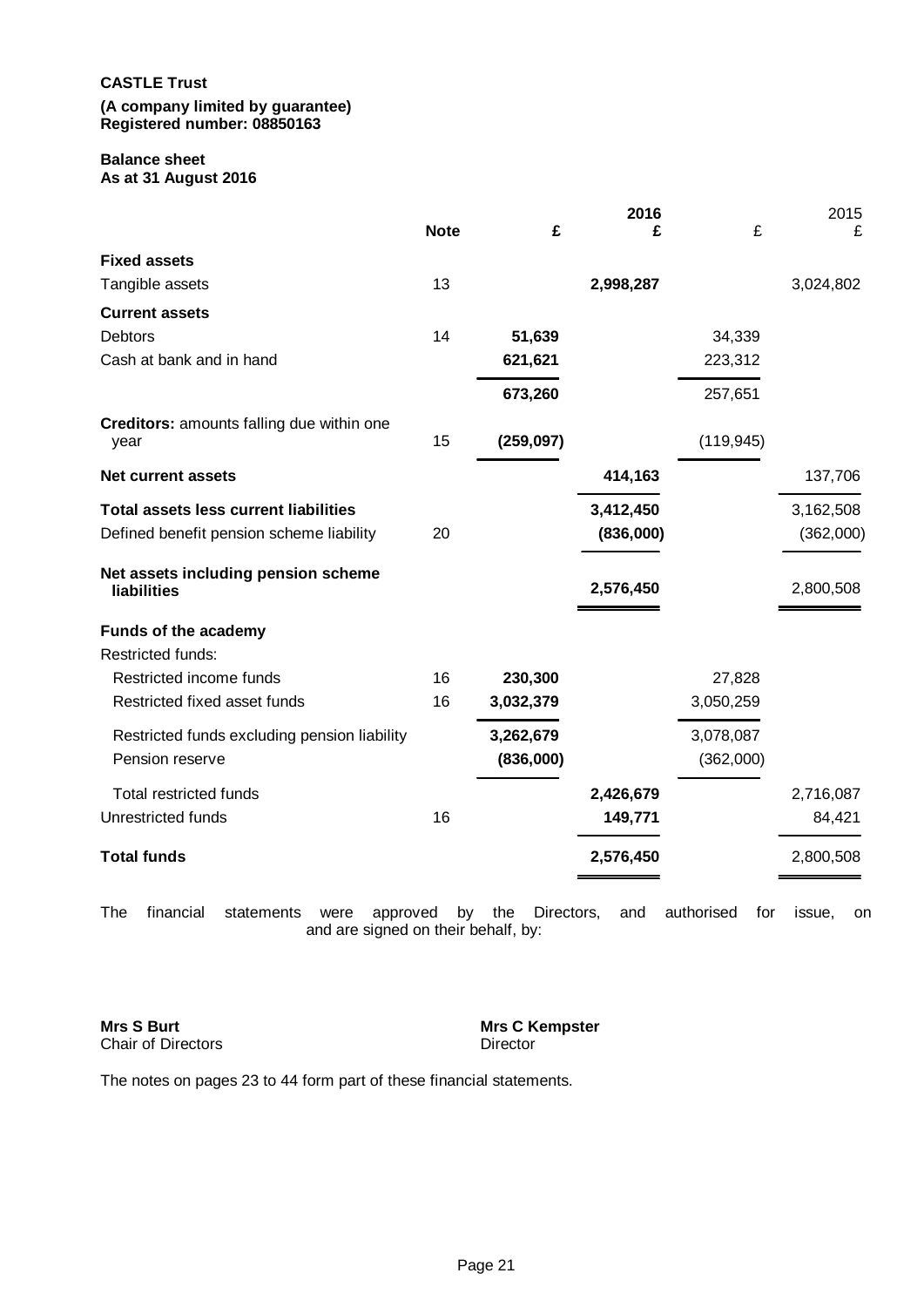# **(A company limited by guarantee)**

# **Statement of cash flows For the year ended 31 August 2016**

|                                                     | <b>Note</b> | 2016<br>£ | 2015<br>£ |
|-----------------------------------------------------|-------------|-----------|-----------|
| Cash flows from operating activities                |             |           |           |
| Net cash provided by/(used in) operating activities | 18          | 389,674   | (349,466) |
| Cash flows from investing activities:               |             |           |           |
| Capital grants from DfE/EFA                         |             | 8,635     | 508,241   |
| Net cash provided by investing activities           |             | 8,635     | 508,241   |
| Change in cash and cash equivalents in the year     |             | 398,309   | 158,775   |
| Cash and cash equivalents brought forward           |             | 223,312   | 64,537    |
| Cash and cash equivalents carried forward           | 19          | 621,621   | 223,312   |

 $\blacksquare$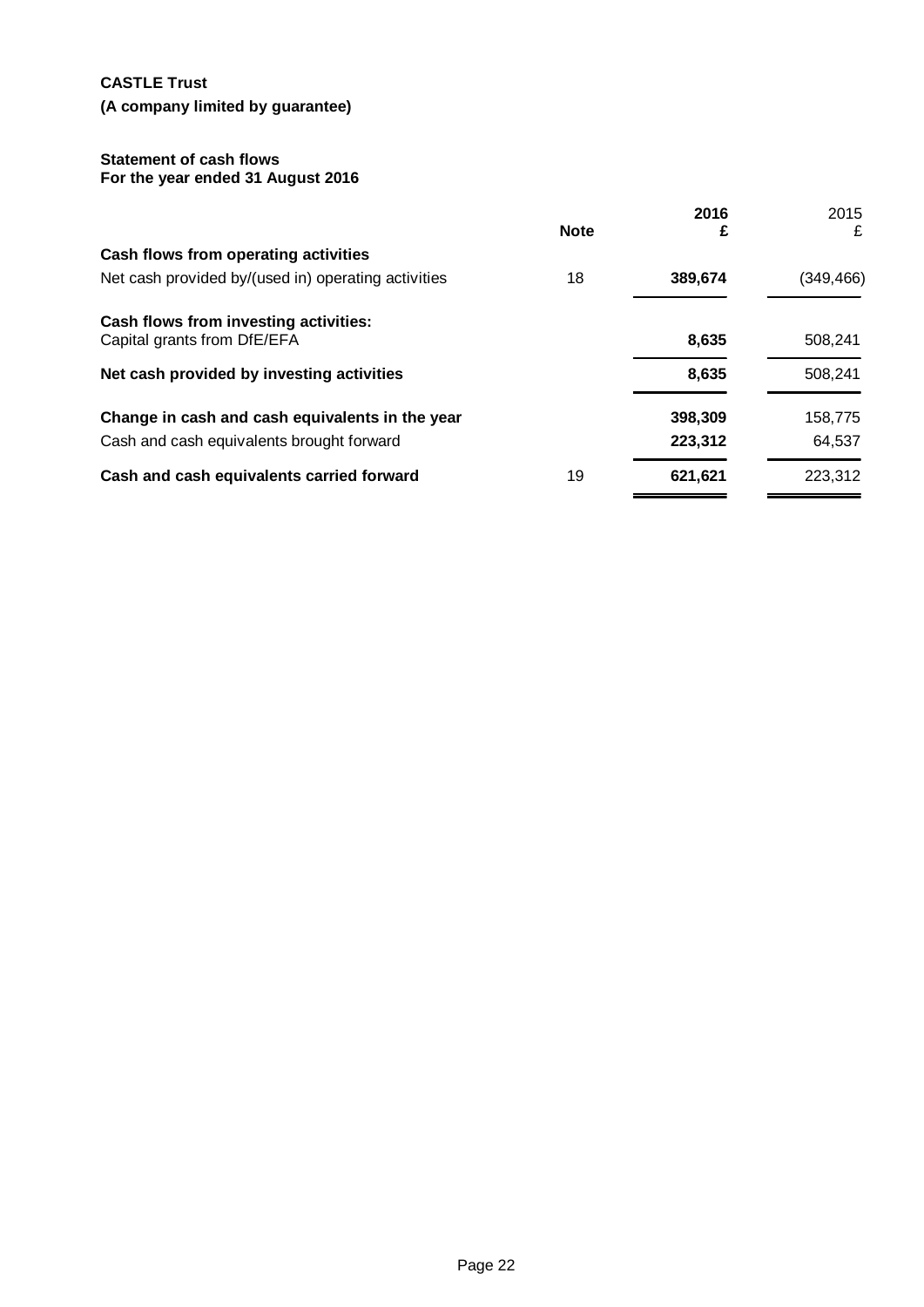#### **Notes to the financial statements For the year ended 31 August 2016**

#### **1. Accounting policies**

CASTLE Trust is a charitable company limited by guarantee and an exempt charity incorporated in England and Wales. The registered office is Delce Academy, The Tideway, Rochester, Kent, ME1 2NJ. The principal activity of the Academy Trust is to provide a primary education for pupils that satisfies the requirements of the Education Act 2002.

A summary of the principal accounting policies adopted (which have been applied consistently, except where noted), judgements and key sources of estimation uncertainty, is set out below.

#### **1.1 Basis of preparation of financial statements**

The financial statements of the Academy Trust, which is a public benefit entity under FRS 102, have been prepared under the historical cost convention in accordance with the Financial Reporting Standard Applicable in the UK and Republic of Ireland (FRS 102), the Accounting and Reporting by Charities: Statement of Recommended Practice applicable to charities preparing their accounts in accordance with the Financial Reporting Standard applicable in the UK and Republic of Ireland (FRS 102) (Charities SORP (FRS 102)), the Academies Accounts Direction 2015 to 2016 issued by EFA, the Charities Act 2011 and the Companies Act 2006.

CASTLE Trust meets the definition of a public benefit entity under FRS 102.

#### **First time adoption of FRS 102**

These financial statements are the first financial statements of CASTLE Trust prepared in accordance with Financial Reporting Standard 102 'The Financial Reporting Standard applicable in the UK and Republic of Ireland' (FRS 102) and the Charities SORP 2015 (SORP 2015). The financial statements of CASTLE Trust for the year ended 31 August 2015 were prepared in accordance with previous Generally Accepted Accounting Practice ('UK GAAP') and SORP 2005.

Some of the FRS 102 recognition, measurement, presentation and disclosure requirements and accounting policy choices differ from previous UK GAAP. Consequently, the Directors have amended certain accounting policies to comply with FRS 102 and SORP 2015. The Directors have also taken advantage of certain exemptions from the requirements of FRS 102 permitted by FRS 102 Chapter 35 'Transition to this FRS'.

Reconciliations to previous UK GAAP for the comparative figures are included in note 24.

# **1.2 Going concern**

The Directors assess whether the use of going concern is appropriate, i.e. whether there are any material uncertainties related to events or conditions that may cast significant doubt on the ability of the Academy Trust to continue as a going concern. The Directors make this assessment in respect of a period of at least one year from the date of authorisation for issue of the financial statements and have concluded that the Academy Trust has adequate resources to continue in operational existence for the foreseeable future and there are no material uncertainties about the Academy Trust's ability to continue as a going concern, thus they continue to adopt the going concern basis of accounting in preparing the financial statements.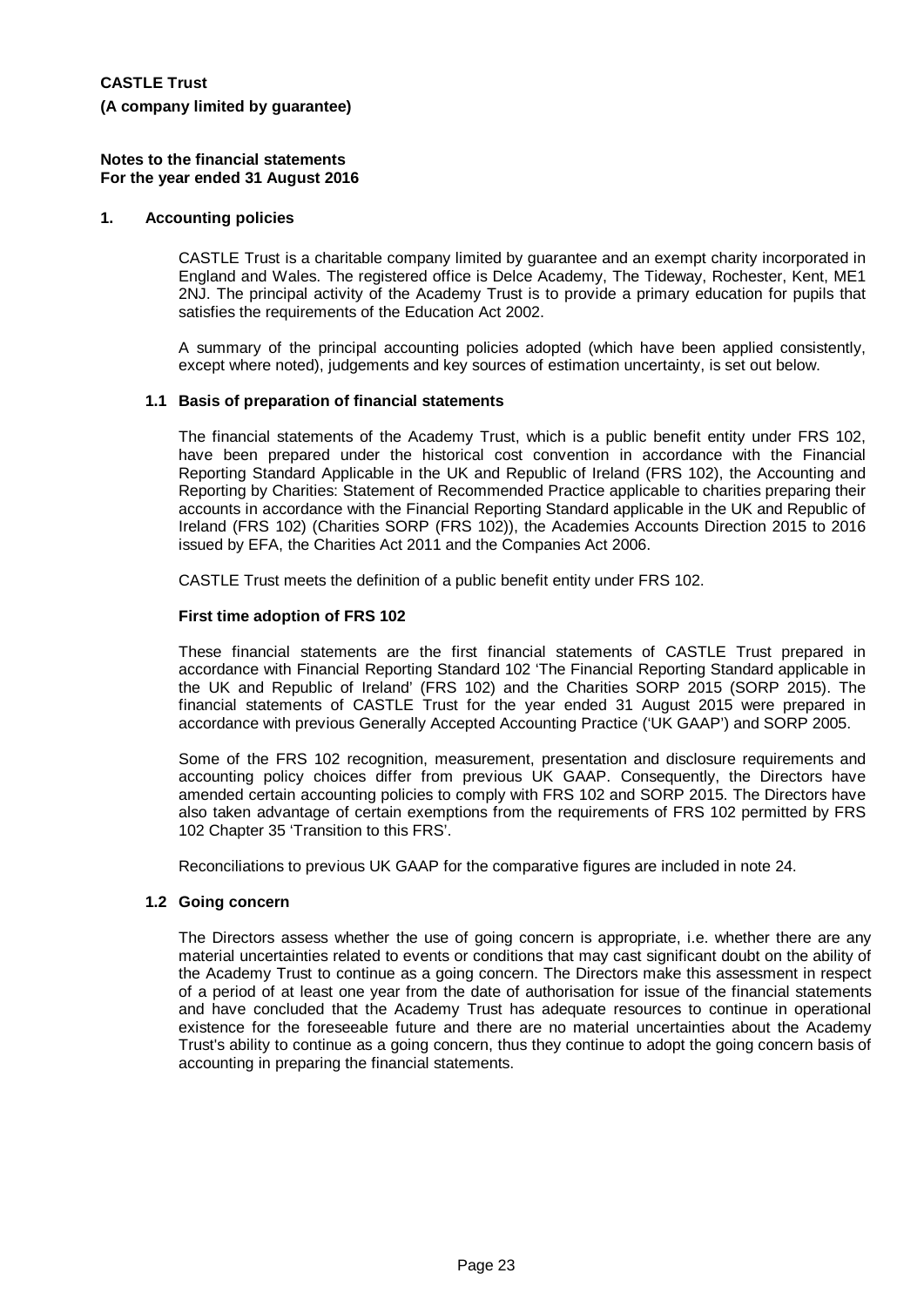**(A company limited by guarantee)**

#### **Notes to the financial statements For the year ended 31 August 2016**

## **1. Accounting policies (continued)**

#### **1.3 Income**

All income is recognised once the Academy Trust has entitlement to the income, it is probable that the income will be received and the amount of income receivable can be measured reliably.

Grants are included in the Statement of financial activities on a receivable basis. The balance of income received for specific purposes but not expended during the period is shown in the relevant funds on the Balance sheet. Where income is received in advance of meeting any performancerelated conditions there is not unconditional entitlement to the income and its recognition is deferred and included in creditors as deferred income until the performance-related conditions are met. Where entitlement occurs before income is received, the income is accrued.

General Annual Grant is recognised in full in the Statement of financial activities in the year for which it is receivable and any abatement in respect of the period is deducted from income and recognised as a liability.

Capital grants are recognised when there is entitlement and are not deferred over the life of the asset on which they are expended. Unspent amounts of capital grant are reflected in the balance in the restricted fixed asset fund.

Other income, including the hire of facilities, is recognised in the period in which it is receivable and to the extent the Academy Trust has provided the goods or services.

#### **1.4 Expenditure**

Expenditure is recognised once there is a legal or constructive obligation to transfer economic benefit to a third party, it is probable that a transfer of economic benefits will be required in settlement and the amount of the obligation can be measured reliably. Expenditure is classified by activity. The costs of each activity are made up of the total of direct costs and shared costs, including support costs involved in undertaking each activity. Direct costs attributable to a single activity are allocated directly to that activity. Shared costs which contribute to more than one activity and support costs which are not attributable to a single activity are apportioned between those activities on a basis consistent with the use of resources. Central staff costs are allocated on the basis of time spent, and depreciation charges allocated on the portion of the asset's use.

Costs of raising funds are all expenditure incurred by the Academy Trust to raise funds for its charitable purpose and includes all fundraising activities events and non-charitable trading.

Charitable activities are costs incurred on the Academy Trust's educational operations, including support costs and costs relating to the governance of the Academy Trust apportioned to charitable activities.

All resources expended are inclusive of irrecoverable VAT.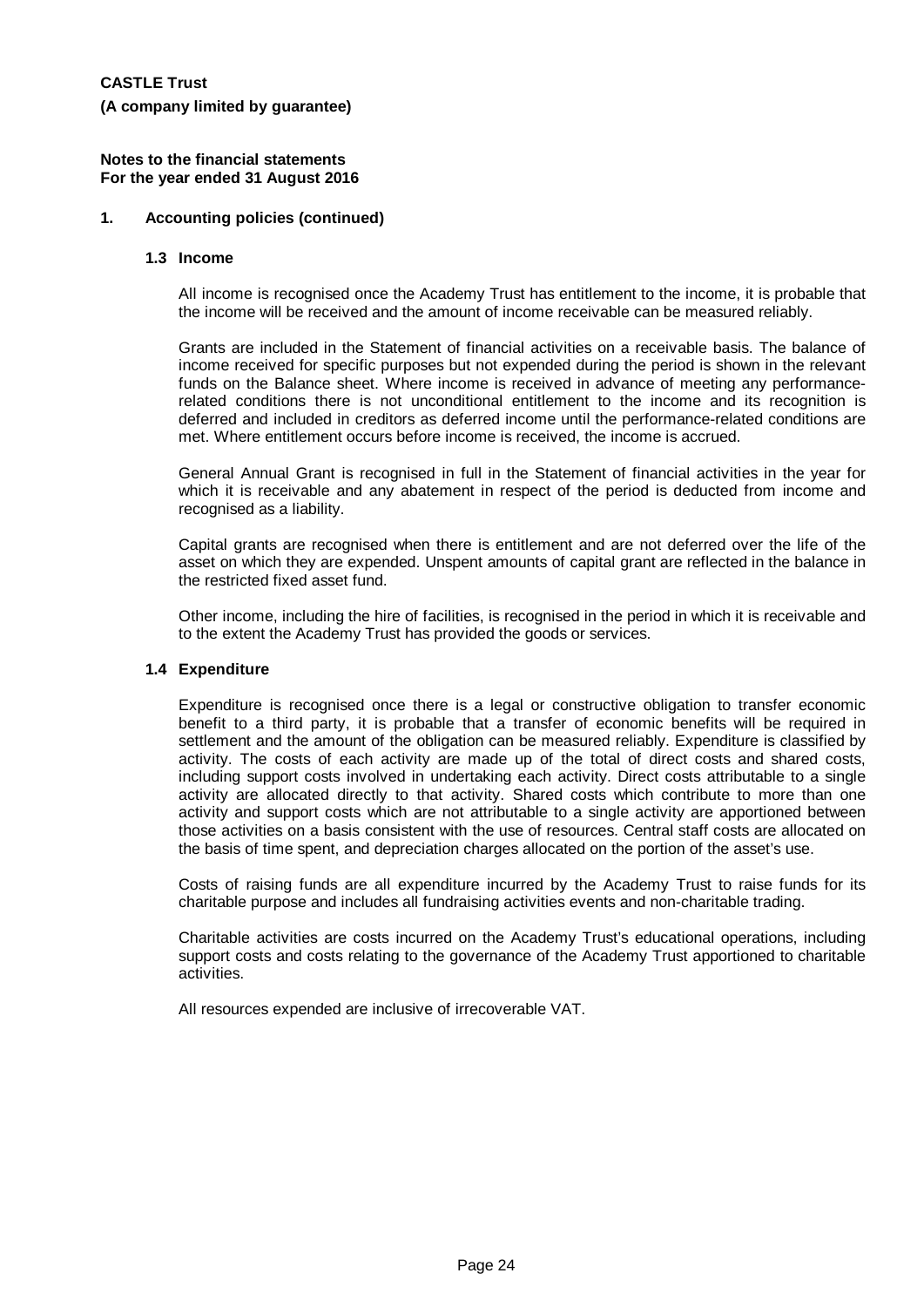**(A company limited by guarantee)**

#### **Notes to the financial statements For the year ended 31 August 2016**

## **1. Accounting policies (continued)**

#### **1.5 Tangible fixed assets and depreciation**

All assets costing more than £5,000 are capitalised.

Where tangible fixed assets have been acquired with the aid of specific grants, either from the government or from the private sector, they are included in the Balance sheet at cost and depreciated over their expected useful economic life. Where there are specific conditions attached to the funding requiring the continued use of the asset, the related grants are credited to a restricted fixed asset fund in the Statement of financial activities incorporating income and expenditure account and carried forward in the Balance sheet. Depreciation on the relevant assets is charged directly to the restricted fixed asset fund in the Statement of financial activities incorporating income and expenditure account. Where tangible fixed assets have been acquired with unrestricted funds, depreciation on such assets is charged to the unrestricted fund.

A review for impairment of a fixed asset is carried out if events or changes in circumstances indicate that the carrying value of any fixed asset may not be recoverable. Shortfalls between the carrying value of fixed assets and their recoverable amounts are recognised as impairments. Impairment losses are recognised in the Statement of financial activities incorporating income and expenditure account.

Tangible fixed assets are carried at costor valuation, net of depreciation and any provision for impairment. Depreciation is provided at rates calculated to write off the costor valuation of fixed assets, less their estimated residual value, over their expected useful lives on the following bases:

Long-term leasehold property - over the term of the lease

# **1.6 Taxation**

The Academy Trust is considered to pass the tests set out in Paragraph 1 Schedule 6 of the Finance Act 2010 and therefore it meets the definition of a charitable company for UK corporation tax purposes.

Accordingly, the Academy Trust is potentially exempt from taxation in respect of income or capital gains received within categories covered by Chapter 3 Part 11 of the Corporation Tax Act 2010 or Section 256 of the Taxation of Chargeable Gains Act 1992, to the extent that such income or gains are applied exclusively to charitable purposes.

# **1.7 Debtors**

Trade and other debtors are recognised at the settlement amount after any trade discount offered. Prepayments are valued at the amount prepaid net of any trade discounts due.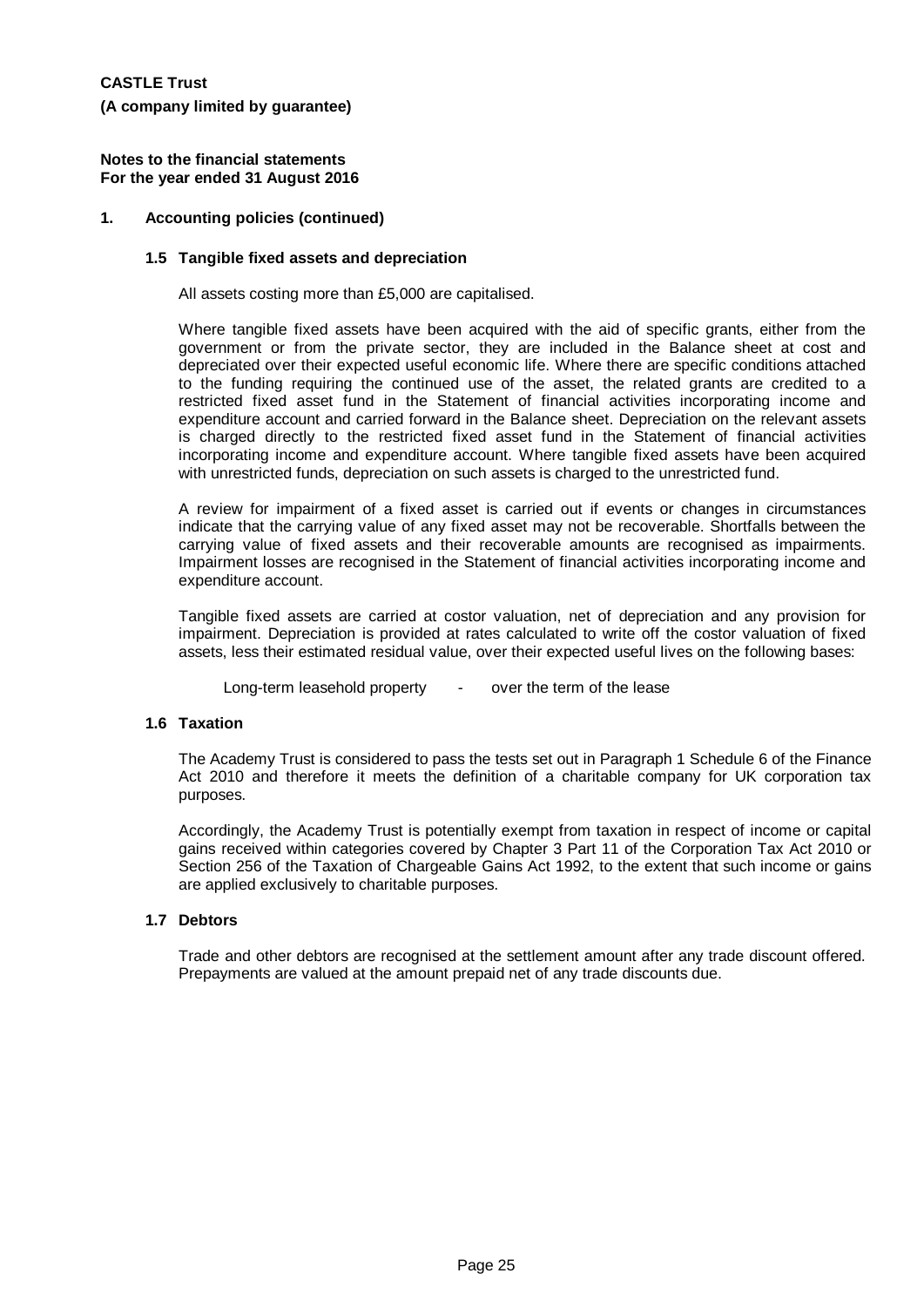**(A company limited by guarantee)**

#### **Notes to the financial statements For the year ended 31 August 2016**

#### **1. Accounting policies (continued)**

#### **1.8 Liabilities and provisions**

Liabilities are recognised when there is an obligation at the Balance sheet date as a result of a past event, it is probable that a transfer of economic benefit will be required in settlement, and the amount of the settlement can be estimated reliably. Liabilities are recognised at the amount that the Academy Trust anticipates it will pay to settle the debt or the amount it has received as advanced payments for the goods or services it must provide. Provisions are recognised when the Academy Trust has an obligation at the reporting date as a result of a past event which it is probable will result in the transfer of economic benefits and the obligation can be estimated reliably. Provisions are measured at the best estimate of the amounts required to settle the obligation. Where the effect of the time value of money is material, the provision is based on the present value of those amounts, discounted at the pre-tax discount rate that reflects the risks specific to the liability. The unwinding of the discount is recognised within interest payable and similar charges.

#### **1.9 Fund accounting**

Unrestricted income funds represent those resources which may be used towards meeting any of the charitable objects of the Academy Trust at the discretion of the Directors.

Restricted fixed asset funds are resources which are to be applied to specific capital purposes imposed by funders where the asset acquired or created is held for a specific purpose.

Restricted general funds comprise all other restricted funds received with restrictions imposed by the funder and include grants from the Education Funding Agency and the Department for Education.

#### **1.10 Cash at Bank and in hand**

Cash at bank and in hand includes cash and short term highly liquid investments with a short maturity of three months or less from the date of acquisition or opening of the deposit or similar account.

#### **1.11 Pensions**

Retirement benefits to employees of the Academy Trust are provided by the Teachers' Pension Scheme ("TPS") and the Local Government Pension Scheme ("LGPS"). These are defined benefit schemes.

The TPS is an unfunded scheme and contributions are calculated so as to spread the cost of pensions over employees' working lives with the Academy Trust in such a way that the pension cost is a substantially level percentage of current and future pensionable payroll. The contributions are determined by the Government Actuary on the basis of quadrennial valuations using a prospective unit credit method. As stated in note 20, the TPS is a multi-employer scheme and there is insufficient information available to use defined benefit accounting. The TPS is therefore treated as a defined contribution scheme for accounting purposes and the contributions recognised in the period to which they relate.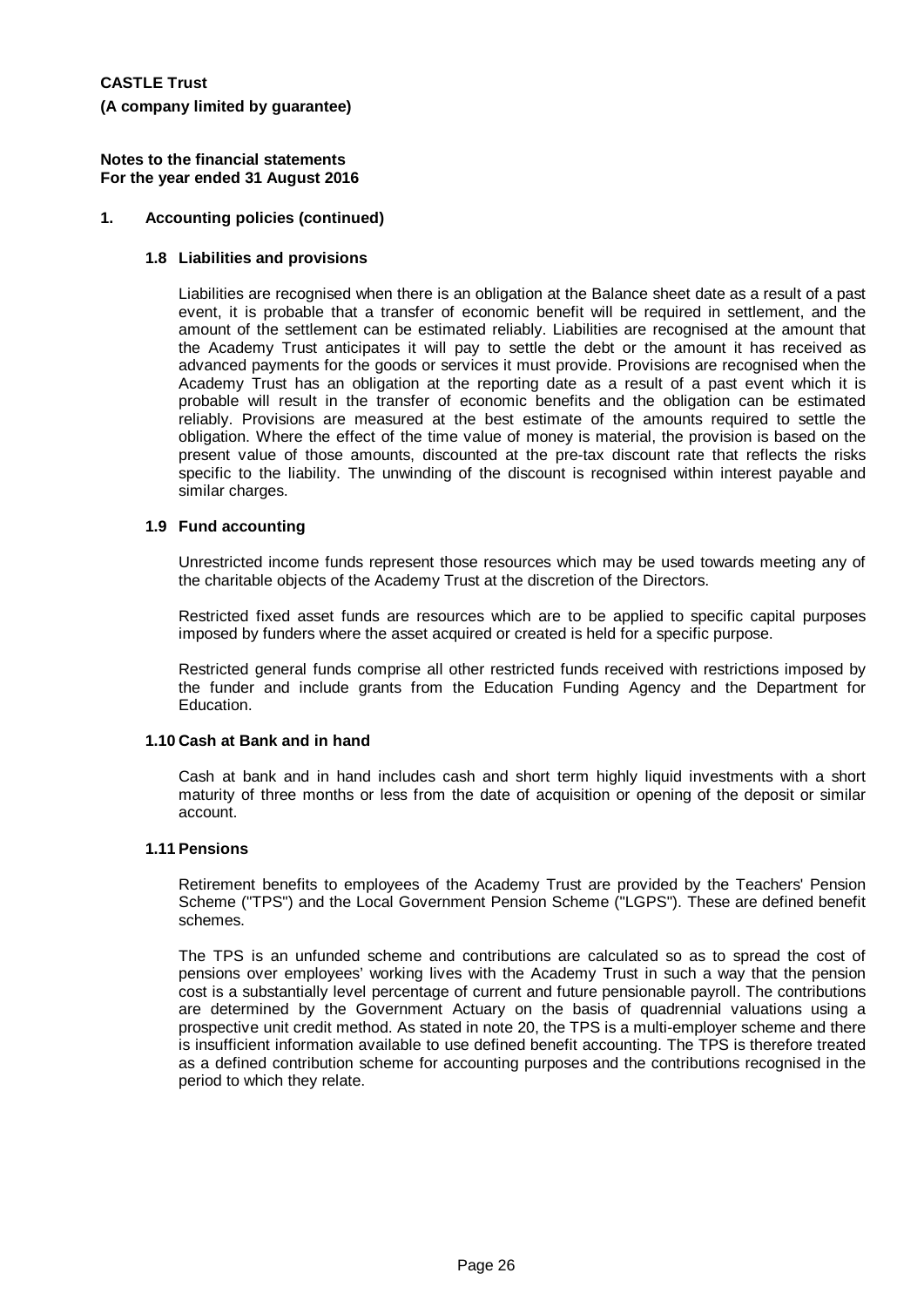#### **Notes to the financial statements For the year ended 31 August 2016**

# **1. Accounting policies (continued)**

The LGPS is a funded scheme and the assets are held separately from those of the Academy Trust in separate trustee administered funds. Pension scheme assets are measured at fair value and liabilities are measured on an actuarial basis using the projected unit credit method and discounted at a rate equivalent to the current rate of return on a high quality corporate bond of equivalent term and currency to the liabilities. The actuarial valuations are obtained at least triennially and are updated at each Balance sheet date. The amounts charged to operating surplus are the current service costs and the costs of scheme introductions, benefit changes, settlements and curtailments. They are included as part of staff costs as incurred. Net interest on the net defined benefit liability/asset is also recognised in the Statement of financial activities and comprises the interest cost on the defined benefit obligation and interest income on the scheme assets, calculated by multiplying the fair value of the scheme assets at the beginning of the period by the rate used to discount the benefit obligations. The difference between the interest income on the scheme assets and the actual return on the scheme assets is recognised in other recognised gains and losses.

Actuarial gains and losses are recognised immediately in other recognised gains and losses

# **1.12 Operating leases**

Rentals under operating leases are charged to the Statement of financial activities on a straight line basis over the lease term.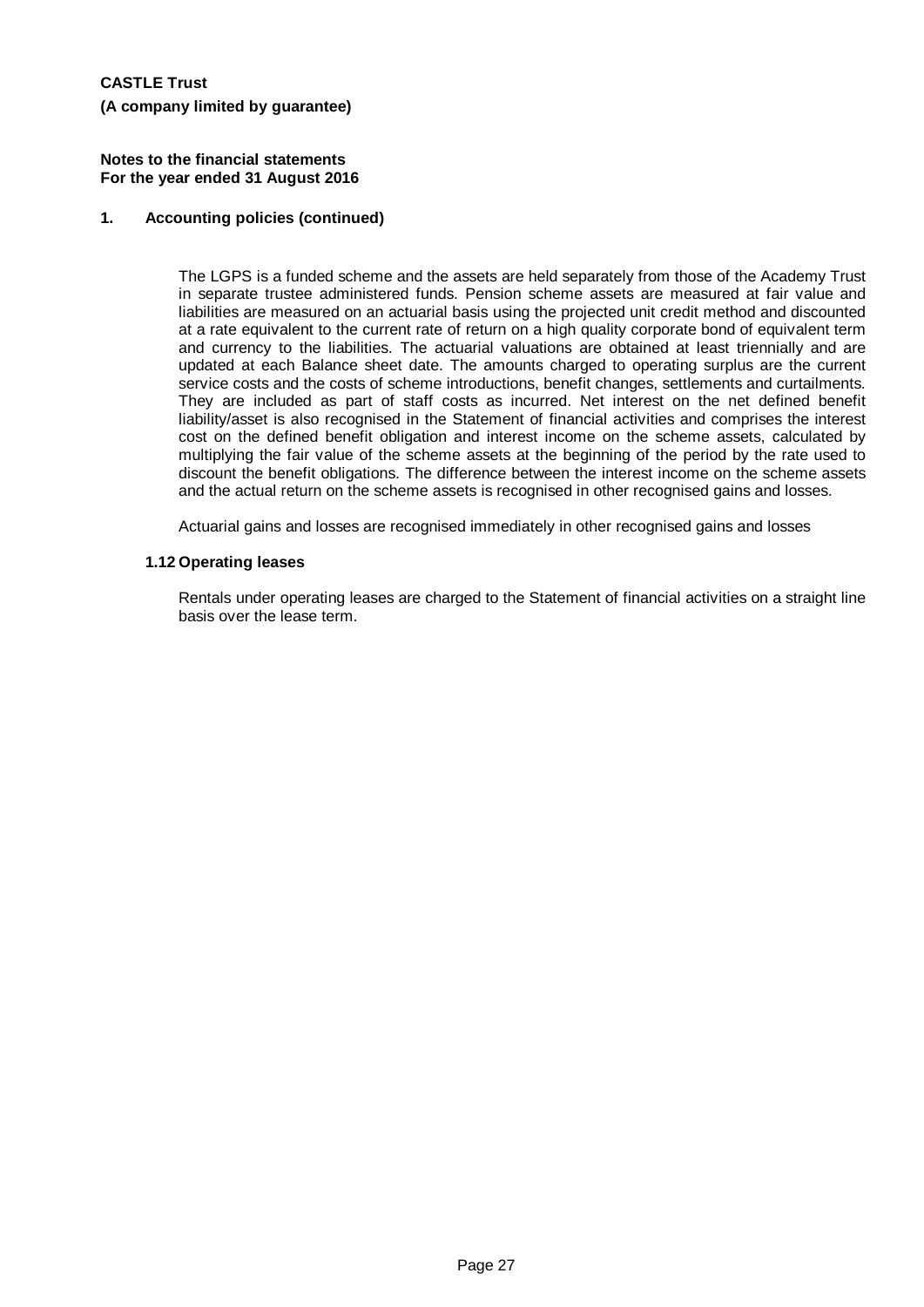#### **(A company limited by guarantee)**

#### **Notes to the financial statements For the year ended 31 August 2016**

#### **1. Accounting policies (continued)**

#### **1.13 Critical accounting estimates and areas of judgement**

Estimates and judgements are continually evaluated and are based on historical experience and other factors, including expectations of future events that are believed to be reasonable under the circumstances.

Critical accounting estimates and assumptions:

The Academy Trust trust makes estimates and assumptions concerning the future. The resulting accounting estimates and assumptions will, by definition, seldom equal the related actual results. The estimates and assumptions that have a significant risk of causing a material adjustment to the carrying amounts of assets and liabilities within the next financial year are discussed below.

#### Multi-employer defined benefit pension scheme

The present value of the Local Government Pension Scheme defined benefit liability depends on a number of factors that are determined on an actuarial basis using a variety of assumptions. The assumptions used in determining the net cost (income) for pensions include the discount rate. Any changes in these assumptions, which are disclosed in note 20, will impact the carrying amount of the pension liability. Furthermore a roll forward approach which projects results from the latest full actuarial valuation performed at 31 March 2013 has been used by the actuary in valuing the pensions liability at 31 August 2016. Any differences between the figures derived from the roll forward approach and a full actuarial valuation would impact on the carrying amount of the pension liability.

#### Tangible fixed assets

The Academy Trust has recognised tangible fixed assets with a carrying value of £2,998,287 at the reporting date (see note 13). These assets are stated at their cost less provision for depreciation and impairment. The Academy Trust's accounting policy sets out the approach to calculating depreciation for immaterial assets acquired. For material assets such as land and buildings the Academy Trust determines at acquisition reliable estimates for the useful life of the asset, its residual value and decommissioning costs. These estimates are based upon such factors as the expected use of the acquired asset and market conditions. At subsequent reporting dates the directors consider whether there are any factors such as technological advancements or changes in market conditions that indicate a need to reconsider the estimates used.

Where there are indicators that the carrying value of tangible assets may be impaired the Academy Trust undertakes tests to determine the recoverable amount of assets. These tests require estimates of the fair value of assets less cost to sell and of their value in use. Wherever possible the estimate of the fair value of assets is based upon observable market prices less incremental cost for disposing of the asset. The value in use calculation is based upon a discounted cash flow model, based upon the Academy Trust's forecasts for the foreseeable future which do not include any restructuring activities that the Academy Trust is not yet committed to or significant future investments that will enhance the asset's performance. The recoverable amount is most sensitive to the discount rate used for the discounted cash flow model as well expected future cash flows and the growth rate used for extrapolation purposes.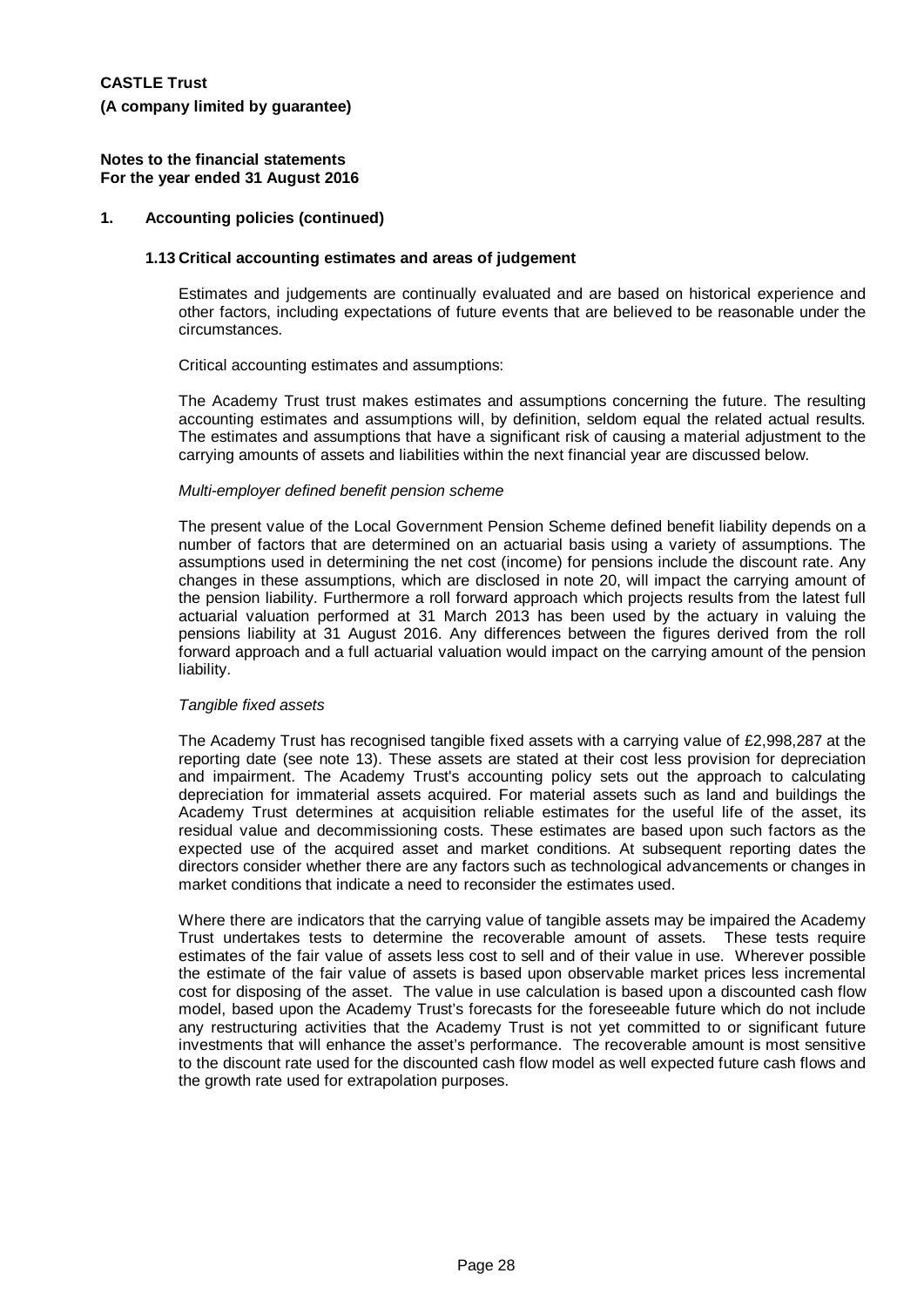**(A company limited by guarantee)**

#### **Notes to the financial statements For the year ended 31 August 2016**

#### **1. Accounting policies (continued)**

Critical areas of judgement:

#### Lease commitments

The Academy Trust has entered into a range of lease commitments in respect of property, plant and equipment. The classification of these leases as either financial or operating leases requires the directors to consider whether the terms and conditions of each lease are such that the Academy Trust has acquired the risks and rewards associated with the ownership of the underlying assets.

#### Multi-employer defined benefit pension scheme

Certain employees participate in a multi-employer defined benefit pension scheme with other Academy Trusts in the region. In the judgement of the directors, the Academy Trust does not have sufficient information on the plan assets and liabilities to be able to reliably account for its share of the defined benefit obligation and plan assets. Therefore the scheme is accounted for as a defined contribution scheme, see note 20 for further details.

#### Exemptions on transition to FRS102

The Academy Trust has elected to use the previous UK GAAP valuation of certain items of land and buildings as the deemed cost on transition to FRS102.

# **2. Income from donations and capital grants**

|                       | Unrestricted<br>funds<br>2016 | <b>Restricted</b><br>funds<br>2016 | <b>Restricted</b><br>fixed asset<br>funds<br>2016 | Total<br>funds<br>2016<br>£ | Total<br>funds<br>2015<br>£ |
|-----------------------|-------------------------------|------------------------------------|---------------------------------------------------|-----------------------------|-----------------------------|
| <b>Capital Grants</b> | $\blacksquare$                | $\blacksquare$                     | 8.635                                             | 8.635                       | 508.241                     |

In 2015, of the total income from donations and capital grants, £Nil was to unrestricted funds, £Nil was to restricted funds and £508,241 was to restricted fixed asset funds.

# **3. Other trading activities**

|                                                          | Unrestricted<br>funds<br>2016<br>£ | <b>Restricted</b><br>funds<br>2016<br>£ | <b>Total</b><br>funds<br>2016<br>£ | Total<br>funds<br>2015<br>£ |
|----------------------------------------------------------|------------------------------------|-----------------------------------------|------------------------------------|-----------------------------|
| Hire of facilities                                       | 2,130                              | $\blacksquare$                          | 2,130                              | 2,787                       |
| Catering income<br>School trip and voluntary fund income | 31,528                             | $\blacksquare$<br>$\blacksquare$        | 31,528                             | 1,037<br>39,856             |
| Other income                                             | 166,347                            | $\blacksquare$                          | 166,347                            | 64,358                      |
|                                                          | 200,005                            |                                         | 200,005                            | 108,038                     |

In 2015, of the total income from other trading activities, £108,038 was to unrestricted funds and £nil was to restricted funds.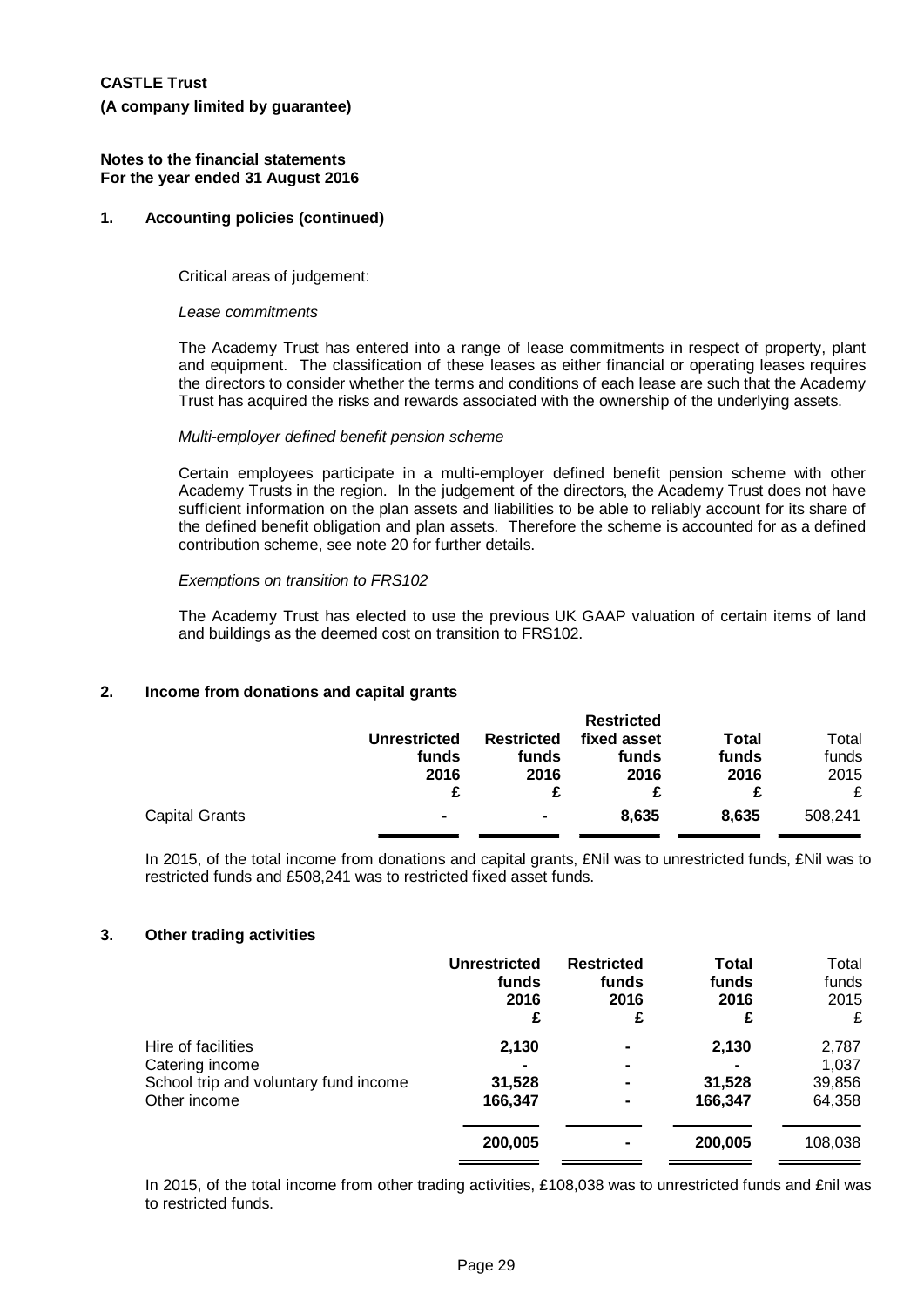**(A company limited by guarantee)**

## **Notes to the financial statements For the year ended 31 August 2016**

# **4. Funding for Academy's educational operations**

|                                                      | <b>Unrestricted</b><br>funds<br>2016<br>£ | <b>Restricted</b><br>funds<br>2016<br>£ | <b>Total</b><br>funds<br>2016<br>£ | Total<br>funds<br>2015<br>£ |
|------------------------------------------------------|-------------------------------------------|-----------------------------------------|------------------------------------|-----------------------------|
| DfE/EFA grants                                       |                                           |                                         |                                    |                             |
| General Annual Grant (GAG)<br>Other DfE / EFA grants |                                           | 2,128,810<br>272,276                    | 2,128,810<br>272,276               | 1,472,200<br>363,598        |
|                                                      |                                           | 2,401,086                               | 2,401,086                          | 1,835,798                   |
| Other government grants                              |                                           |                                         |                                    |                             |
| Local Authority grants                               |                                           | 421,545                                 | 421,545                            | 107,793                     |
|                                                      |                                           | 421,545                                 | 421,545                            | 107,793                     |
|                                                      |                                           | 2,822,631                               | 2,822,631                          | 1,943,591                   |

In 2015, of the total income from charitable activities, £Nil was to unrestricted funds and £1,943,591 was to restricted funds.

In accordance with the Academies Accounts Direction 2015/16, capital grants for 2015 have been restated. These have been reclassified to donations and capital grants in note 2.

# **5. Expenditure**

|                                    | <b>Staff costs</b><br>2016<br>£ | <b>Premises</b><br>2016<br>£ | Other costs<br>2016<br>£ | <b>Total</b><br>2016<br>£ | Total<br>2015<br>£ |
|------------------------------------|---------------------------------|------------------------------|--------------------------|---------------------------|--------------------|
| <b>Activities:</b><br>Direct costs | 1,497,959                       | $\blacksquare$               | 469.239                  | 1,967,198                 | 1,356,050          |
| Support costs                      | 560,770                         | 167,823                      | 137,538                  | 866,131                   | 1,258,776          |
|                                    | 2,058,729                       | 167,823                      | 606,777                  | 2,833,329                 | 2,614,826          |

In 2016, of the total expenditure, £62,058 (2015: £103,449) was to unrestricted funds and £2,719,271 (2015: £2,511,377) was to restricted funds.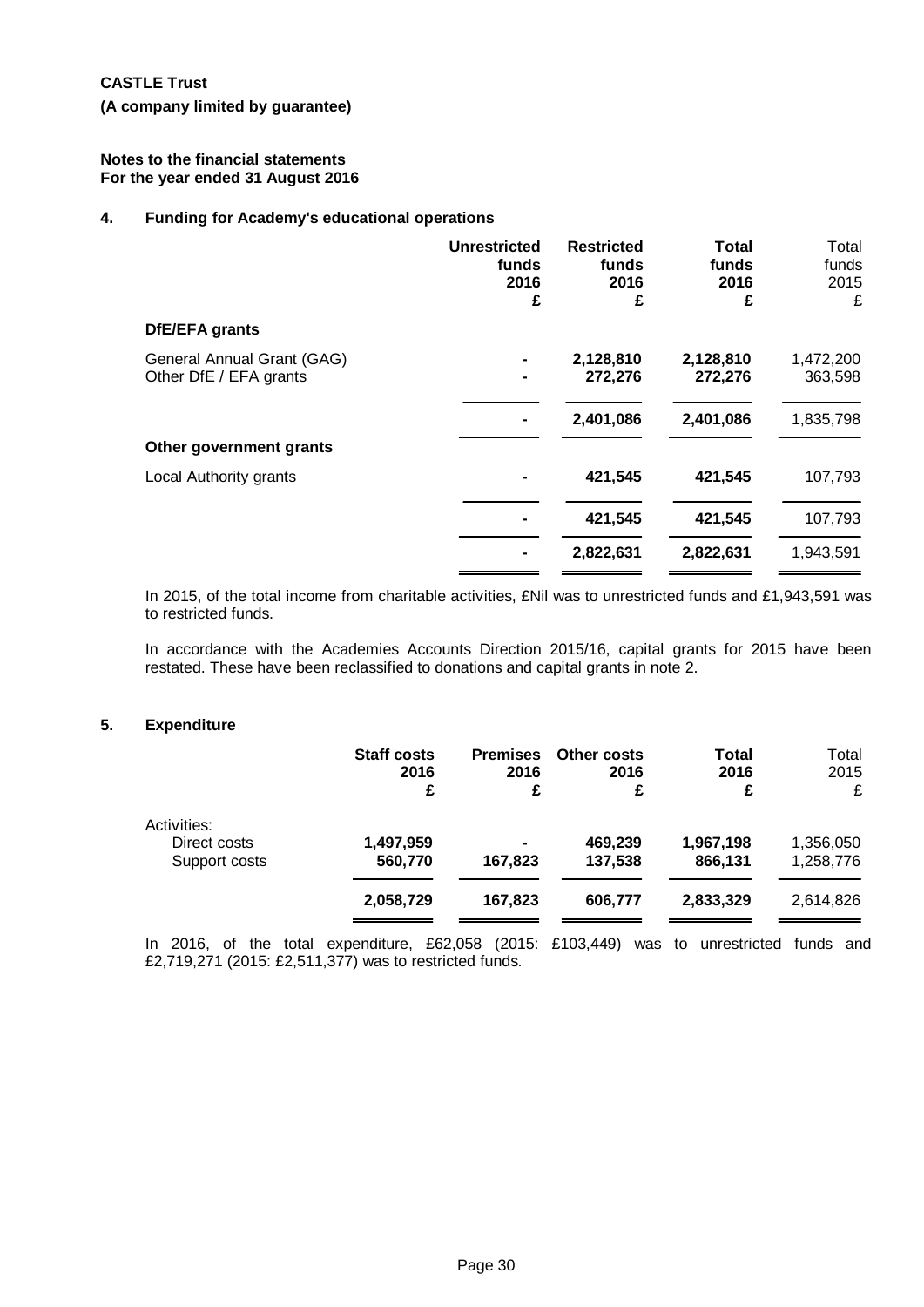**(A company limited by guarantee)**

# **Notes to the financial statements For the year ended 31 August 2016**

# **6. Charitable activities**

| <b>Total</b><br>funds<br>2016<br>£<br>Direct costs - educational operations | Total<br>funds<br>2015<br>£ |
|-----------------------------------------------------------------------------|-----------------------------|
| Wages and salaries<br>1,210,049                                             | 1,007,098                   |
| National insurance<br>98,980                                                | 65,708                      |
| 188,930<br>Pension cost                                                     | 126,847                     |
| Maintenance of furniture & ICT<br>39,483                                    | 25,707                      |
| 98.650<br>Educational supplies & services                                   | 55.416                      |
| Staff development & other staff costs<br>164,458                            | 75,274                      |
| Professional fees - curriculum<br>166,648                                   |                             |
| 1,967,198                                                                   | 1,356,050                   |

In 2016, of the total expenditure from direct costs, £Nil (2015: £52,151) was to unrestricted funds and £1,967,198 (2015: £1,303,899) was to restricted funds.

# **Support costs - educational operations**

| Wages and salaries<br>National insurance<br>Pension cost<br>Depreciation<br>FRS 102 pension finance cost<br>Maintenance of premises & equipment<br>Rates & water<br>Insurance<br>Equipment & services - non curriculum<br>Internal audit costs<br>Catering<br>Transport costs<br>Light & heat<br>Voluntary fund expenditure<br>Legal & professional fees<br>Auditors' remuneration<br>Auditors' remuneration - other audit costs<br>Accountancy costs | 425,596<br>24,183<br>110,991<br>26,515<br>13,000<br>101,332<br>14,619<br>5,393<br>34,326<br>1,150<br>21,240<br>19,964<br>38,915<br>21,149<br>5,855<br>850<br>1,053 | 315,990<br>15,003<br>83,513<br>40,257<br>13,000<br>536,473<br>8,732<br>24,684<br>29,471<br>2,500<br>29,542<br>15,035<br>21,956<br>21,756<br>92,949<br>5,750<br>825<br>1,340 |
|-------------------------------------------------------------------------------------------------------------------------------------------------------------------------------------------------------------------------------------------------------------------------------------------------------------------------------------------------------------------------------------------------------------------------------------------------------|--------------------------------------------------------------------------------------------------------------------------------------------------------------------|-----------------------------------------------------------------------------------------------------------------------------------------------------------------------------|
|                                                                                                                                                                                                                                                                                                                                                                                                                                                       | 866,131                                                                                                                                                            | 1,258,776                                                                                                                                                                   |
| Total Academy's educational operations                                                                                                                                                                                                                                                                                                                                                                                                                | 2,833,329                                                                                                                                                          | 2,614,826                                                                                                                                                                   |

In 2016, of the total expenditure from support costs, £60,155 (2015: £51,298) was to unrestricted funds and £805,976 (2015: £1,207,478) was to restricted funds.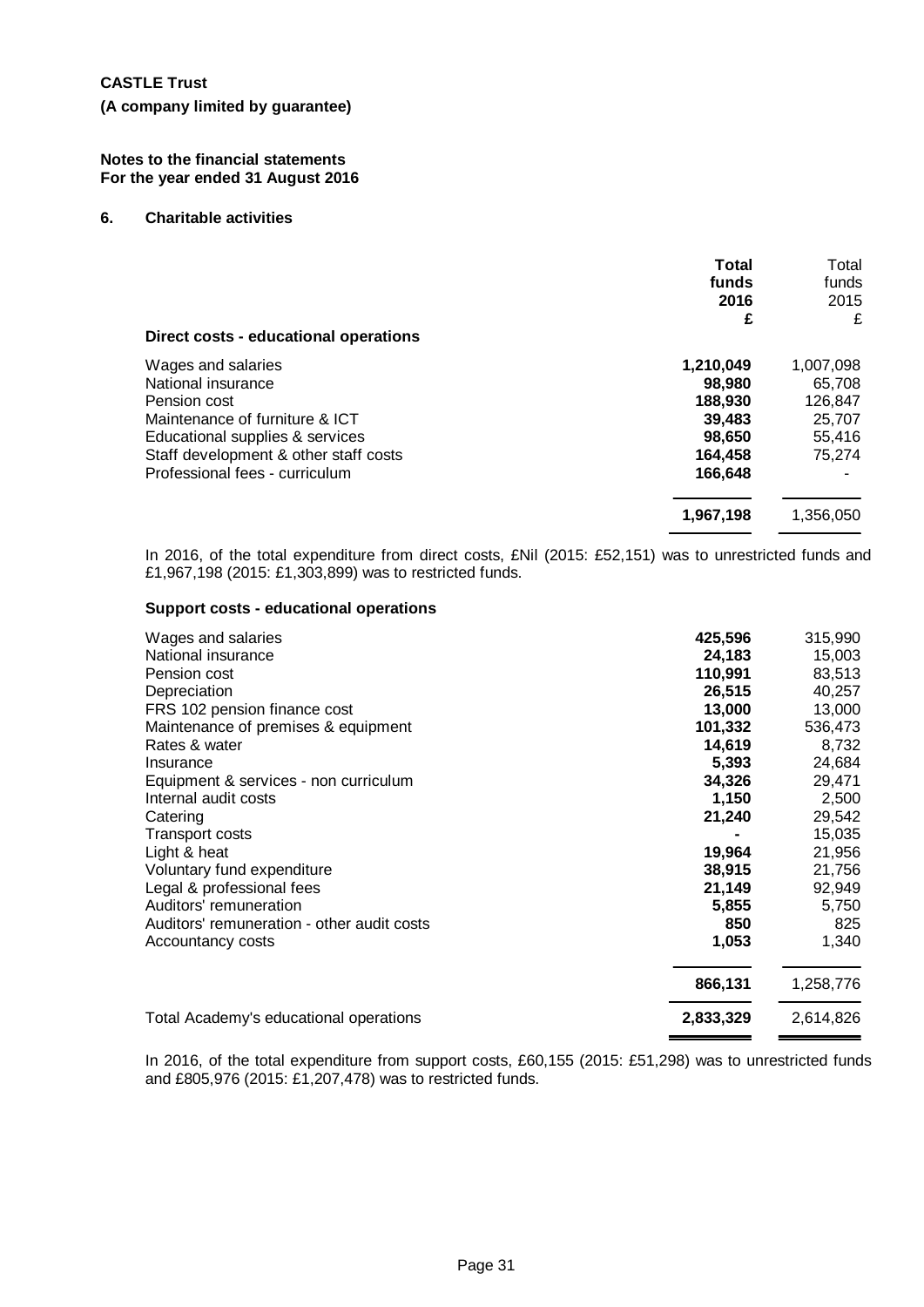**(A company limited by guarantee)**

# **Notes to the financial statements For the year ended 31 August 2016**

# **7. Net incoming resources/(resources expended)**

This is stated after charging:

|                                        | 2016   | 2015   |
|----------------------------------------|--------|--------|
|                                        |        | £      |
| Depreciation of tangible fixed assets: |        |        |
| - owned by the charity                 | 26.515 | 40.257 |
| Auditors' remuneration - audit         | 5,855  | 5.750  |
| Auditor's remuneration - non audit     | 1.053  | 1.340  |
| Internal audit costs                   | 1,150  | 2,500  |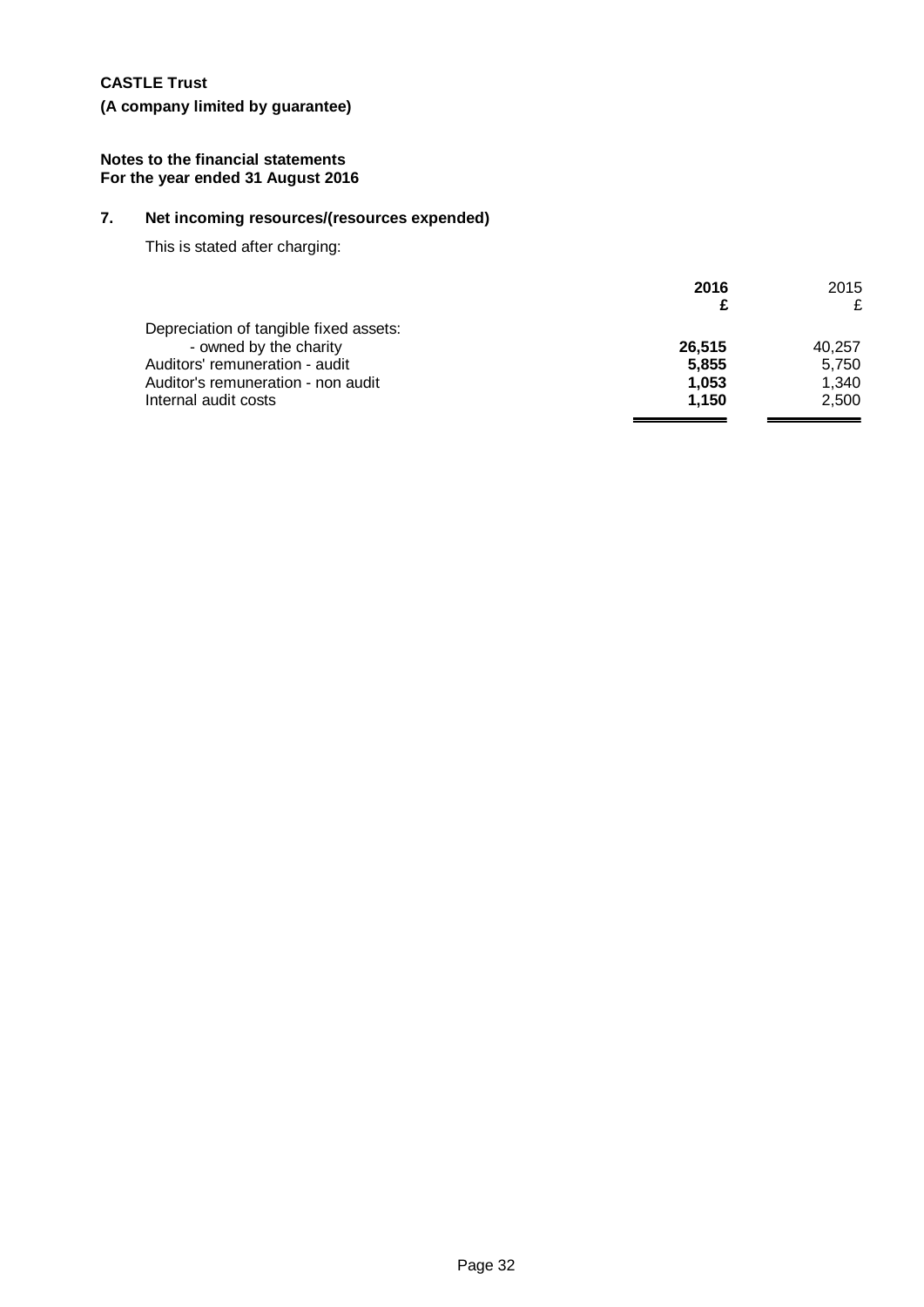**(A company limited by guarantee)**

**Notes to the financial statements For the year ended 31 August 2016**

#### **8. Staff costs**

Staff costs were as follows:

|                                             | 2016<br>£            | 2015<br>£           |
|---------------------------------------------|----------------------|---------------------|
| Wages and salaries<br>Social security costs | 1,601,515<br>123,163 | 1,259,336<br>80,711 |
| Other pension costs                         | 299,921              | 210,360             |
| Supply teacher costs                        | 2,024,599<br>34,130  | 1,550,407<br>63,752 |
|                                             | 2,058,729            | 1,614,159           |

The average number of persons employed by the Academy Trust during the year was as follows:

|                   | 2016<br>No. | 2015<br>No. |
|-------------------|-------------|-------------|
| Teachers          | 26          | 28          |
| Admin and Support | 34          | 32          |
| Management        | 6           | 6           |
|                   | 66          | 66          |
|                   |             |             |

Average headcount expressed as a full time equivalent:

|                                             | 2016<br>No.   | 2015<br>No.   |
|---------------------------------------------|---------------|---------------|
| Teachers<br>Admin and Support<br>Management | 26<br>19<br>6 | 26<br>15<br>6 |
|                                             | 51            | 47            |

The number of employees whose employee benefits (excluding employer pension costs) exceeded £60,000 was:

|                               | 2016<br>No. | 2015<br>No. |
|-------------------------------|-------------|-------------|
| In the band £80,001 - £90,000 |             | и           |

The employee participated in the Teachers' Pension Scheme. During the year ended 31 August 2016 pension contributions for this employee amounted to £14,117 (2015: £11,413).

The key management personnel of the Academy Trust comprise the Directors and the Senior Leadership Team listed on page 1. The total amount of employee benefits (including employer pension contributions) received by key management personnel for their services to the Academy Trust during the year amounted to £399,580 (2015: £399,992).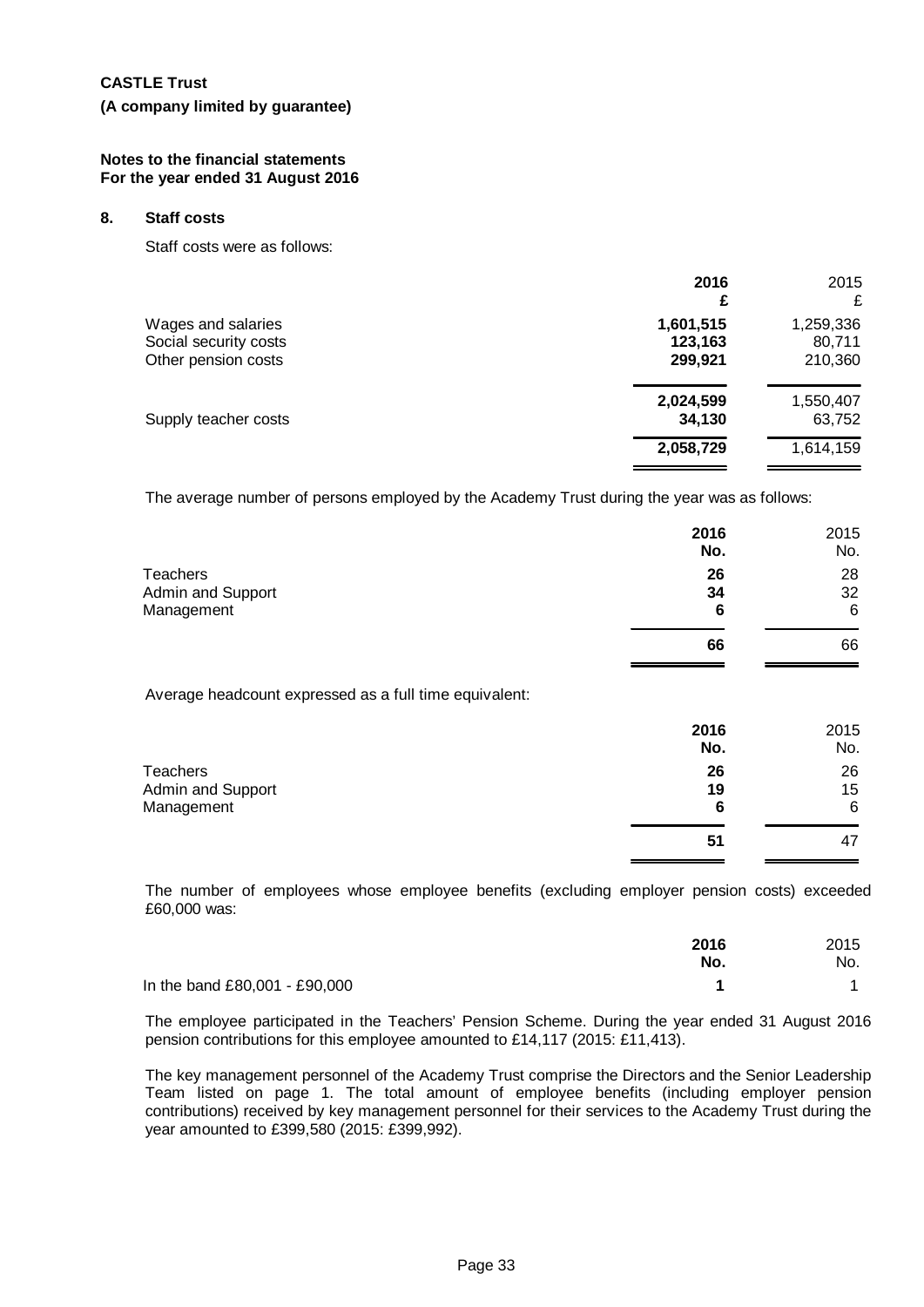#### **Notes to the financial statements For the year ended 31 August 2016**

#### **9. Central services**

No central services were provided by the Academy Trust to its academies during the year and no central charges arose.

## **10. Directors' remuneration and expenses**

One or more Directors has been paid remuneration or has received other benefits from an employment with the Academy Trust. The Principal and other staff Directors only receive remuneration in respect of services they provide undertaking the roles of principal and other staff members under their contracts of employment, and not in respect of their role as Directors. The value of Directors' remuneration and other benefits was as follows:

|                              |                            | 2016          | 2015          |
|------------------------------|----------------------------|---------------|---------------|
| K White (Chief Executive and | Remuneration               | 85,000-90,000 | 80.000-85.000 |
| Director)                    | Pension contributions paid | 10,000-15,000 | 10,000-15,000 |
| J Knight (Staff Governor and | Remuneration               | 50,000-55,000 | 50.000-55.000 |
| Director)                    | Pension contributions paid | 10,000-15,000 | 10,000-15,000 |

During the year, no Directors received any benefits in kind (2015: £NIL).

During the year ended 31 August 2016, travel and subsistence expenses totalling £5,285 (2015: £568) were reimbursed to 2 Directors (2015: 1). Increased costs are related to travel expenses incurred in the support of Greenway Academy, West Sussex, in terms of Teaching and Learning and Business and Finance.

Other related party transactions involving Directors are set out in note 22.

# **11. Directors' and Officers' Insurance**

The Academy Trust has opted into the Department for Education's risk protection arrangement (RPA), an alternative to insurance where UK government funds cover losses that arise. This scheme protects trustees and officers from claims arising from negligent acts, errors or omissions occurring whilst on academy business and provides cover up to £10,000,000. It is not possible to quantify the Directors and officers indemnity element from the overall cost of the RPA scheme.

#### **12. Other finance expense**

|                                        | 2016     | 2015     |
|----------------------------------------|----------|----------|
| Interest on pension scheme liabilities | (13,000) | (13,000) |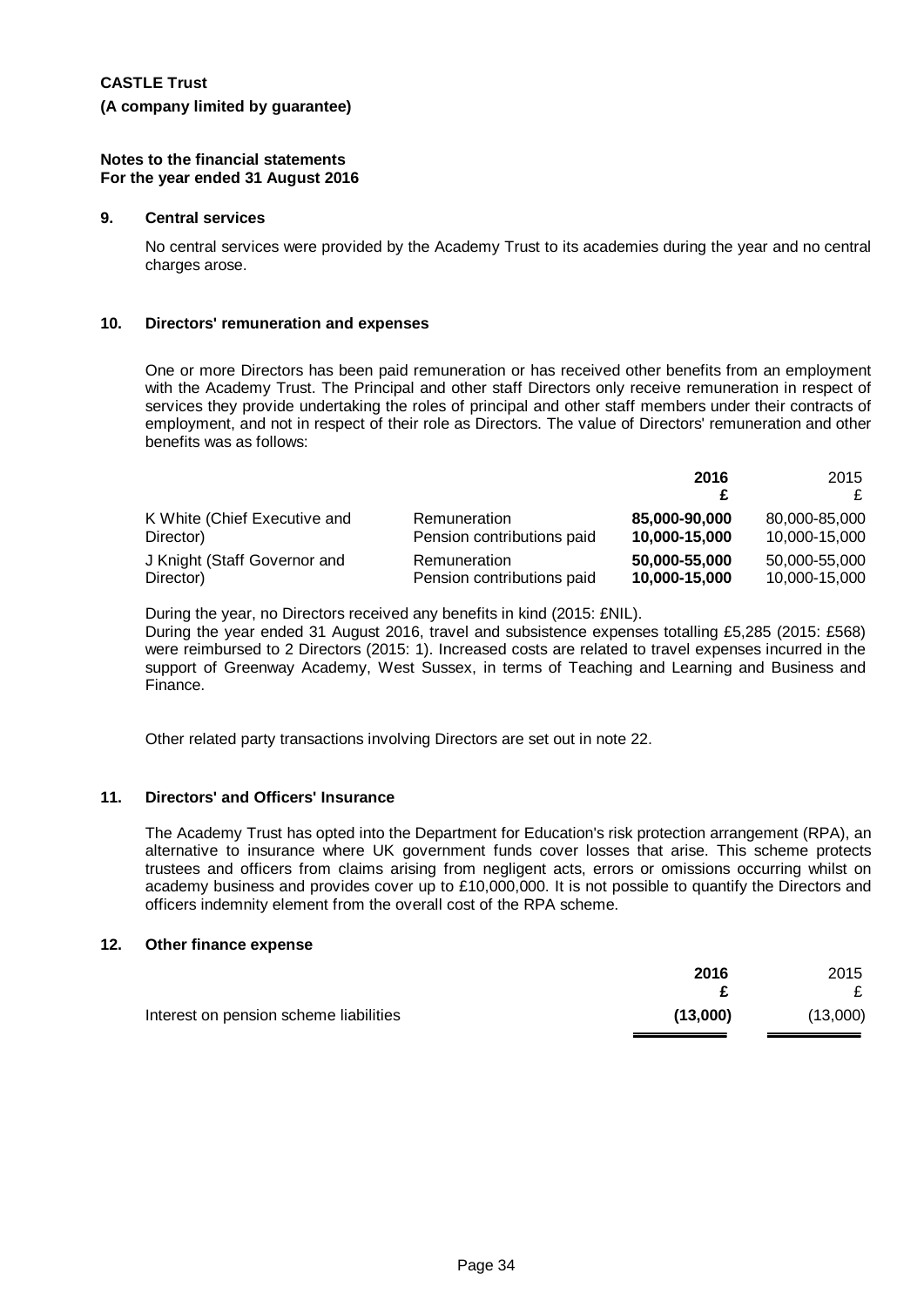**(A company limited by guarantee)**

# **Notes to the financial statements For the year ended 31 August 2016**

# **13. Tangible fixed assets**

|                                            | Long-term<br>leasehold<br>property<br>£ |
|--------------------------------------------|-----------------------------------------|
| <b>Cost or valuation</b>                   |                                         |
| At 1 September 2015 and 31 August 2016     | 3,035,000                               |
| <b>Depreciation</b>                        |                                         |
| At 1 September 2015<br>Charge for the year | 10,198<br>26,515                        |
|                                            |                                         |
| At 31 August 2016                          | 36,713                                  |
| Net book value                             |                                         |
| At 31 August 2016                          | 2,998,287                               |
| At 31 August 2015                          | 3,024,802                               |

# **14. Debtors**

|                                                   | 2016             | 2015<br>£     |
|---------------------------------------------------|------------------|---------------|
| VAT recoverable<br>Prepayments and accrued income | 20,359<br>31,280 | 586<br>33,753 |
|                                                   | 51,639           | 34,339        |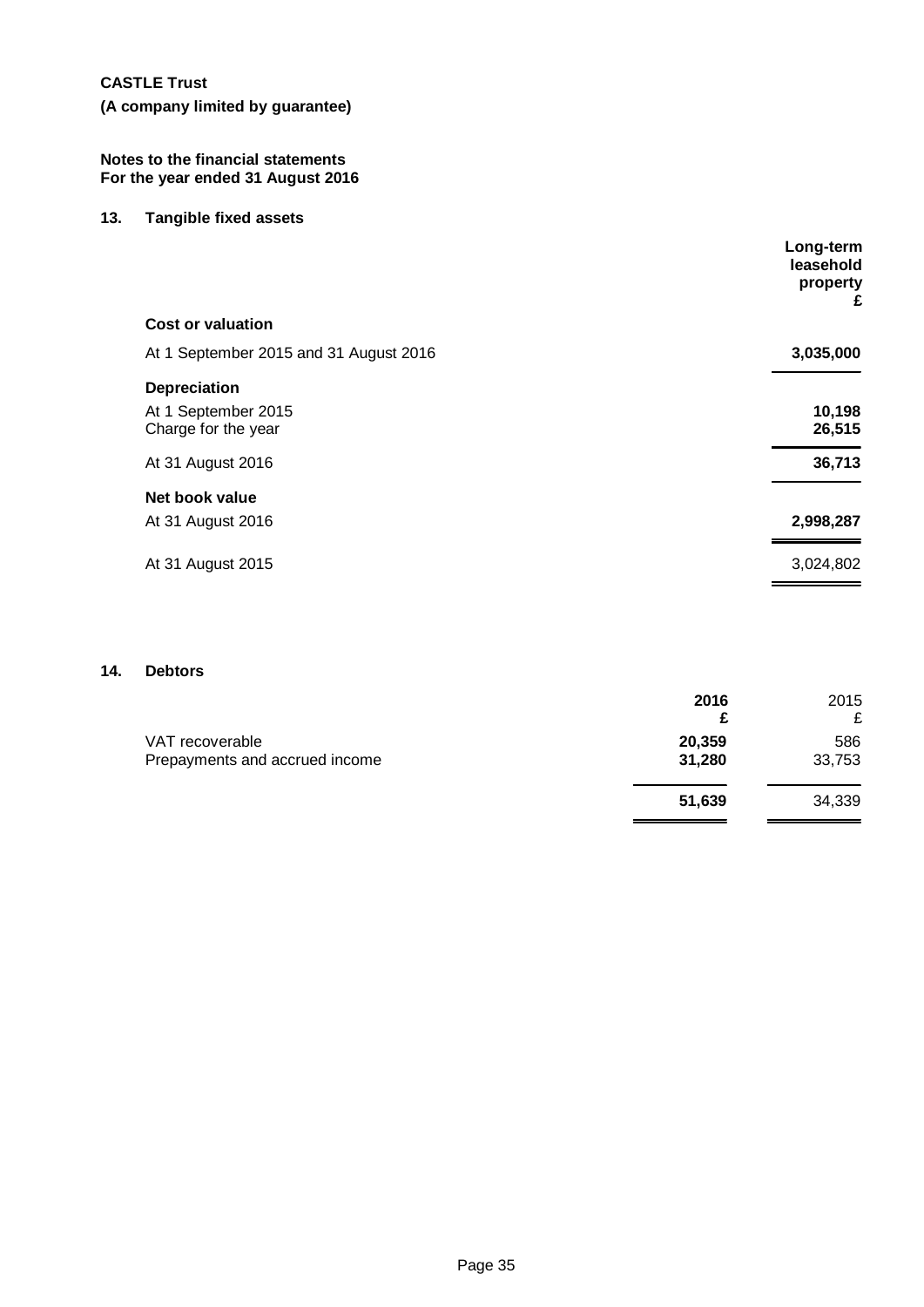**(A company limited by guarantee)**

# **Notes to the financial statements For the year ended 31 August 2016**

# **15. Creditors: Amounts falling due within one year**

|                                      | 2016<br>£ | 2015<br>£ |
|--------------------------------------|-----------|-----------|
| Trade creditors                      | 1,764     | 21,593    |
| Other taxation and social security   |           | 28,019    |
| Other creditors                      |           | 24,841    |
| Accruals and deferred income         | 257,333   | 45,492    |
|                                      | 259,097   | 119,945   |
|                                      | 2016      | 2015      |
|                                      | £         | £         |
| Deferred income                      |           |           |
| Deferred income at 1 September 2015  | 36,500    |           |
| Resources deferred during the year   | 249,659   | 36,500    |
| Amounts released from previous years | (36, 500) |           |
| Deferred income at 31 August 2016    | 249,659   | 36,500    |

At the balance sheet date the Academy Trust was holding funds received in advance for additional class funding and growth funding for 2016/17.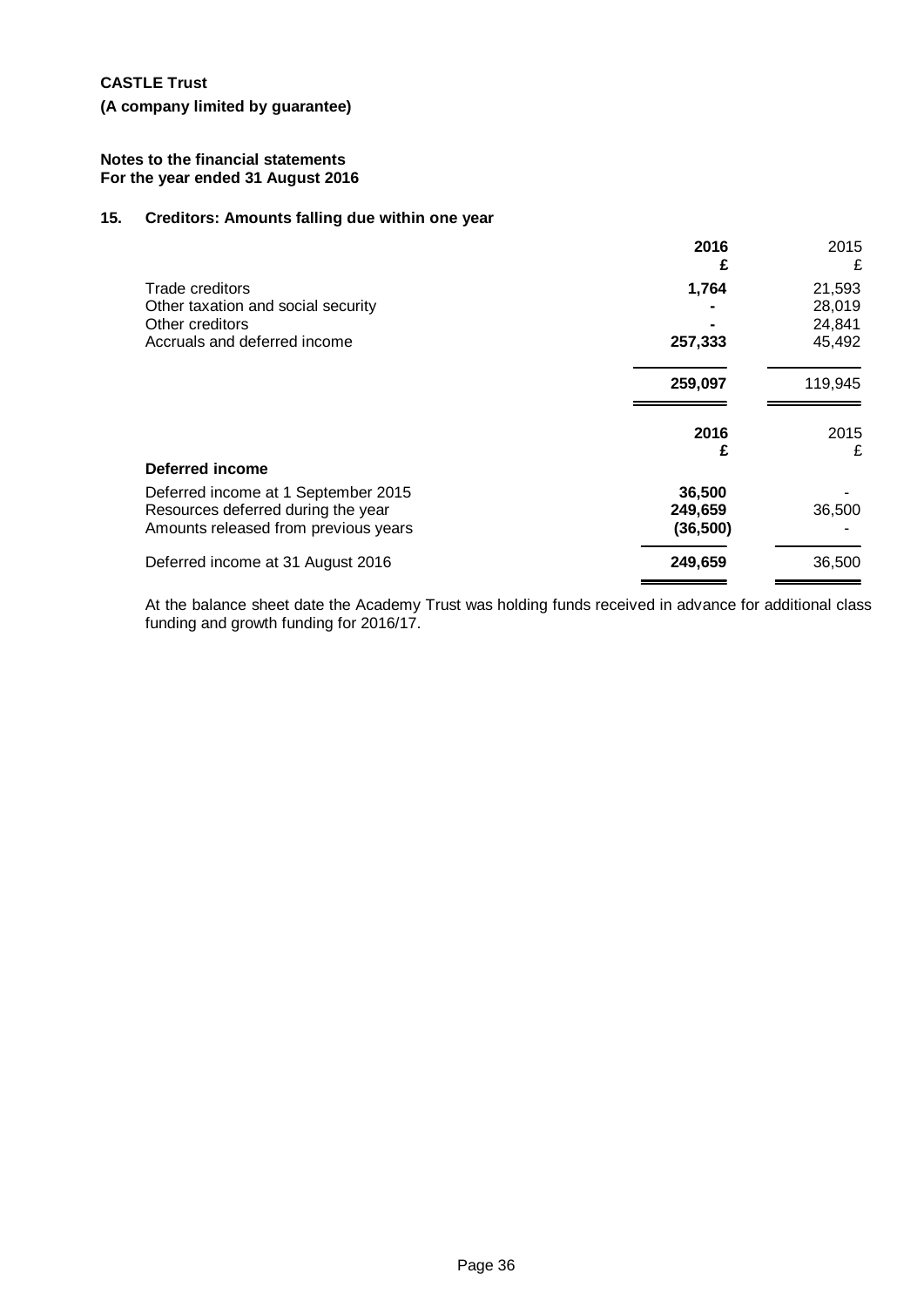**(A company limited by guarantee)**

#### **Notes to the financial statements For the year ended 31 August 2016**

#### **16. Statement of funds**

|                                                                                 | <b>Brought</b><br><b>Forward</b><br>£ | £                 | Income Expenditure<br>£              | <b>Transfers</b><br>in/out<br>£ | Gains/<br>(Losses)<br>£ | <b>Carried</b><br><b>Forward</b><br>£ |
|---------------------------------------------------------------------------------|---------------------------------------|-------------------|--------------------------------------|---------------------------------|-------------------------|---------------------------------------|
| <b>Unrestricted</b><br>funds                                                    |                                       |                   |                                      |                                 |                         |                                       |
| <b>General Funds</b>                                                            | 84,421                                | 200,005           | (60, 155)                            | (74, 500)                       |                         | 149,771                               |
| <b>Restricted funds</b>                                                         |                                       |                   |                                      |                                 |                         |                                       |
| <b>General Annual</b><br>Grant (GAG)<br>Other DfE/EFA                           | 27,416                                | 2,128,810         | (2,078,187)                          | (70,000)                        |                         | 8,039                                 |
| Grants                                                                          | 392                                   | 258,033           | (110, 664)                           | 74,500                          |                         | 222,261                               |
| <b>Other Government</b><br>Grants<br><b>Teaching Schools</b><br>Pension reserve | 20<br>(362,000)                       | 421,545<br>14,243 | (421, 565)<br>(14, 243)<br>(122,000) | 70,000                          | (422,000)               | (836,000)                             |
|                                                                                 | (334, 172)                            | 2,822,631         | (2,746,659)                          | 74,500                          | (422,000)               | (605, 700)                            |
| <b>Restricted fixed asset funds</b>                                             |                                       |                   |                                      |                                 |                         |                                       |
| <b>Restricted Fixed</b><br>Asset Fund<br>Other DfE/EFA                          | 3,024,802                             | 8,635             | (26, 515)                            |                                 |                         | 3,006,922                             |
| <b>Capital Grants</b>                                                           | 25,457                                |                   |                                      |                                 |                         | 25,457                                |
|                                                                                 | 3,050,259                             | 8,635             | (26, 515)                            |                                 |                         | 3,032,379                             |
| <b>Total restricted</b><br>funds                                                | 2,716,087                             | 2,831,266         | (2,773,174)                          | 74,500                          | (422,000)               | 2,426,679                             |
| Total of funds                                                                  | 2,800,508                             | 3,031,271         | (2,833,329)                          |                                 | (422,000)               | 2,576,450                             |

The specific purposes for which the funds are to be applied are as follows:

GAG represents funds to be used to cover the normal running costs of the Academy Trust.

Other DfE/EFA grants represents grants provided for specific purposes, such as pupil premium which is used to support disadvantaged pupils and assist them in decreasing the attainment gap between them and their peers.

Teaching Schools is entirely grant-based and is made up of an annual grant from the National College, as well as specific grants for example, supporting the development of the new curriculum. The annual grant is to advance the work of the Teaching School Alliance, a group of 60 Medway primary, secondary and specific schools against 'the big 6' KPIs, that all teaching schools are measured against. Where a grant is given for a particular purpose, the money is used to bring key players together, engage consultants, if necessary and purchase resources.

The Restricted Fixed Asset Fund represents the leasehold buildings which were donated upon conversion to Academy status.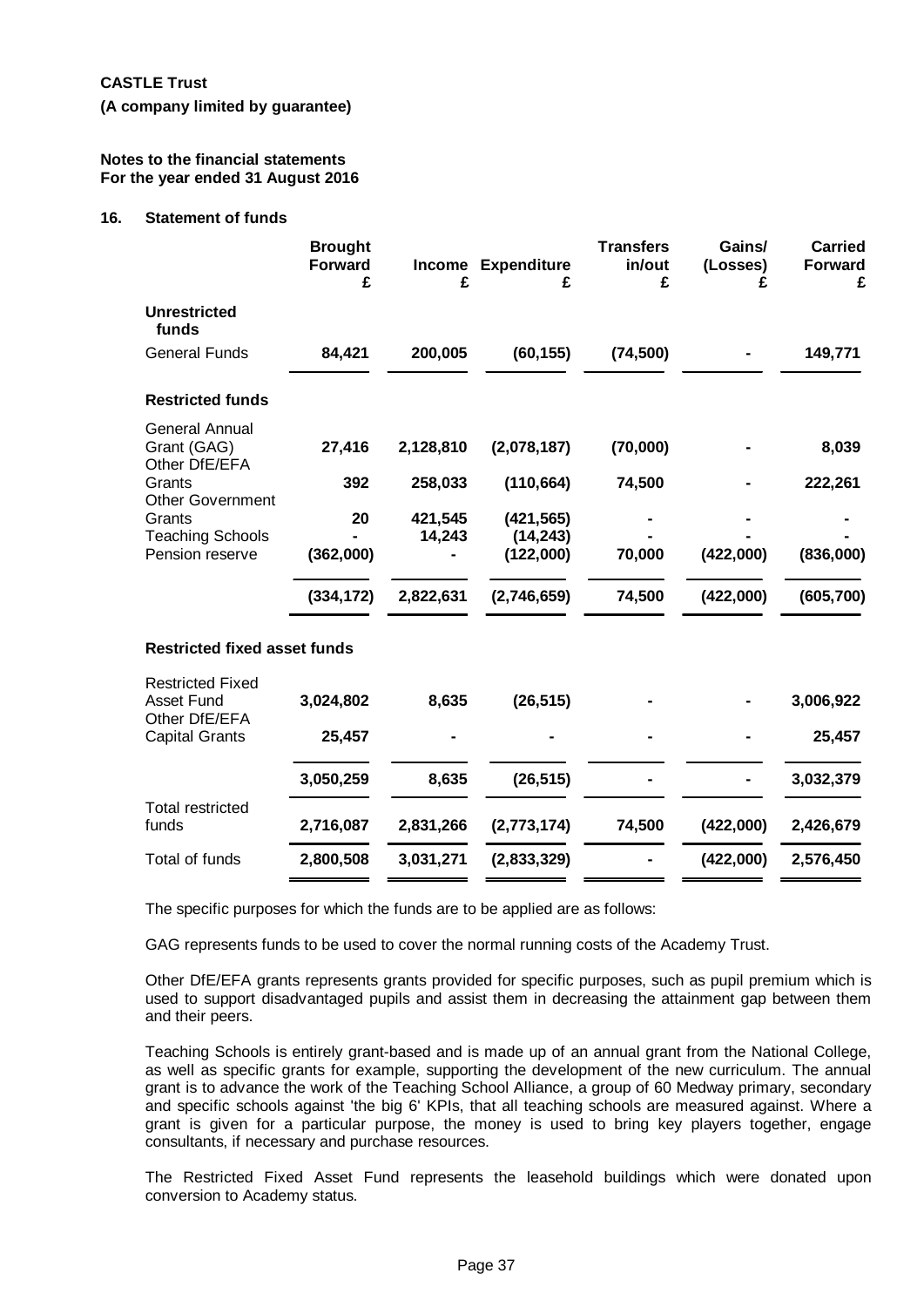#### **Notes to the financial statements For the year ended 31 August 2016**

#### **16. Statement of funds (continued)**

The DfE/EFA capital grants fund is to provide the Academy Trust with its own capital money to address improvements to buildings and other facilities.

Under the funding agreement with the Secretary of State, the Academy Trust was not subject to a limit on the amount of GAG that it could carry forward at 31 August 2016.

#### **Analysis of academies by fund balance**

Fund balances at 31 August 2016 were allocated as follows:

|                                                | <b>Total</b><br>2016<br>£ | Total<br>2015<br>£     |
|------------------------------------------------|---------------------------|------------------------|
| Delce Academy                                  | 380,071                   | 112,249                |
| Restricted fixed asset fund<br>Pension reserve | 3,032,379<br>(836,000)    | 3,050,259<br>(362,000) |
| Total                                          | 2,576,450                 | 2,800,508              |

# **Analysis of academies by cost**

Expenditure incurred by each academy during the year was as follows:

|               | Teaching<br>and<br>educational | Other       |                     | Other costs<br>excluding |           |           |
|---------------|--------------------------------|-------------|---------------------|--------------------------|-----------|-----------|
|               | support                        |             | support Educational | depreciat-               | Total     | Total     |
|               | staff costs                    | staff costs | supplies            | ion                      | 2016      | 2015      |
|               |                                |             | £                   | £                        | £         | £         |
| Delce Academy | 1,497,959                      | 573,770     | 98.650              | 636,435                  | 2,806,814 | 2,566,569 |

# **17. Analysis of net assets between funds**

|                                                                                                            | <b>Unrestricted</b><br>funds<br>2016<br>£ | <b>Restricted</b><br>funds<br>2016<br>£ | <b>Restricted</b><br>fixed asset<br>funds<br>2016<br>£ | Total<br>funds<br>2016<br>£        | Total<br>funds<br>2015<br>£        |
|------------------------------------------------------------------------------------------------------------|-------------------------------------------|-----------------------------------------|--------------------------------------------------------|------------------------------------|------------------------------------|
| Tangible fixed assets<br>Current assets<br>Creditors due within one year<br>Provisions for liabilities and | $\blacksquare$<br>149,771                 | 489,397<br>(259, 097)                   | 2,998,287<br>34,092                                    | 2,998,287<br>673,260<br>(259, 097) | 3,024,802<br>257,651<br>(119, 945) |
| charges                                                                                                    | $\blacksquare$                            | (836,000)                               | -                                                      | (836,000)                          | (362,000)                          |
|                                                                                                            | 149,771                                   | (605, 700)                              | 3,032,379                                              | 2,576,450                          | 2,800,508                          |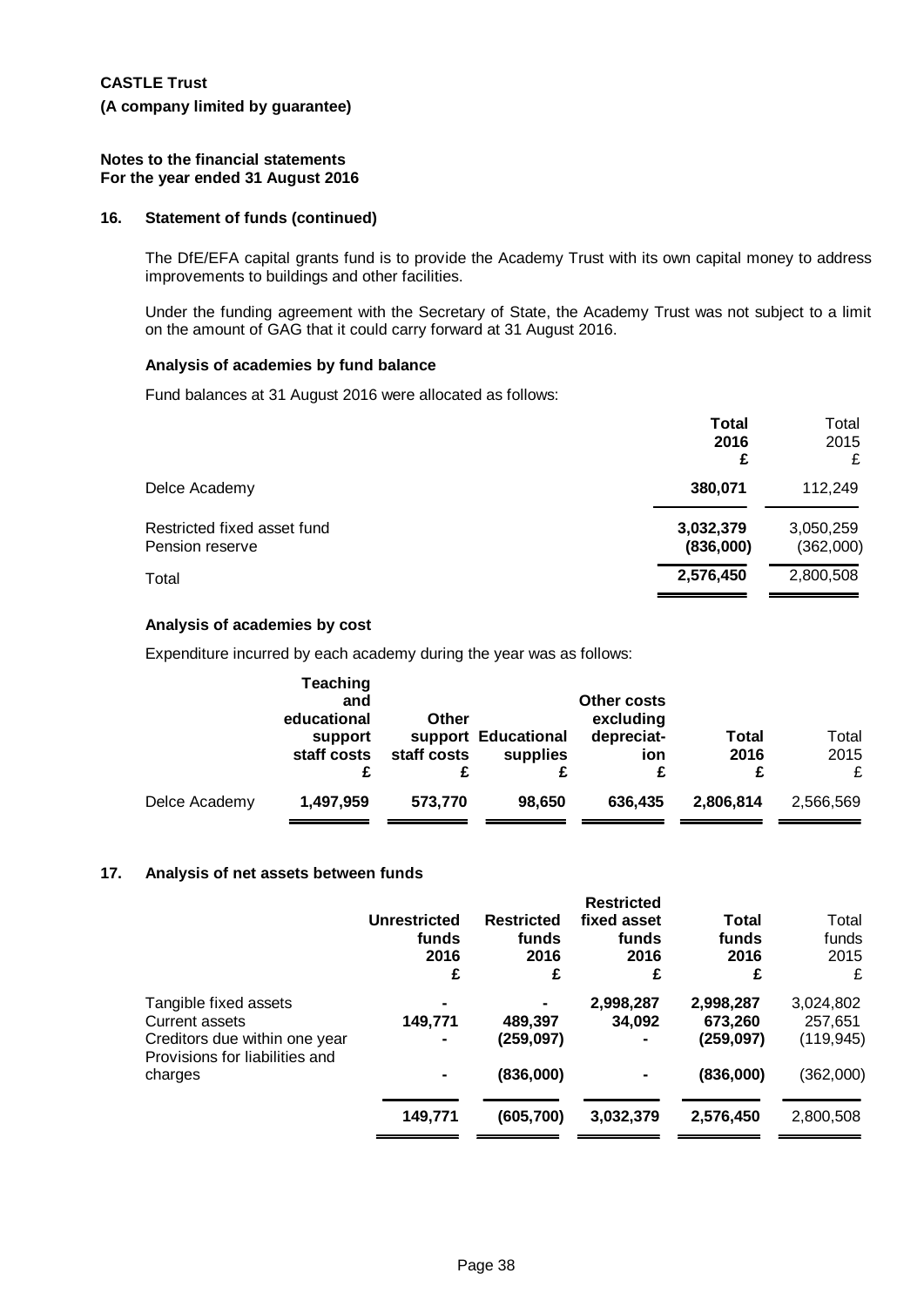**(A company limited by guarantee)**

#### **Notes to the financial statements For the year ended 31 August 2016**

# **18. Reconciliation of net movement in funds to net cash flow from operating activities**

|     |                                                                | 2016<br>£ | 2015<br>£  |
|-----|----------------------------------------------------------------|-----------|------------|
|     | Net income/(expenditure) for the year (as per Statement of     |           |            |
|     | financial activities)                                          | 197,942   | (54, 956)  |
|     | <b>Adjustment for:</b>                                         |           |            |
|     | Depreciation charges                                           | 26,515    | 40,257     |
|     | (Increase)/decrease in debtors                                 | (17, 300) | 38,845     |
|     | Increase in creditors                                          | 139,152   | 93,629     |
|     | Capital grants from DfE and other capital income               | (8,635)   | (508, 241) |
|     | Defined benefit pension scheme cost less contributions payable | 39,000    | 28,000     |
|     | Defined benefit pension scheme finance income                  | 13,000    | 13,000     |
|     | Net cash provided by/(used in) operating activities            | 389,674   | (349, 466) |
| 19. | Analysis of cash and cash equivalents                          |           |            |
|     |                                                                | 2016      | 2015       |
|     |                                                                | £         | £          |
|     | Cash in hand                                                   | 621,621   | 223,312    |
|     | Total                                                          | 621,621   | 223,312    |
|     |                                                                |           |            |

# **20. Pension commitments**

The Academy Trust's employees belong to two principal pension schemes: the Teacher's Pension Scheme for England and Wales (TPS) for academic and related staff; and the Local Government Pension Scheme (LGPS) for non-teaching staff, which is managed by Kent County Council. Both are Multi-employer defined benefit pension schemes.

The latest actuarial valuation of the TPS related to the period ended 31 March 2012 and of the LGPS 31 March 2013.

Contributions amounting to £Nil were payable to the schemes at 31 August 2016 (2015: 24,804) and are included within creditors.

# **Teachers' Pension Scheme**

#### **Introduction**

The Teachers' Pension Scheme (TPS) is a statutory, contributory, defined benefit scheme, governed by the Teachers' Pensions Regulations (2010) and, from 1 April 2014, by the Teachers' Pension Scheme Regulations 2014. Membership is automatic for full-time teachers in academies and, from 1 January 2007, automatic for teachers in part-time employment following appointment or a change of contract, although they are able to opt out.

The TPS is an unfunded scheme and members contribute on a 'pay as you go' basis – these contributions along with those made by employers are credited to the Exchequer. Retirement and other pension benefits are paid by public funds provided by Parliament.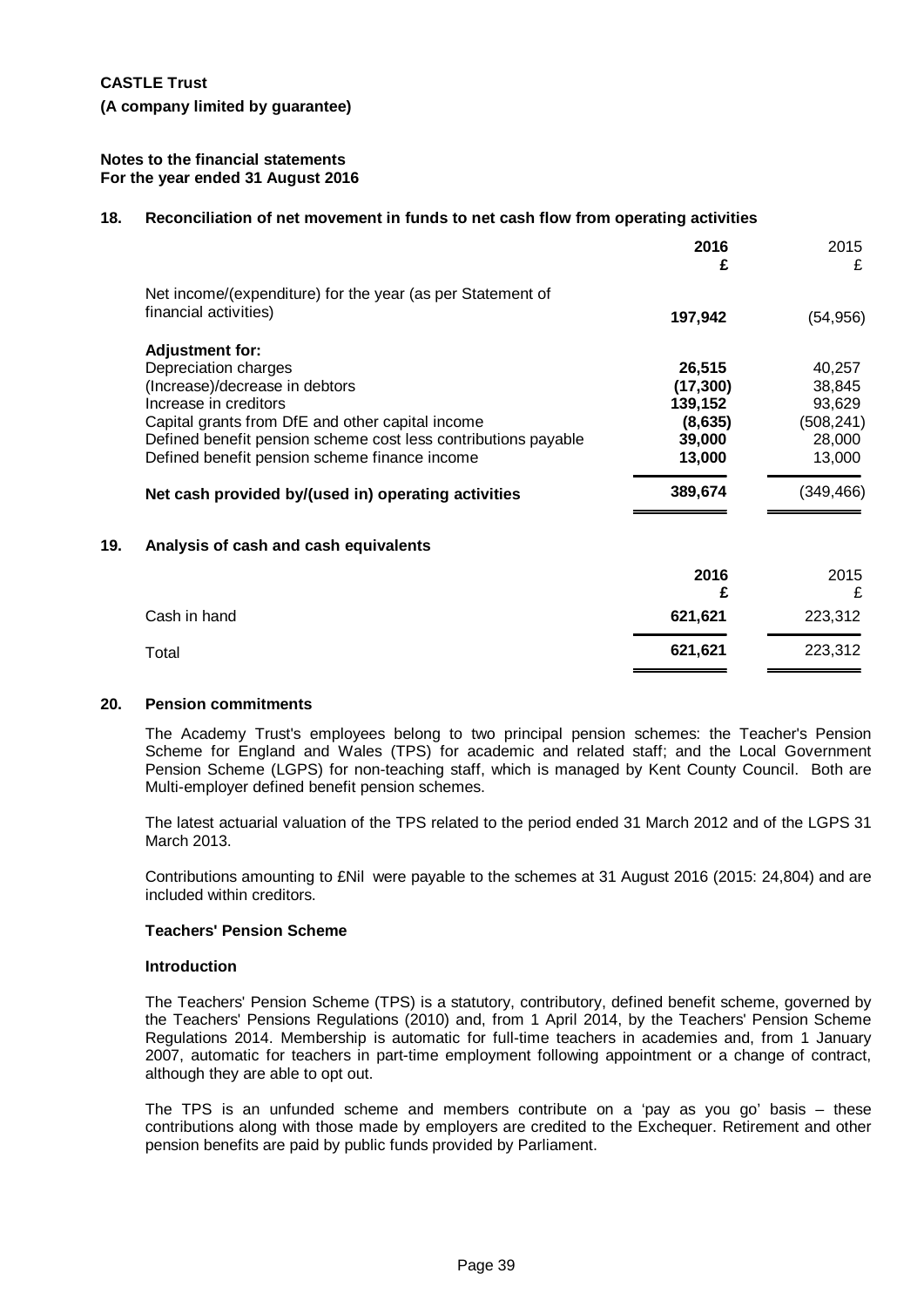#### **Notes to the financial statements For the year ended 31 August 2016**

#### **20. Pension commitments (continued)**

#### **Valuation of the Teachers' Pension Scheme**

Not less than every four years the Government Actuary, using normal actuarial principles, conducts a formal actuarial review of the TPS in accordance with the Public Service Pensions (Valuations and Employer Cost Cap) Directions 2014 published by HM Treasury. The aim of the review is to specify the level of future contributions. Actuarial scheme valuations are dependent on assumptions about the value of future costs, design of benefits and many other factors. The latest actuarial valuation of the TPS was carried out as at 31 March 2012 and in accordance with the Public Service Pensions (Valuations and Employer Cost Cap) Directions 2014. The valuation report was published by the Department for Education on 9 June 2014. The key elements of the valuation and subsequent consultation are:

- � employer contribution rates set at 16.48% of pensionable pay, including a 0.08% employer administration charge (currently 14.1%)
- � total scheme liabilities (pensions currently in payment and the estimated cost of future benefits) for service to the effective date of £191,500 million, and notional assets (estimated future contributions together with the notional investments held at the valuation date) of £176,600 million giving a notional past service deficit of £14,900 million
- � an employer cost cap of 10.9% of pensionable pay will be applied to future valuations
- the assumed real rate of return is 3.0% in excess of prices and 2% in excess of earnings. The rate of real earnings growth is assumed to be 2.75%. The assumed nominal rate of return is 5.06%.

During the previous year the employer contribution rate was 14.1%. The TPS valuation for 2012 determined an employer rate of 16.4%, which was payable from September 2015. The next valuation of the TPS will be as at March 2016, whereupon the employer contribution rate is expected to be reassessed and will be payable from 1 April 2019.

The employer's pension costs paid to TPS in the period amounted to £188,930 (2015: £126,847).

A copy of the valuation report and supporting documentation is on the Teachers' Pensions website (www.teacherspensions.co.uk/news/employers/2014/06/publication-of-the-valuation-report.aspx).

Under the definitions set out in FRS 102, the TPS is a multi-employer pension scheme. The trust has accounted for its contributions to the scheme as if it were a defined contribution scheme. The trust has set out above the information available on the scheme.

# **Local Government Pension Scheme**

The LGPS is a funded defined benefit scheme, with assets held in separate trustee-administered funds. The total contribution made for the year ended 31 August 2016 was £91,000 (2015: £73,000), of which employer's contributions totalled £70,000 (2015: £55,000) and employees' contributions totalled £21,000 (2015: £18,000). The agreed contribution rates for future years are 20.1% for employers and 5.5 to 12.5% for employees.

Parliament has agreed, at the request of the Secretary of State for Education, to a guarantee that, in the event of academy closure, outstanding Local Government Pension Scheme liabilities would be met by the Department for Education. The guarantee came into force on 18 July 2013. Principal actuarial assumptions:

|                                                      | 2016  | 2015     |
|------------------------------------------------------|-------|----------|
| Discount rate for scheme liabilities                 | 2.20% | 4.00%    |
| Rate of increase in salaries                         | 4.10% | 4.50 $%$ |
| Rate of increase for pensions in payment / inflation | 2.30% | 2.70 %   |
| Inflation assumption (CPI)                           | 2.30% | 2.70 %   |
| Inflation assumption (RPI)                           | 3.20% | 3.60%    |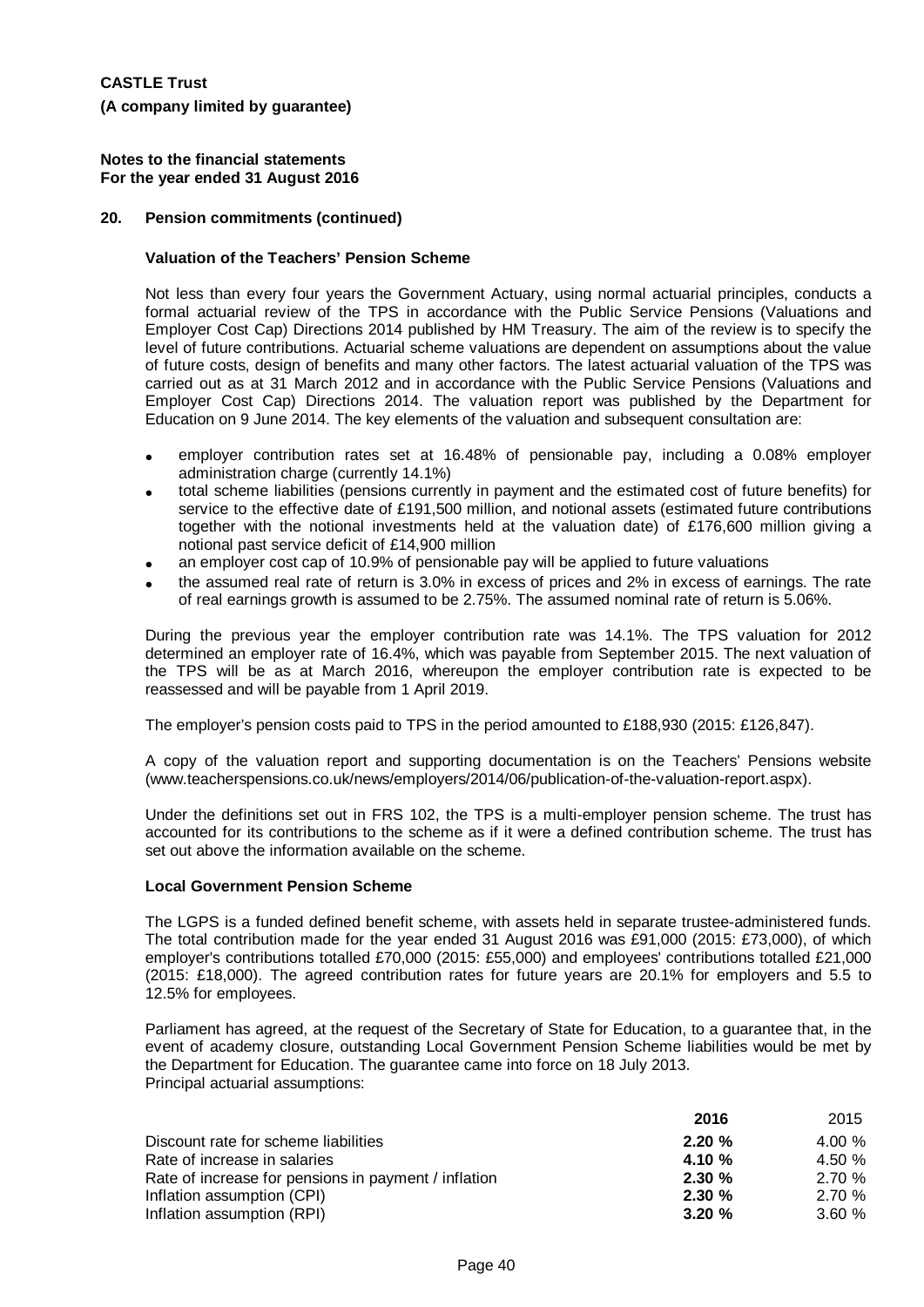**(A company limited by guarantee)**

## **Notes to the financial statements For the year ended 31 August 2016**

#### **20. Pension commitments (continued)**

The current mortality assumptions include sufficient allowance for future improvements in mortality rates. The assumed life expectations on retirement age 65 are:

| 2016 | 2015 |
|------|------|
|      |      |
| 22.9 | 22.8 |
| 25.3 | 25.2 |
|      |      |
| 25.2 | 25.1 |
| 27.7 | 27.6 |
|      |      |

The Academy Trust's share of the assets in the scheme was:

|                                | Fair value at<br>31 August<br>2016<br>£ | Fair value at<br>31 August<br>2015<br>£ |
|--------------------------------|-----------------------------------------|-----------------------------------------|
| Equities                       | 414,000                                 | 314,000                                 |
| <b>Other Bonds</b>             | 66,000                                  | 51,000                                  |
| Property                       | 86,000                                  | 62,000                                  |
| Gilts                          | 6,000                                   | 5,000                                   |
| Cash                           | 15,000                                  | 12,000                                  |
| <b>Target Return Portfolio</b> | 27,000                                  | 20,000                                  |
| Total market value of assets   | 614,000                                 | 464,000                                 |

The actual return on scheme assets was £72,000 (2015: £10,000).

The expected return on assets is based on the long-term future expected investment return for each asset class as at the beginning of the period.

The returns on gilts and other bonds are assumed to be the gilt yield and corporate bond yield respectively at the relevant date. The returns on equities and property are then assumed to be a margin above gilt yields.

The amounts recognised in the Statement of financial activities incorporating income and expenditure account are as follows:

|                                                                           | 2016<br>£             | 2015<br>£            |
|---------------------------------------------------------------------------|-----------------------|----------------------|
| Current service cost (net of employee contributions)<br>Net interest cost | (109,000)<br>(13,000) | (83,000)<br>(13,000) |
| Total                                                                     | (122,000)             | (96,000)             |
| Actual return on scheme assets                                            | 72.000                | 10,000               |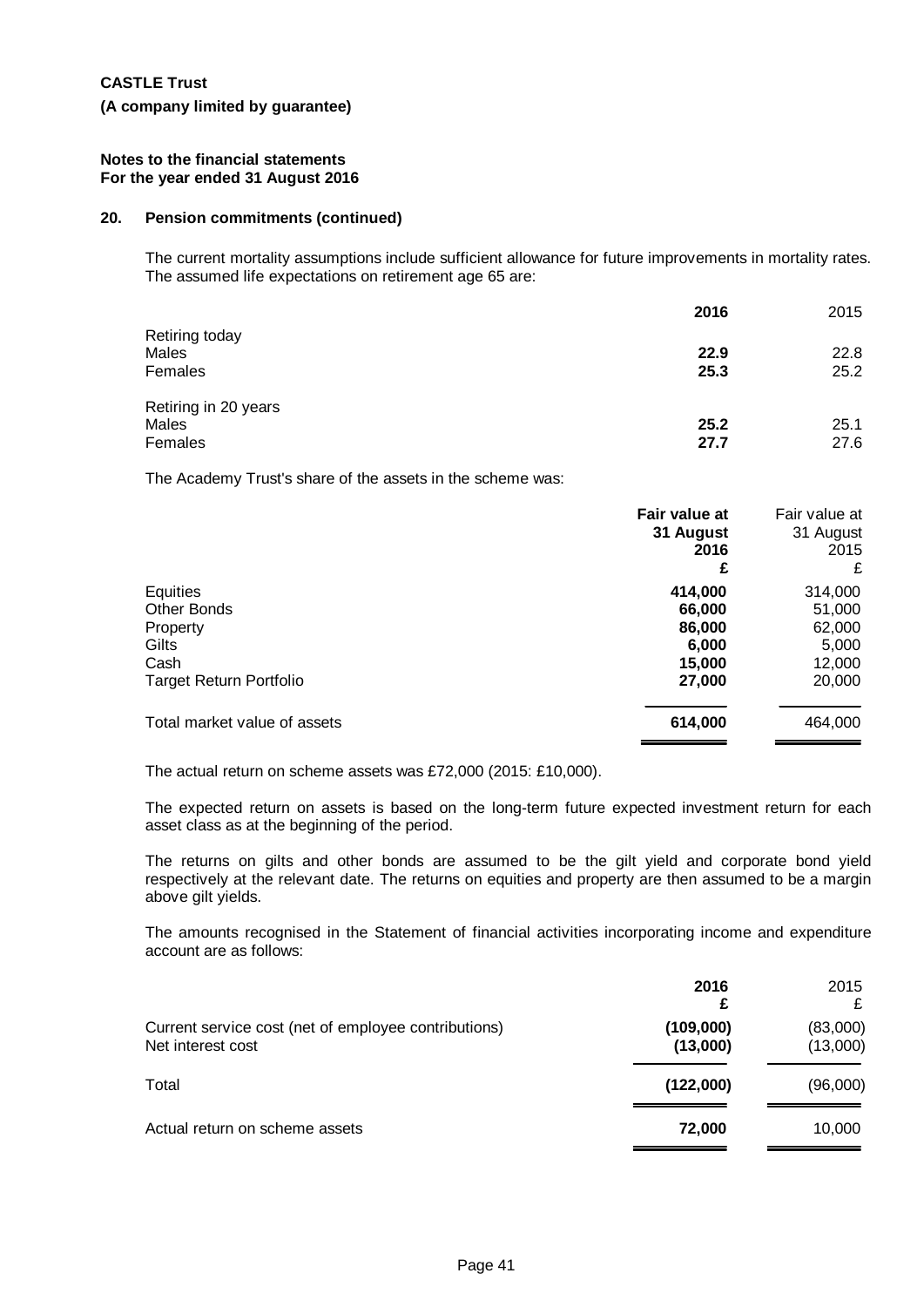**(A company limited by guarantee)**

#### **Notes to the financial statements For the year ended 31 August 2016**

#### **20. Pension commitments (continued)**

Movements in the present value of the defined benefit obligation were as follows:

|                                                                                                                                                        | 2016<br>£                                                     | 2015<br>£                                        |
|--------------------------------------------------------------------------------------------------------------------------------------------------------|---------------------------------------------------------------|--------------------------------------------------|
| Opening defined benefit obligation<br>Current service cost<br>Interest cost<br>Contributions by employees<br>Actuarial losses/(gains)<br>Benefits paid | 826,000<br>109.000<br>33,000<br>21,000<br>474.000<br>(13,000) | 696,000<br>83,000<br>30,000<br>18,000<br>(1,000) |
| Closing defined benefit obligation                                                                                                                     | 1,450,000                                                     | 826,000                                          |

Movements in the fair value of the Academy Trust's share of scheme assets:

|                                                                                                                                                                    | 2016                                                        | 2015<br>£                                        |
|--------------------------------------------------------------------------------------------------------------------------------------------------------------------|-------------------------------------------------------------|--------------------------------------------------|
| Opening fair value of scheme assets<br>Interest income<br>Actuarial gains and (losses)<br>Contributions by employer<br>Contributions by employees<br>Benefits paid | 464.000<br>20,000<br>52,000<br>70,000<br>21,000<br>(13,000) | 381,000<br>17.000<br>(7,000)<br>55,000<br>18,000 |
| Closing fair value of scheme assets                                                                                                                                | 614,000                                                     | 464,000                                          |

## **21. Operating lease commitments**

At 31 August 2016 the total of the Academy Trust's future minimum lease payments under noncancellable operating leases was:

|                                        | 2016<br>£       | 2015<br>£                          |
|----------------------------------------|-----------------|------------------------------------|
| <b>Amounts payable:</b>                |                 |                                    |
| Within 1 year<br>Between 1 and 5 years | 7,909<br>23,290 | 11,140<br>$\overline{\phantom{a}}$ |
| Total                                  | 31,199          | 11,140                             |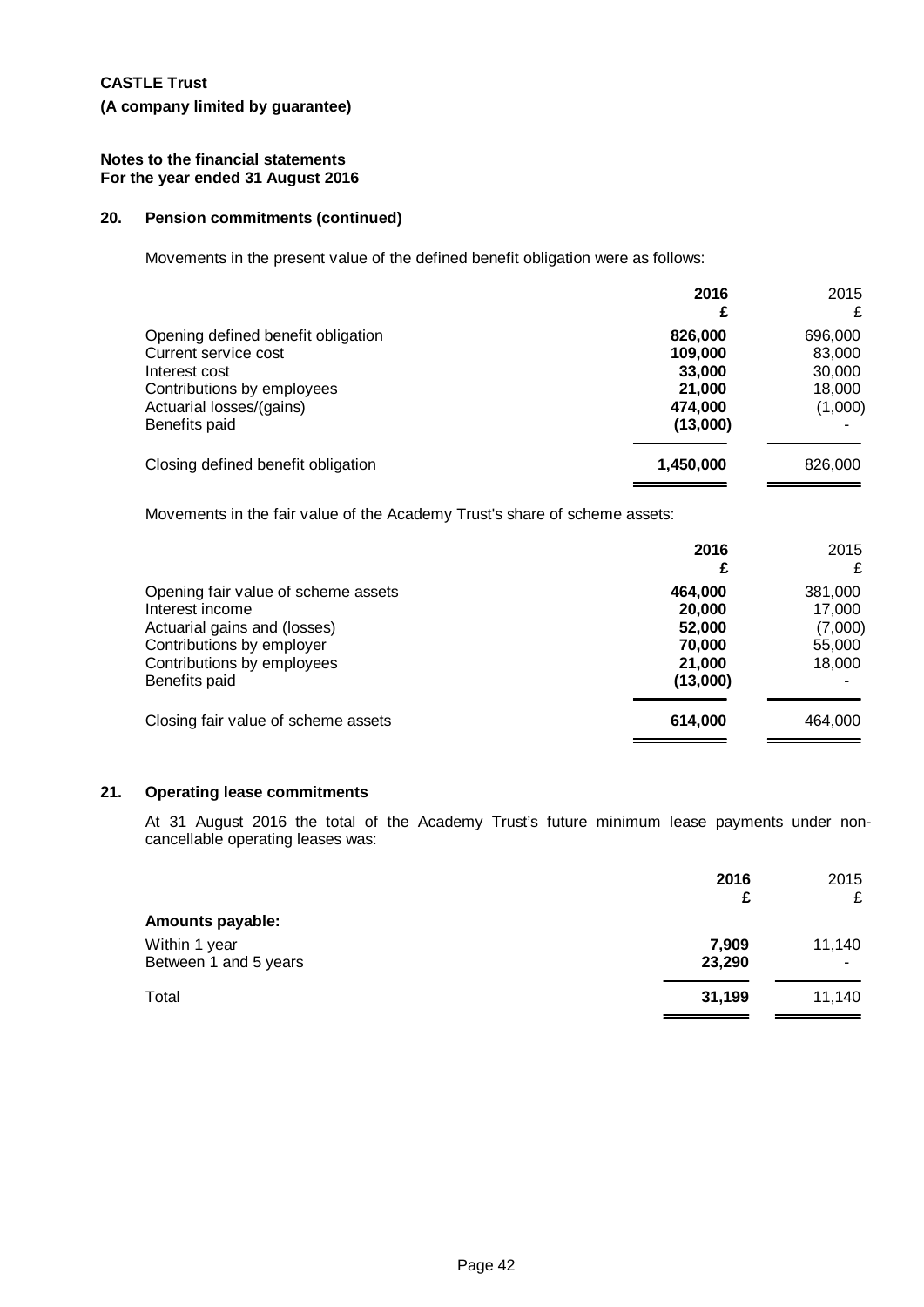#### **Notes to the financial statements For the year ended 31 August 2016**

#### **22. Related party transactions**

Owing to the nature of the Academy Trust's operations and the composition of the board of directors being drawn from local public and private sector organisations, transactions may take place with organisations in which the trust has an interest. All transactions involving such organisations are conducted at arm's length and in accordance with the Academy Trust's financial regulations and normal procurement procedures.

The following related party transactions took place in the period of account:

Greenway Academy - a company in which Ms K White (a Director of the Academy Trust) is the Accounting Officer, Governor and Headteacher:

During the year, CASTLE Trust was reimbursed £3,600 (2015: £Nil) by Greenway Academy for the cost of A Darwent Literacy Consultants fees. There was no amounts outstanding at 31 August 2016 (2015: £Nil). The Trust confirmed the reimbursement was made on an arms length basis.

In addition, during the year, Delce Academy (an academy within CASTLE Trust) received income for the following costs and services provided to Greenway Academy:

- £40,000 (2015: £Nil) for the Service Level Agreement for Ms K White
- £1,760 (2015: £Nil) for the Edufin visit
- £2,083 (2015: £Nil) for the development of the new website by E4Education
- £1,800 (2015: £Nil) for the cost of supplying Mathematics teaching staff support
- £1,400 (2015: £Nil) for the cost of supplying Business staff support and
- £158 (2015: £Nil) for the cost of goods purchased by Delce Academy on behalf of Greenway Academy.

The Trust confirms all of the above services were provided on an arms length basis.

During the year Mrs S King, the wife of Mr R King (a Director) continued to provide services as a freelance teacher at Delce Academy. The cost to the Trust was £7,560 (2015: £7,245). There were no amounts outstanding at 31 August 2016 (2015: £nil).

The Academy made the transaction at arms' length following a competitive tendering exercise in accordance with its financial regulations, which Mr R King neither participated in, nor influenced.

During the year Mrs H Russell, the sister of Mrs J Knight (a Director) was employed at Delce Academy as a class teacher for which she received remuneration of £30,000 – 35,000 (2015: £25,000 – 30,000). There were no amounts outstanding at 31 August 2016 (2015: £Nil). The Academy made the appointment in accordance with its financial regulations prior to academy conversion, which Mrs J Knight neither participated in, nor influenced and the Trustees are comfortable that Mrs H Russell's salary provides value for money and is not at a preferential rate.

In entering into the above transactions the Trust has complied with the requirements of the EFA's Academies Financial Handbook.

#### **23. Controlling party**

The Academy Trust is run by the management team on a day to day basis. Strategic decisions are made by the Board of Directors. There is no ultimate controlling party.